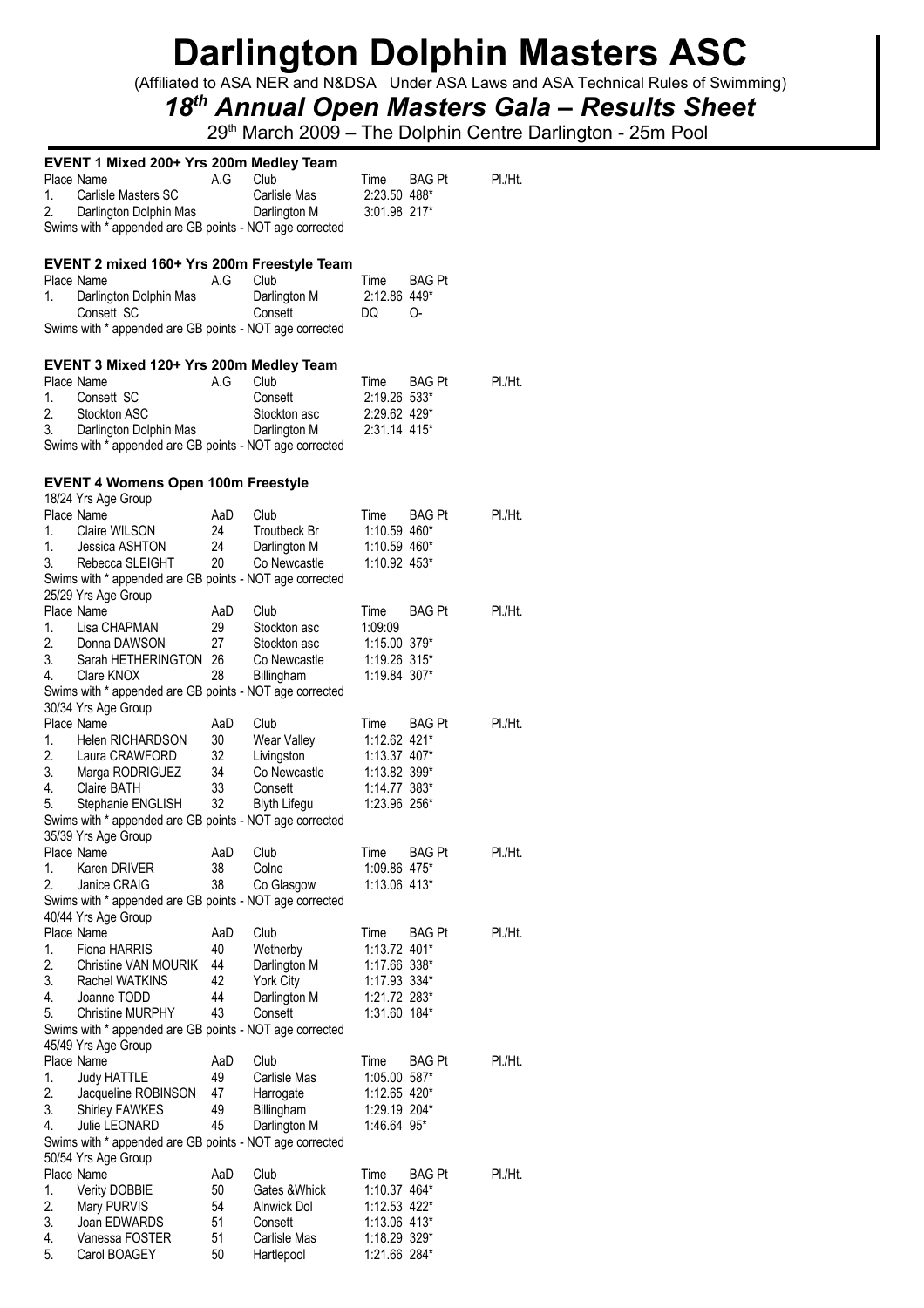(Affiliated to ASA NER and N&DSA Under ASA Laws and ASA Technical Rules of Swimming)

## *18th Annual Open Masters Gala – Results Sheet*

| 6.       | Denise BAKER                                            | 51       | Darlington M                 | $1:46.81$ 94*                |               |         |
|----------|---------------------------------------------------------|----------|------------------------------|------------------------------|---------------|---------|
|          | Swims with * appended are GB points - NOT age corrected |          |                              |                              |               |         |
|          | 55/59 Yrs Age Group                                     |          |                              |                              |               |         |
|          | Place Name                                              | AaD      | Club                         | Time                         | <b>BAG Pt</b> | PI./Ht. |
| 1.       | Sally SHIELDS                                           | 55       | <b>Bo Kirklees</b>           | 1:15.41 373*                 |               |         |
| 2.       | Lizzie SHAW                                             | 59       | <b>York City</b>             | 1:27.87 216*                 |               |         |
|          | Swims with * appended are GB points - NOT age corrected |          |                              |                              |               |         |
|          | 65/69 Yrs Age Group                                     |          |                              |                              |               |         |
|          | Place Name                                              | AaD      | Club                         | Time                         | BAG Pt        | PI./Ht. |
| 1.       | Jean ROBERTSON                                          | 65       | RichmondDale                 | 1:53.40 71*                  |               |         |
|          | Swims with * appended are GB points - NOT age corrected |          |                              |                              |               |         |
| .G       | Club                                                    | Time     | <b>BAG Pt</b>                | PI./Ht.                      |               |         |
| 1.       | Consett SC                                              |          | Consett                      | 2:19.26 533*                 |               |         |
| 2.       | Stockton ASC                                            |          | Stockton asc                 | 2:29.62 429*                 |               |         |
| 3.       | Darlington Dolphin Mas                                  |          | Darlington M                 | 2:31.14 415*                 |               |         |
|          | Swims with * appended are GB points - NOT age corrected |          |                              |                              |               |         |
|          |                                                         |          |                              |                              |               |         |
|          | <b>EVENT 5 Mens Open 100m Freestyle</b>                 |          |                              |                              |               |         |
|          | 18/24 Yrs Age Group                                     |          |                              |                              |               |         |
|          | Place Name                                              | AaD      | Club                         | Time                         | BAG Pt        | PI./Ht. |
| 1.       | Paul GRAY                                               | 23       | Stockton asc                 | 59.80                        | $527*$        |         |
| 2.       | Alan YOUNG                                              | 24       | Carlisle Mas                 | 1:01.53 484*                 |               |         |
| 3.       | Gary NISBET                                             | 23       | Forfar                       | 1:05.16 404*                 |               |         |
| 4.       | Willliam JOHNSON                                        | 21       | Sedgefield                   | 1:28.18 130*                 |               |         |
|          | Swims with * appended are GB points - NOT age corrected |          |                              |                              |               |         |
|          | 25/29 Yrs Age Group                                     |          |                              |                              |               |         |
|          | Place Name                                              | AaD      | Club                         | Time                         | <b>BAG Pt</b> | PI./Ht. |
| 1.       | Peter GERMAIN                                           | 27       | Co Newcastle                 | 58.90                        | $551*$        |         |
| 2.       | Richard WILSON                                          | 28       | Darlington M                 | $1:05.00$ 408*               |               |         |
| 3.       | Alasdair EDGE                                           | 26       | York City                    | 1:09.07 334*                 |               |         |
| 4.       | Paul METCALFE                                           | 28       | Darlington M                 | 1:09.73 323*                 |               |         |
|          | Swims with * appended are GB points - NOT age corrected |          |                              |                              |               |         |
|          | 30/34 Yrs Age Group                                     |          |                              |                              |               |         |
|          | Place Name                                              | AaD      | Club                         | Time                         | <b>BAG Pt</b> | PI./Ht. |
| 1.       | Paul WAINWRIGHT                                         | 31       | York City                    | 1:01.09 494*                 |               |         |
| 2.       | Dominic JOHNSTON                                        | 32       | Co Newcastle                 | 1:01.13 493*                 |               |         |
| 3.       | <b>Steve LISTER</b>                                     | 34       | York City                    | 1:01.68 480*                 |               |         |
| 4.       | Daniel HILL                                             | 34       | Moors                        | 1:03.84 432*                 |               |         |
| 5.       | Jonathan LEECH                                          | 33       | Co Sheffield                 | 1:05.00 408*                 |               |         |
| 6.       | <b>Neil SHUTT</b>                                       | 33       | Co Sund'land                 | 1:05.03 407*                 |               |         |
| 7.       | lan TAYLOR<br>David MATTHEWSON                          | 33       | Stockton asc                 | 1:05.60 396*                 |               |         |
| 8.<br>9. | <b>Chris BUNKER</b>                                     | 32<br>30 | Darlington M<br>Carlisle Mas | 1:11.25 300*<br>1:15.29 245* |               |         |
|          | Swims with * appended are GB points - NOT age corrected |          |                              |                              |               |         |
|          | 35/39 Yrs Age Group                                     |          |                              |                              |               |         |
|          | Place Name                                              | AaD      | Club                         | Time                         | <b>BAG Pt</b> | PI./Ht. |
| 1.       | James HODSON                                            | 39       | Co Newcastle                 | 1:01.80 477*                 |               |         |
| 2.       | Colin CAMPBELL                                          | 39       | York City                    | 1:05.41 399*                 |               |         |
| 3.       | <b>Graham WALTON</b>                                    | 36       | Consett                      | 1:06.71 375*                 |               |         |
| 4.       | Sebastien CORBEIL                                       | 38       | Gates & Whick                | 1:07.92 353*                 |               |         |
| 5.       | Martin GRAHAM                                           | 35       | Co Sund'land                 | 1:10.76 307*                 |               |         |
|          | Robert DICKINSON                                        | 35       | Consett                      | DQ                           | ST-           |         |
|          | Swims with * appended are GB points - NOT age corrected |          |                              |                              |               |         |
|          | 40/44 Yrs Age Group                                     |          |                              |                              |               |         |
|          | Place Name                                              | AaD      | Club                         | Time                         | <b>BAG Pt</b> | PI./Ht. |
| 1.       | David CHANEY                                            | 41       | Gates & Whick                | 56.84                        | 609*          |         |
| 2.       | Stephen SMITH                                           | 41       | Colne                        | 57.66 585*                   |               |         |
| 3.       | Myles LITTLE                                            | 40       | Carlisle Mas                 | 1:00.22 516*                 |               |         |
| 4.       | Gary BUXTON                                             | 40       | Carlisle Mas                 | 1:00.78 502*                 |               |         |
| 5.       | lan HARRIS                                              | 43       | Wetherby                     | 1:03.62 436*                 |               |         |
| 6.       | Paul GIBSON                                             | 44       | Carlisle Mas                 | 1:06.03 387*                 |               |         |
| 7.       | Philip CROXALL                                          | 40       | Colne                        | 1:06.31 382*                 |               |         |
| 8.       | Simon GREENBERG                                         | 40       | Otter                        | 1:06.60 377*                 |               |         |
| 9.       | Jaime HERNANDEZ                                         | 44       | Co Newcastle                 | 1:13.96 262*                 |               |         |
| 10.      | James MACDONALD                                         | 41       | Co Leeds                     | 1:25.68 147*                 |               |         |
|          | Glen FENBY                                              | 41       | Sedgefield                   | <b>DNC</b>                   |               |         |
|          | Swims with * appended are GB points - NOT age corrected |          |                              |                              |               |         |
|          | 45/49 Yrs Age Group                                     |          |                              |                              |               |         |
|          | Place Name                                              | AaD      | Club                         | Time                         | <b>BAG Pt</b> | PI./Ht. |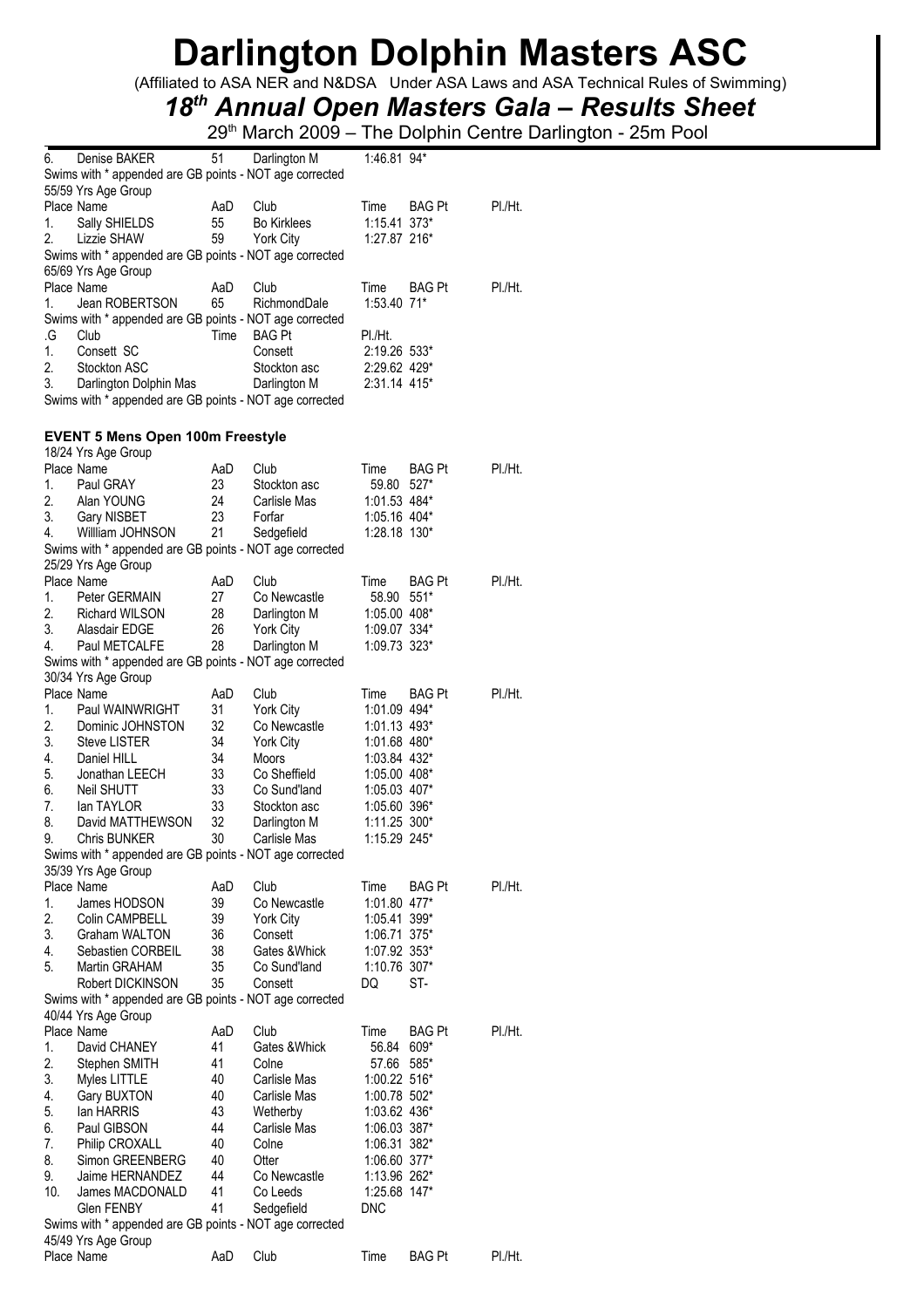(Affiliated to ASA NER and N&DSA Under ASA Laws and ASA Technical Rules of Swimming)

## *18th Annual Open Masters Gala – Results Sheet*

| 1:03.43 440*<br>Prescot<br>3.<br><b>Stewart ROWE</b><br>47<br>Kingfishers<br>1:04.13 425*<br>1:04.70 414*<br>4.<br>Gordon REA<br>48<br>Co Sund'land<br>5.<br>Arthur APLIN<br>46<br>Co Newcastle<br>1:06.87 372*<br>6.<br><b>Stuart MCGURK</b><br>48<br>Troutbeck Br<br>1:18.06 214*<br>Swims with * appended are GB points - NOT age corrected<br>50/54 Yrs Age Group<br>Place Name<br>AaD<br>Club<br>Time<br><b>BAG Pt</b><br>PI./Ht.<br>1.<br>51<br>Co Newcastle<br>1:03.43 440*<br>Anthony GREENER<br>2.<br>Peter FRENCH<br>51<br>1:07.15 367*<br>Co Newcastle<br>3.<br>Paul HARRISSON<br>50<br>RichmondDale<br>1:08.00 352*<br>4.<br><b>Guy FAWKES</b><br>50<br>1:10.96 304*<br>Billingham<br>5.<br>Anthony MORDUE<br>52<br>Co Sund'land<br>1:12.93 276*<br>6.<br>John FORSTER<br>53<br>1:14.34 257*<br>Guisborough<br>7.<br>Stephen FOSTER<br>52<br>Carlisle Mas<br>1:17.90 216*<br>8.<br><b>Stuart DOWNIE</b><br>54<br><b>Blyth Lifegu</b><br>1:25.57 148*<br>8.<br>lan LONGSTER<br>51<br>Billingham<br>1:25.57 148*<br>Swims with * appended are GB points - NOT age corrected<br>55/59 Yrs Age Group<br>Place Name<br>PI./Ht.<br>AaD<br>Club<br>Time<br>BAG Pt<br>Co Sund'land<br>1:08.27 347*<br>1.<br>David HILLS<br>58<br>2.<br>Roy CROUCH<br>59<br><b>York City</b><br>1:12.50 282*<br>3.<br>Graham PEARSON<br>57<br>Carlisle Mas<br>1:12.81 277*<br>4.<br>Ray WAGGOTT<br>55<br>Co Sund'land<br>1:26.59 141*<br>58<br>5.<br>Tom OLDFIELD<br>Co Sheffield<br>1:35.54 90*<br>Swims with * appended are GB points - NOT age corrected<br>60/64 Yrs Age Group<br>Place Name<br>AaD<br>Club<br>PI./Ht.<br>Time<br><b>BAG Pt</b><br>61<br>1:18.15 213*<br>1.<br>Keith CUNNINGHAM<br>Consett<br>Swims with * appended are GB points - NOT age corrected<br>65/69 Yrs Age Group<br>Place Name<br>AaD<br>Club<br>Time<br><b>BAG Pt</b><br>PI./Ht.<br>1.<br>Alex BROWN<br>65<br><b>Blyth Lifegu</b><br>1:12.61 280*<br>Swims with * appended are GB points - NOT age corrected<br>70/74 Yrs Age Group<br>Place Name<br>AaD<br>Club<br>Time<br><b>BAG Pt</b><br>PI./Ht.<br>2:12.38 14*<br>1.<br>Arthur PUCKRIN<br>71<br>Billingham<br>Swims with * appended are GB points - NOT age corrected<br>75/79 Yrs Age Group<br>Place Name<br>Club<br>PI./Ht.<br>AaD<br>Time<br>BAG Pt<br>78<br>1:29.18 124*<br><b>Cliff WARD</b><br>Stockton asc<br>1.<br>Swims with * appended are GB points - NOT age corrected<br><b>EVENT 6 Womens Open 50m Backstroke</b><br>25/29 Yrs Age Group<br>Place Name<br>AaD<br>Club<br>Time<br><b>BAG Pt</b><br>PI./Ht.<br>29<br>33.90<br>1.<br>Rachel WHITWELL<br><b>Bo Kirklees</b><br>569*<br>2.<br>28<br>39.31<br>$360*$<br><b>Charlotte MARCH</b><br>Darlington M<br>3.<br>Stockton asc<br>39.76<br>Donna DAWSON<br>27<br>$347*$<br>Sarah HETHERINGTON 26<br>Co Newcastle<br>DQ<br>т.<br>Swims with * appended are GB points - NOT age corrected<br>30/34 Yrs Age Group<br>Place Name<br>AaD<br>Club<br>Time<br><b>BAG Pt</b><br>PI./Ht.<br>34<br>39.59<br>1.<br>Marga RODRIGUEZ<br>Co Newcastle<br>$352*$<br>2.<br>Emma JENKINS<br>33<br>40.87<br>$315*$<br>Southport<br>3.<br>34<br>Jenny MCMURRAY<br>Darlington M<br>41.87 290*<br>Swims with * appended are GB points - NOT age corrected<br>35/39 Yrs Age Group<br>Place Name<br>AaD<br>Club<br>PI./Ht.<br>Time<br>BAG Pt<br>38<br>1.<br>Barbara DAVIS<br>Stockton asc<br>40.95<br>$313*$<br>Swims with * appended are GB points - NOT age corrected<br>40/44 Yrs Age Group<br>Place Name<br>AaD<br>Club<br>Time<br><b>BAG Pt</b><br>PI./Ht.<br>Lucie TURCOTTE<br>43<br>Gates & Whick<br>33.90<br>569*<br>1.<br>2.<br>42<br>Jayne SIMPSON<br>36.50<br>457*<br><b>Boldon</b><br>3.<br>Christine VAN MOURIK<br>44<br>Darlington M<br>42.21<br>282*<br>42<br>43.22 259*<br>4.<br>Elaine CRAIG<br>Co Glasgow<br>Swims with * appended are GB points - NOT age corrected | 1. | David HOGG | 45 | Glasgow Nmds | 1:00.87 500* |  |
|--------------------------------------------------------------------------------------------------------------------------------------------------------------------------------------------------------------------------------------------------------------------------------------------------------------------------------------------------------------------------------------------------------------------------------------------------------------------------------------------------------------------------------------------------------------------------------------------------------------------------------------------------------------------------------------------------------------------------------------------------------------------------------------------------------------------------------------------------------------------------------------------------------------------------------------------------------------------------------------------------------------------------------------------------------------------------------------------------------------------------------------------------------------------------------------------------------------------------------------------------------------------------------------------------------------------------------------------------------------------------------------------------------------------------------------------------------------------------------------------------------------------------------------------------------------------------------------------------------------------------------------------------------------------------------------------------------------------------------------------------------------------------------------------------------------------------------------------------------------------------------------------------------------------------------------------------------------------------------------------------------------------------------------------------------------------------------------------------------------------------------------------------------------------------------------------------------------------------------------------------------------------------------------------------------------------------------------------------------------------------------------------------------------------------------------------------------------------------------------------------------------------------------------------------------------------------------------------------------------------------------------------------------------------------------------------------------------------------------------------------------------------------------------------------------------------------------------------------------------------------------------------------------------------------------------------------------------------------------------------------------------------------------------------------------------------------------------------------------------------------------------------------------------------------------------------------------------------------------------------------------------------------------------------------------------------------------------------------------------------------------------------------------------------------------------------------------------------------------------------------------------------------------------------------------------------------------------------------------------------------------------------------------------------------------------------------------------------------------------------------------------------------------------------------------------------------------------------------------|----|------------|----|--------------|--------------|--|
|                                                                                                                                                                                                                                                                                                                                                                                                                                                                                                                                                                                                                                                                                                                                                                                                                                                                                                                                                                                                                                                                                                                                                                                                                                                                                                                                                                                                                                                                                                                                                                                                                                                                                                                                                                                                                                                                                                                                                                                                                                                                                                                                                                                                                                                                                                                                                                                                                                                                                                                                                                                                                                                                                                                                                                                                                                                                                                                                                                                                                                                                                                                                                                                                                                                                                                                                                                                                                                                                                                                                                                                                                                                                                                                                                                                                                                                        | 2. | Mark JONES | 49 |              |              |  |
|                                                                                                                                                                                                                                                                                                                                                                                                                                                                                                                                                                                                                                                                                                                                                                                                                                                                                                                                                                                                                                                                                                                                                                                                                                                                                                                                                                                                                                                                                                                                                                                                                                                                                                                                                                                                                                                                                                                                                                                                                                                                                                                                                                                                                                                                                                                                                                                                                                                                                                                                                                                                                                                                                                                                                                                                                                                                                                                                                                                                                                                                                                                                                                                                                                                                                                                                                                                                                                                                                                                                                                                                                                                                                                                                                                                                                                                        |    |            |    |              |              |  |
|                                                                                                                                                                                                                                                                                                                                                                                                                                                                                                                                                                                                                                                                                                                                                                                                                                                                                                                                                                                                                                                                                                                                                                                                                                                                                                                                                                                                                                                                                                                                                                                                                                                                                                                                                                                                                                                                                                                                                                                                                                                                                                                                                                                                                                                                                                                                                                                                                                                                                                                                                                                                                                                                                                                                                                                                                                                                                                                                                                                                                                                                                                                                                                                                                                                                                                                                                                                                                                                                                                                                                                                                                                                                                                                                                                                                                                                        |    |            |    |              |              |  |
|                                                                                                                                                                                                                                                                                                                                                                                                                                                                                                                                                                                                                                                                                                                                                                                                                                                                                                                                                                                                                                                                                                                                                                                                                                                                                                                                                                                                                                                                                                                                                                                                                                                                                                                                                                                                                                                                                                                                                                                                                                                                                                                                                                                                                                                                                                                                                                                                                                                                                                                                                                                                                                                                                                                                                                                                                                                                                                                                                                                                                                                                                                                                                                                                                                                                                                                                                                                                                                                                                                                                                                                                                                                                                                                                                                                                                                                        |    |            |    |              |              |  |
|                                                                                                                                                                                                                                                                                                                                                                                                                                                                                                                                                                                                                                                                                                                                                                                                                                                                                                                                                                                                                                                                                                                                                                                                                                                                                                                                                                                                                                                                                                                                                                                                                                                                                                                                                                                                                                                                                                                                                                                                                                                                                                                                                                                                                                                                                                                                                                                                                                                                                                                                                                                                                                                                                                                                                                                                                                                                                                                                                                                                                                                                                                                                                                                                                                                                                                                                                                                                                                                                                                                                                                                                                                                                                                                                                                                                                                                        |    |            |    |              |              |  |
|                                                                                                                                                                                                                                                                                                                                                                                                                                                                                                                                                                                                                                                                                                                                                                                                                                                                                                                                                                                                                                                                                                                                                                                                                                                                                                                                                                                                                                                                                                                                                                                                                                                                                                                                                                                                                                                                                                                                                                                                                                                                                                                                                                                                                                                                                                                                                                                                                                                                                                                                                                                                                                                                                                                                                                                                                                                                                                                                                                                                                                                                                                                                                                                                                                                                                                                                                                                                                                                                                                                                                                                                                                                                                                                                                                                                                                                        |    |            |    |              |              |  |
|                                                                                                                                                                                                                                                                                                                                                                                                                                                                                                                                                                                                                                                                                                                                                                                                                                                                                                                                                                                                                                                                                                                                                                                                                                                                                                                                                                                                                                                                                                                                                                                                                                                                                                                                                                                                                                                                                                                                                                                                                                                                                                                                                                                                                                                                                                                                                                                                                                                                                                                                                                                                                                                                                                                                                                                                                                                                                                                                                                                                                                                                                                                                                                                                                                                                                                                                                                                                                                                                                                                                                                                                                                                                                                                                                                                                                                                        |    |            |    |              |              |  |
|                                                                                                                                                                                                                                                                                                                                                                                                                                                                                                                                                                                                                                                                                                                                                                                                                                                                                                                                                                                                                                                                                                                                                                                                                                                                                                                                                                                                                                                                                                                                                                                                                                                                                                                                                                                                                                                                                                                                                                                                                                                                                                                                                                                                                                                                                                                                                                                                                                                                                                                                                                                                                                                                                                                                                                                                                                                                                                                                                                                                                                                                                                                                                                                                                                                                                                                                                                                                                                                                                                                                                                                                                                                                                                                                                                                                                                                        |    |            |    |              |              |  |
|                                                                                                                                                                                                                                                                                                                                                                                                                                                                                                                                                                                                                                                                                                                                                                                                                                                                                                                                                                                                                                                                                                                                                                                                                                                                                                                                                                                                                                                                                                                                                                                                                                                                                                                                                                                                                                                                                                                                                                                                                                                                                                                                                                                                                                                                                                                                                                                                                                                                                                                                                                                                                                                                                                                                                                                                                                                                                                                                                                                                                                                                                                                                                                                                                                                                                                                                                                                                                                                                                                                                                                                                                                                                                                                                                                                                                                                        |    |            |    |              |              |  |
|                                                                                                                                                                                                                                                                                                                                                                                                                                                                                                                                                                                                                                                                                                                                                                                                                                                                                                                                                                                                                                                                                                                                                                                                                                                                                                                                                                                                                                                                                                                                                                                                                                                                                                                                                                                                                                                                                                                                                                                                                                                                                                                                                                                                                                                                                                                                                                                                                                                                                                                                                                                                                                                                                                                                                                                                                                                                                                                                                                                                                                                                                                                                                                                                                                                                                                                                                                                                                                                                                                                                                                                                                                                                                                                                                                                                                                                        |    |            |    |              |              |  |
|                                                                                                                                                                                                                                                                                                                                                                                                                                                                                                                                                                                                                                                                                                                                                                                                                                                                                                                                                                                                                                                                                                                                                                                                                                                                                                                                                                                                                                                                                                                                                                                                                                                                                                                                                                                                                                                                                                                                                                                                                                                                                                                                                                                                                                                                                                                                                                                                                                                                                                                                                                                                                                                                                                                                                                                                                                                                                                                                                                                                                                                                                                                                                                                                                                                                                                                                                                                                                                                                                                                                                                                                                                                                                                                                                                                                                                                        |    |            |    |              |              |  |
|                                                                                                                                                                                                                                                                                                                                                                                                                                                                                                                                                                                                                                                                                                                                                                                                                                                                                                                                                                                                                                                                                                                                                                                                                                                                                                                                                                                                                                                                                                                                                                                                                                                                                                                                                                                                                                                                                                                                                                                                                                                                                                                                                                                                                                                                                                                                                                                                                                                                                                                                                                                                                                                                                                                                                                                                                                                                                                                                                                                                                                                                                                                                                                                                                                                                                                                                                                                                                                                                                                                                                                                                                                                                                                                                                                                                                                                        |    |            |    |              |              |  |
|                                                                                                                                                                                                                                                                                                                                                                                                                                                                                                                                                                                                                                                                                                                                                                                                                                                                                                                                                                                                                                                                                                                                                                                                                                                                                                                                                                                                                                                                                                                                                                                                                                                                                                                                                                                                                                                                                                                                                                                                                                                                                                                                                                                                                                                                                                                                                                                                                                                                                                                                                                                                                                                                                                                                                                                                                                                                                                                                                                                                                                                                                                                                                                                                                                                                                                                                                                                                                                                                                                                                                                                                                                                                                                                                                                                                                                                        |    |            |    |              |              |  |
|                                                                                                                                                                                                                                                                                                                                                                                                                                                                                                                                                                                                                                                                                                                                                                                                                                                                                                                                                                                                                                                                                                                                                                                                                                                                                                                                                                                                                                                                                                                                                                                                                                                                                                                                                                                                                                                                                                                                                                                                                                                                                                                                                                                                                                                                                                                                                                                                                                                                                                                                                                                                                                                                                                                                                                                                                                                                                                                                                                                                                                                                                                                                                                                                                                                                                                                                                                                                                                                                                                                                                                                                                                                                                                                                                                                                                                                        |    |            |    |              |              |  |
|                                                                                                                                                                                                                                                                                                                                                                                                                                                                                                                                                                                                                                                                                                                                                                                                                                                                                                                                                                                                                                                                                                                                                                                                                                                                                                                                                                                                                                                                                                                                                                                                                                                                                                                                                                                                                                                                                                                                                                                                                                                                                                                                                                                                                                                                                                                                                                                                                                                                                                                                                                                                                                                                                                                                                                                                                                                                                                                                                                                                                                                                                                                                                                                                                                                                                                                                                                                                                                                                                                                                                                                                                                                                                                                                                                                                                                                        |    |            |    |              |              |  |
|                                                                                                                                                                                                                                                                                                                                                                                                                                                                                                                                                                                                                                                                                                                                                                                                                                                                                                                                                                                                                                                                                                                                                                                                                                                                                                                                                                                                                                                                                                                                                                                                                                                                                                                                                                                                                                                                                                                                                                                                                                                                                                                                                                                                                                                                                                                                                                                                                                                                                                                                                                                                                                                                                                                                                                                                                                                                                                                                                                                                                                                                                                                                                                                                                                                                                                                                                                                                                                                                                                                                                                                                                                                                                                                                                                                                                                                        |    |            |    |              |              |  |
|                                                                                                                                                                                                                                                                                                                                                                                                                                                                                                                                                                                                                                                                                                                                                                                                                                                                                                                                                                                                                                                                                                                                                                                                                                                                                                                                                                                                                                                                                                                                                                                                                                                                                                                                                                                                                                                                                                                                                                                                                                                                                                                                                                                                                                                                                                                                                                                                                                                                                                                                                                                                                                                                                                                                                                                                                                                                                                                                                                                                                                                                                                                                                                                                                                                                                                                                                                                                                                                                                                                                                                                                                                                                                                                                                                                                                                                        |    |            |    |              |              |  |
|                                                                                                                                                                                                                                                                                                                                                                                                                                                                                                                                                                                                                                                                                                                                                                                                                                                                                                                                                                                                                                                                                                                                                                                                                                                                                                                                                                                                                                                                                                                                                                                                                                                                                                                                                                                                                                                                                                                                                                                                                                                                                                                                                                                                                                                                                                                                                                                                                                                                                                                                                                                                                                                                                                                                                                                                                                                                                                                                                                                                                                                                                                                                                                                                                                                                                                                                                                                                                                                                                                                                                                                                                                                                                                                                                                                                                                                        |    |            |    |              |              |  |
|                                                                                                                                                                                                                                                                                                                                                                                                                                                                                                                                                                                                                                                                                                                                                                                                                                                                                                                                                                                                                                                                                                                                                                                                                                                                                                                                                                                                                                                                                                                                                                                                                                                                                                                                                                                                                                                                                                                                                                                                                                                                                                                                                                                                                                                                                                                                                                                                                                                                                                                                                                                                                                                                                                                                                                                                                                                                                                                                                                                                                                                                                                                                                                                                                                                                                                                                                                                                                                                                                                                                                                                                                                                                                                                                                                                                                                                        |    |            |    |              |              |  |
|                                                                                                                                                                                                                                                                                                                                                                                                                                                                                                                                                                                                                                                                                                                                                                                                                                                                                                                                                                                                                                                                                                                                                                                                                                                                                                                                                                                                                                                                                                                                                                                                                                                                                                                                                                                                                                                                                                                                                                                                                                                                                                                                                                                                                                                                                                                                                                                                                                                                                                                                                                                                                                                                                                                                                                                                                                                                                                                                                                                                                                                                                                                                                                                                                                                                                                                                                                                                                                                                                                                                                                                                                                                                                                                                                                                                                                                        |    |            |    |              |              |  |
|                                                                                                                                                                                                                                                                                                                                                                                                                                                                                                                                                                                                                                                                                                                                                                                                                                                                                                                                                                                                                                                                                                                                                                                                                                                                                                                                                                                                                                                                                                                                                                                                                                                                                                                                                                                                                                                                                                                                                                                                                                                                                                                                                                                                                                                                                                                                                                                                                                                                                                                                                                                                                                                                                                                                                                                                                                                                                                                                                                                                                                                                                                                                                                                                                                                                                                                                                                                                                                                                                                                                                                                                                                                                                                                                                                                                                                                        |    |            |    |              |              |  |
|                                                                                                                                                                                                                                                                                                                                                                                                                                                                                                                                                                                                                                                                                                                                                                                                                                                                                                                                                                                                                                                                                                                                                                                                                                                                                                                                                                                                                                                                                                                                                                                                                                                                                                                                                                                                                                                                                                                                                                                                                                                                                                                                                                                                                                                                                                                                                                                                                                                                                                                                                                                                                                                                                                                                                                                                                                                                                                                                                                                                                                                                                                                                                                                                                                                                                                                                                                                                                                                                                                                                                                                                                                                                                                                                                                                                                                                        |    |            |    |              |              |  |
|                                                                                                                                                                                                                                                                                                                                                                                                                                                                                                                                                                                                                                                                                                                                                                                                                                                                                                                                                                                                                                                                                                                                                                                                                                                                                                                                                                                                                                                                                                                                                                                                                                                                                                                                                                                                                                                                                                                                                                                                                                                                                                                                                                                                                                                                                                                                                                                                                                                                                                                                                                                                                                                                                                                                                                                                                                                                                                                                                                                                                                                                                                                                                                                                                                                                                                                                                                                                                                                                                                                                                                                                                                                                                                                                                                                                                                                        |    |            |    |              |              |  |
|                                                                                                                                                                                                                                                                                                                                                                                                                                                                                                                                                                                                                                                                                                                                                                                                                                                                                                                                                                                                                                                                                                                                                                                                                                                                                                                                                                                                                                                                                                                                                                                                                                                                                                                                                                                                                                                                                                                                                                                                                                                                                                                                                                                                                                                                                                                                                                                                                                                                                                                                                                                                                                                                                                                                                                                                                                                                                                                                                                                                                                                                                                                                                                                                                                                                                                                                                                                                                                                                                                                                                                                                                                                                                                                                                                                                                                                        |    |            |    |              |              |  |
|                                                                                                                                                                                                                                                                                                                                                                                                                                                                                                                                                                                                                                                                                                                                                                                                                                                                                                                                                                                                                                                                                                                                                                                                                                                                                                                                                                                                                                                                                                                                                                                                                                                                                                                                                                                                                                                                                                                                                                                                                                                                                                                                                                                                                                                                                                                                                                                                                                                                                                                                                                                                                                                                                                                                                                                                                                                                                                                                                                                                                                                                                                                                                                                                                                                                                                                                                                                                                                                                                                                                                                                                                                                                                                                                                                                                                                                        |    |            |    |              |              |  |
|                                                                                                                                                                                                                                                                                                                                                                                                                                                                                                                                                                                                                                                                                                                                                                                                                                                                                                                                                                                                                                                                                                                                                                                                                                                                                                                                                                                                                                                                                                                                                                                                                                                                                                                                                                                                                                                                                                                                                                                                                                                                                                                                                                                                                                                                                                                                                                                                                                                                                                                                                                                                                                                                                                                                                                                                                                                                                                                                                                                                                                                                                                                                                                                                                                                                                                                                                                                                                                                                                                                                                                                                                                                                                                                                                                                                                                                        |    |            |    |              |              |  |
|                                                                                                                                                                                                                                                                                                                                                                                                                                                                                                                                                                                                                                                                                                                                                                                                                                                                                                                                                                                                                                                                                                                                                                                                                                                                                                                                                                                                                                                                                                                                                                                                                                                                                                                                                                                                                                                                                                                                                                                                                                                                                                                                                                                                                                                                                                                                                                                                                                                                                                                                                                                                                                                                                                                                                                                                                                                                                                                                                                                                                                                                                                                                                                                                                                                                                                                                                                                                                                                                                                                                                                                                                                                                                                                                                                                                                                                        |    |            |    |              |              |  |
|                                                                                                                                                                                                                                                                                                                                                                                                                                                                                                                                                                                                                                                                                                                                                                                                                                                                                                                                                                                                                                                                                                                                                                                                                                                                                                                                                                                                                                                                                                                                                                                                                                                                                                                                                                                                                                                                                                                                                                                                                                                                                                                                                                                                                                                                                                                                                                                                                                                                                                                                                                                                                                                                                                                                                                                                                                                                                                                                                                                                                                                                                                                                                                                                                                                                                                                                                                                                                                                                                                                                                                                                                                                                                                                                                                                                                                                        |    |            |    |              |              |  |
|                                                                                                                                                                                                                                                                                                                                                                                                                                                                                                                                                                                                                                                                                                                                                                                                                                                                                                                                                                                                                                                                                                                                                                                                                                                                                                                                                                                                                                                                                                                                                                                                                                                                                                                                                                                                                                                                                                                                                                                                                                                                                                                                                                                                                                                                                                                                                                                                                                                                                                                                                                                                                                                                                                                                                                                                                                                                                                                                                                                                                                                                                                                                                                                                                                                                                                                                                                                                                                                                                                                                                                                                                                                                                                                                                                                                                                                        |    |            |    |              |              |  |
|                                                                                                                                                                                                                                                                                                                                                                                                                                                                                                                                                                                                                                                                                                                                                                                                                                                                                                                                                                                                                                                                                                                                                                                                                                                                                                                                                                                                                                                                                                                                                                                                                                                                                                                                                                                                                                                                                                                                                                                                                                                                                                                                                                                                                                                                                                                                                                                                                                                                                                                                                                                                                                                                                                                                                                                                                                                                                                                                                                                                                                                                                                                                                                                                                                                                                                                                                                                                                                                                                                                                                                                                                                                                                                                                                                                                                                                        |    |            |    |              |              |  |
|                                                                                                                                                                                                                                                                                                                                                                                                                                                                                                                                                                                                                                                                                                                                                                                                                                                                                                                                                                                                                                                                                                                                                                                                                                                                                                                                                                                                                                                                                                                                                                                                                                                                                                                                                                                                                                                                                                                                                                                                                                                                                                                                                                                                                                                                                                                                                                                                                                                                                                                                                                                                                                                                                                                                                                                                                                                                                                                                                                                                                                                                                                                                                                                                                                                                                                                                                                                                                                                                                                                                                                                                                                                                                                                                                                                                                                                        |    |            |    |              |              |  |
|                                                                                                                                                                                                                                                                                                                                                                                                                                                                                                                                                                                                                                                                                                                                                                                                                                                                                                                                                                                                                                                                                                                                                                                                                                                                                                                                                                                                                                                                                                                                                                                                                                                                                                                                                                                                                                                                                                                                                                                                                                                                                                                                                                                                                                                                                                                                                                                                                                                                                                                                                                                                                                                                                                                                                                                                                                                                                                                                                                                                                                                                                                                                                                                                                                                                                                                                                                                                                                                                                                                                                                                                                                                                                                                                                                                                                                                        |    |            |    |              |              |  |
|                                                                                                                                                                                                                                                                                                                                                                                                                                                                                                                                                                                                                                                                                                                                                                                                                                                                                                                                                                                                                                                                                                                                                                                                                                                                                                                                                                                                                                                                                                                                                                                                                                                                                                                                                                                                                                                                                                                                                                                                                                                                                                                                                                                                                                                                                                                                                                                                                                                                                                                                                                                                                                                                                                                                                                                                                                                                                                                                                                                                                                                                                                                                                                                                                                                                                                                                                                                                                                                                                                                                                                                                                                                                                                                                                                                                                                                        |    |            |    |              |              |  |
|                                                                                                                                                                                                                                                                                                                                                                                                                                                                                                                                                                                                                                                                                                                                                                                                                                                                                                                                                                                                                                                                                                                                                                                                                                                                                                                                                                                                                                                                                                                                                                                                                                                                                                                                                                                                                                                                                                                                                                                                                                                                                                                                                                                                                                                                                                                                                                                                                                                                                                                                                                                                                                                                                                                                                                                                                                                                                                                                                                                                                                                                                                                                                                                                                                                                                                                                                                                                                                                                                                                                                                                                                                                                                                                                                                                                                                                        |    |            |    |              |              |  |
|                                                                                                                                                                                                                                                                                                                                                                                                                                                                                                                                                                                                                                                                                                                                                                                                                                                                                                                                                                                                                                                                                                                                                                                                                                                                                                                                                                                                                                                                                                                                                                                                                                                                                                                                                                                                                                                                                                                                                                                                                                                                                                                                                                                                                                                                                                                                                                                                                                                                                                                                                                                                                                                                                                                                                                                                                                                                                                                                                                                                                                                                                                                                                                                                                                                                                                                                                                                                                                                                                                                                                                                                                                                                                                                                                                                                                                                        |    |            |    |              |              |  |
|                                                                                                                                                                                                                                                                                                                                                                                                                                                                                                                                                                                                                                                                                                                                                                                                                                                                                                                                                                                                                                                                                                                                                                                                                                                                                                                                                                                                                                                                                                                                                                                                                                                                                                                                                                                                                                                                                                                                                                                                                                                                                                                                                                                                                                                                                                                                                                                                                                                                                                                                                                                                                                                                                                                                                                                                                                                                                                                                                                                                                                                                                                                                                                                                                                                                                                                                                                                                                                                                                                                                                                                                                                                                                                                                                                                                                                                        |    |            |    |              |              |  |
|                                                                                                                                                                                                                                                                                                                                                                                                                                                                                                                                                                                                                                                                                                                                                                                                                                                                                                                                                                                                                                                                                                                                                                                                                                                                                                                                                                                                                                                                                                                                                                                                                                                                                                                                                                                                                                                                                                                                                                                                                                                                                                                                                                                                                                                                                                                                                                                                                                                                                                                                                                                                                                                                                                                                                                                                                                                                                                                                                                                                                                                                                                                                                                                                                                                                                                                                                                                                                                                                                                                                                                                                                                                                                                                                                                                                                                                        |    |            |    |              |              |  |
|                                                                                                                                                                                                                                                                                                                                                                                                                                                                                                                                                                                                                                                                                                                                                                                                                                                                                                                                                                                                                                                                                                                                                                                                                                                                                                                                                                                                                                                                                                                                                                                                                                                                                                                                                                                                                                                                                                                                                                                                                                                                                                                                                                                                                                                                                                                                                                                                                                                                                                                                                                                                                                                                                                                                                                                                                                                                                                                                                                                                                                                                                                                                                                                                                                                                                                                                                                                                                                                                                                                                                                                                                                                                                                                                                                                                                                                        |    |            |    |              |              |  |
|                                                                                                                                                                                                                                                                                                                                                                                                                                                                                                                                                                                                                                                                                                                                                                                                                                                                                                                                                                                                                                                                                                                                                                                                                                                                                                                                                                                                                                                                                                                                                                                                                                                                                                                                                                                                                                                                                                                                                                                                                                                                                                                                                                                                                                                                                                                                                                                                                                                                                                                                                                                                                                                                                                                                                                                                                                                                                                                                                                                                                                                                                                                                                                                                                                                                                                                                                                                                                                                                                                                                                                                                                                                                                                                                                                                                                                                        |    |            |    |              |              |  |
|                                                                                                                                                                                                                                                                                                                                                                                                                                                                                                                                                                                                                                                                                                                                                                                                                                                                                                                                                                                                                                                                                                                                                                                                                                                                                                                                                                                                                                                                                                                                                                                                                                                                                                                                                                                                                                                                                                                                                                                                                                                                                                                                                                                                                                                                                                                                                                                                                                                                                                                                                                                                                                                                                                                                                                                                                                                                                                                                                                                                                                                                                                                                                                                                                                                                                                                                                                                                                                                                                                                                                                                                                                                                                                                                                                                                                                                        |    |            |    |              |              |  |
|                                                                                                                                                                                                                                                                                                                                                                                                                                                                                                                                                                                                                                                                                                                                                                                                                                                                                                                                                                                                                                                                                                                                                                                                                                                                                                                                                                                                                                                                                                                                                                                                                                                                                                                                                                                                                                                                                                                                                                                                                                                                                                                                                                                                                                                                                                                                                                                                                                                                                                                                                                                                                                                                                                                                                                                                                                                                                                                                                                                                                                                                                                                                                                                                                                                                                                                                                                                                                                                                                                                                                                                                                                                                                                                                                                                                                                                        |    |            |    |              |              |  |
|                                                                                                                                                                                                                                                                                                                                                                                                                                                                                                                                                                                                                                                                                                                                                                                                                                                                                                                                                                                                                                                                                                                                                                                                                                                                                                                                                                                                                                                                                                                                                                                                                                                                                                                                                                                                                                                                                                                                                                                                                                                                                                                                                                                                                                                                                                                                                                                                                                                                                                                                                                                                                                                                                                                                                                                                                                                                                                                                                                                                                                                                                                                                                                                                                                                                                                                                                                                                                                                                                                                                                                                                                                                                                                                                                                                                                                                        |    |            |    |              |              |  |
|                                                                                                                                                                                                                                                                                                                                                                                                                                                                                                                                                                                                                                                                                                                                                                                                                                                                                                                                                                                                                                                                                                                                                                                                                                                                                                                                                                                                                                                                                                                                                                                                                                                                                                                                                                                                                                                                                                                                                                                                                                                                                                                                                                                                                                                                                                                                                                                                                                                                                                                                                                                                                                                                                                                                                                                                                                                                                                                                                                                                                                                                                                                                                                                                                                                                                                                                                                                                                                                                                                                                                                                                                                                                                                                                                                                                                                                        |    |            |    |              |              |  |
|                                                                                                                                                                                                                                                                                                                                                                                                                                                                                                                                                                                                                                                                                                                                                                                                                                                                                                                                                                                                                                                                                                                                                                                                                                                                                                                                                                                                                                                                                                                                                                                                                                                                                                                                                                                                                                                                                                                                                                                                                                                                                                                                                                                                                                                                                                                                                                                                                                                                                                                                                                                                                                                                                                                                                                                                                                                                                                                                                                                                                                                                                                                                                                                                                                                                                                                                                                                                                                                                                                                                                                                                                                                                                                                                                                                                                                                        |    |            |    |              |              |  |
|                                                                                                                                                                                                                                                                                                                                                                                                                                                                                                                                                                                                                                                                                                                                                                                                                                                                                                                                                                                                                                                                                                                                                                                                                                                                                                                                                                                                                                                                                                                                                                                                                                                                                                                                                                                                                                                                                                                                                                                                                                                                                                                                                                                                                                                                                                                                                                                                                                                                                                                                                                                                                                                                                                                                                                                                                                                                                                                                                                                                                                                                                                                                                                                                                                                                                                                                                                                                                                                                                                                                                                                                                                                                                                                                                                                                                                                        |    |            |    |              |              |  |
|                                                                                                                                                                                                                                                                                                                                                                                                                                                                                                                                                                                                                                                                                                                                                                                                                                                                                                                                                                                                                                                                                                                                                                                                                                                                                                                                                                                                                                                                                                                                                                                                                                                                                                                                                                                                                                                                                                                                                                                                                                                                                                                                                                                                                                                                                                                                                                                                                                                                                                                                                                                                                                                                                                                                                                                                                                                                                                                                                                                                                                                                                                                                                                                                                                                                                                                                                                                                                                                                                                                                                                                                                                                                                                                                                                                                                                                        |    |            |    |              |              |  |
|                                                                                                                                                                                                                                                                                                                                                                                                                                                                                                                                                                                                                                                                                                                                                                                                                                                                                                                                                                                                                                                                                                                                                                                                                                                                                                                                                                                                                                                                                                                                                                                                                                                                                                                                                                                                                                                                                                                                                                                                                                                                                                                                                                                                                                                                                                                                                                                                                                                                                                                                                                                                                                                                                                                                                                                                                                                                                                                                                                                                                                                                                                                                                                                                                                                                                                                                                                                                                                                                                                                                                                                                                                                                                                                                                                                                                                                        |    |            |    |              |              |  |
|                                                                                                                                                                                                                                                                                                                                                                                                                                                                                                                                                                                                                                                                                                                                                                                                                                                                                                                                                                                                                                                                                                                                                                                                                                                                                                                                                                                                                                                                                                                                                                                                                                                                                                                                                                                                                                                                                                                                                                                                                                                                                                                                                                                                                                                                                                                                                                                                                                                                                                                                                                                                                                                                                                                                                                                                                                                                                                                                                                                                                                                                                                                                                                                                                                                                                                                                                                                                                                                                                                                                                                                                                                                                                                                                                                                                                                                        |    |            |    |              |              |  |
|                                                                                                                                                                                                                                                                                                                                                                                                                                                                                                                                                                                                                                                                                                                                                                                                                                                                                                                                                                                                                                                                                                                                                                                                                                                                                                                                                                                                                                                                                                                                                                                                                                                                                                                                                                                                                                                                                                                                                                                                                                                                                                                                                                                                                                                                                                                                                                                                                                                                                                                                                                                                                                                                                                                                                                                                                                                                                                                                                                                                                                                                                                                                                                                                                                                                                                                                                                                                                                                                                                                                                                                                                                                                                                                                                                                                                                                        |    |            |    |              |              |  |
|                                                                                                                                                                                                                                                                                                                                                                                                                                                                                                                                                                                                                                                                                                                                                                                                                                                                                                                                                                                                                                                                                                                                                                                                                                                                                                                                                                                                                                                                                                                                                                                                                                                                                                                                                                                                                                                                                                                                                                                                                                                                                                                                                                                                                                                                                                                                                                                                                                                                                                                                                                                                                                                                                                                                                                                                                                                                                                                                                                                                                                                                                                                                                                                                                                                                                                                                                                                                                                                                                                                                                                                                                                                                                                                                                                                                                                                        |    |            |    |              |              |  |
|                                                                                                                                                                                                                                                                                                                                                                                                                                                                                                                                                                                                                                                                                                                                                                                                                                                                                                                                                                                                                                                                                                                                                                                                                                                                                                                                                                                                                                                                                                                                                                                                                                                                                                                                                                                                                                                                                                                                                                                                                                                                                                                                                                                                                                                                                                                                                                                                                                                                                                                                                                                                                                                                                                                                                                                                                                                                                                                                                                                                                                                                                                                                                                                                                                                                                                                                                                                                                                                                                                                                                                                                                                                                                                                                                                                                                                                        |    |            |    |              |              |  |
|                                                                                                                                                                                                                                                                                                                                                                                                                                                                                                                                                                                                                                                                                                                                                                                                                                                                                                                                                                                                                                                                                                                                                                                                                                                                                                                                                                                                                                                                                                                                                                                                                                                                                                                                                                                                                                                                                                                                                                                                                                                                                                                                                                                                                                                                                                                                                                                                                                                                                                                                                                                                                                                                                                                                                                                                                                                                                                                                                                                                                                                                                                                                                                                                                                                                                                                                                                                                                                                                                                                                                                                                                                                                                                                                                                                                                                                        |    |            |    |              |              |  |
|                                                                                                                                                                                                                                                                                                                                                                                                                                                                                                                                                                                                                                                                                                                                                                                                                                                                                                                                                                                                                                                                                                                                                                                                                                                                                                                                                                                                                                                                                                                                                                                                                                                                                                                                                                                                                                                                                                                                                                                                                                                                                                                                                                                                                                                                                                                                                                                                                                                                                                                                                                                                                                                                                                                                                                                                                                                                                                                                                                                                                                                                                                                                                                                                                                                                                                                                                                                                                                                                                                                                                                                                                                                                                                                                                                                                                                                        |    |            |    |              |              |  |
|                                                                                                                                                                                                                                                                                                                                                                                                                                                                                                                                                                                                                                                                                                                                                                                                                                                                                                                                                                                                                                                                                                                                                                                                                                                                                                                                                                                                                                                                                                                                                                                                                                                                                                                                                                                                                                                                                                                                                                                                                                                                                                                                                                                                                                                                                                                                                                                                                                                                                                                                                                                                                                                                                                                                                                                                                                                                                                                                                                                                                                                                                                                                                                                                                                                                                                                                                                                                                                                                                                                                                                                                                                                                                                                                                                                                                                                        |    |            |    |              |              |  |
|                                                                                                                                                                                                                                                                                                                                                                                                                                                                                                                                                                                                                                                                                                                                                                                                                                                                                                                                                                                                                                                                                                                                                                                                                                                                                                                                                                                                                                                                                                                                                                                                                                                                                                                                                                                                                                                                                                                                                                                                                                                                                                                                                                                                                                                                                                                                                                                                                                                                                                                                                                                                                                                                                                                                                                                                                                                                                                                                                                                                                                                                                                                                                                                                                                                                                                                                                                                                                                                                                                                                                                                                                                                                                                                                                                                                                                                        |    |            |    |              |              |  |
|                                                                                                                                                                                                                                                                                                                                                                                                                                                                                                                                                                                                                                                                                                                                                                                                                                                                                                                                                                                                                                                                                                                                                                                                                                                                                                                                                                                                                                                                                                                                                                                                                                                                                                                                                                                                                                                                                                                                                                                                                                                                                                                                                                                                                                                                                                                                                                                                                                                                                                                                                                                                                                                                                                                                                                                                                                                                                                                                                                                                                                                                                                                                                                                                                                                                                                                                                                                                                                                                                                                                                                                                                                                                                                                                                                                                                                                        |    |            |    |              |              |  |
|                                                                                                                                                                                                                                                                                                                                                                                                                                                                                                                                                                                                                                                                                                                                                                                                                                                                                                                                                                                                                                                                                                                                                                                                                                                                                                                                                                                                                                                                                                                                                                                                                                                                                                                                                                                                                                                                                                                                                                                                                                                                                                                                                                                                                                                                                                                                                                                                                                                                                                                                                                                                                                                                                                                                                                                                                                                                                                                                                                                                                                                                                                                                                                                                                                                                                                                                                                                                                                                                                                                                                                                                                                                                                                                                                                                                                                                        |    |            |    |              |              |  |
|                                                                                                                                                                                                                                                                                                                                                                                                                                                                                                                                                                                                                                                                                                                                                                                                                                                                                                                                                                                                                                                                                                                                                                                                                                                                                                                                                                                                                                                                                                                                                                                                                                                                                                                                                                                                                                                                                                                                                                                                                                                                                                                                                                                                                                                                                                                                                                                                                                                                                                                                                                                                                                                                                                                                                                                                                                                                                                                                                                                                                                                                                                                                                                                                                                                                                                                                                                                                                                                                                                                                                                                                                                                                                                                                                                                                                                                        |    |            |    |              |              |  |
|                                                                                                                                                                                                                                                                                                                                                                                                                                                                                                                                                                                                                                                                                                                                                                                                                                                                                                                                                                                                                                                                                                                                                                                                                                                                                                                                                                                                                                                                                                                                                                                                                                                                                                                                                                                                                                                                                                                                                                                                                                                                                                                                                                                                                                                                                                                                                                                                                                                                                                                                                                                                                                                                                                                                                                                                                                                                                                                                                                                                                                                                                                                                                                                                                                                                                                                                                                                                                                                                                                                                                                                                                                                                                                                                                                                                                                                        |    |            |    |              |              |  |
|                                                                                                                                                                                                                                                                                                                                                                                                                                                                                                                                                                                                                                                                                                                                                                                                                                                                                                                                                                                                                                                                                                                                                                                                                                                                                                                                                                                                                                                                                                                                                                                                                                                                                                                                                                                                                                                                                                                                                                                                                                                                                                                                                                                                                                                                                                                                                                                                                                                                                                                                                                                                                                                                                                                                                                                                                                                                                                                                                                                                                                                                                                                                                                                                                                                                                                                                                                                                                                                                                                                                                                                                                                                                                                                                                                                                                                                        |    |            |    |              |              |  |
|                                                                                                                                                                                                                                                                                                                                                                                                                                                                                                                                                                                                                                                                                                                                                                                                                                                                                                                                                                                                                                                                                                                                                                                                                                                                                                                                                                                                                                                                                                                                                                                                                                                                                                                                                                                                                                                                                                                                                                                                                                                                                                                                                                                                                                                                                                                                                                                                                                                                                                                                                                                                                                                                                                                                                                                                                                                                                                                                                                                                                                                                                                                                                                                                                                                                                                                                                                                                                                                                                                                                                                                                                                                                                                                                                                                                                                                        |    |            |    |              |              |  |
|                                                                                                                                                                                                                                                                                                                                                                                                                                                                                                                                                                                                                                                                                                                                                                                                                                                                                                                                                                                                                                                                                                                                                                                                                                                                                                                                                                                                                                                                                                                                                                                                                                                                                                                                                                                                                                                                                                                                                                                                                                                                                                                                                                                                                                                                                                                                                                                                                                                                                                                                                                                                                                                                                                                                                                                                                                                                                                                                                                                                                                                                                                                                                                                                                                                                                                                                                                                                                                                                                                                                                                                                                                                                                                                                                                                                                                                        |    |            |    |              |              |  |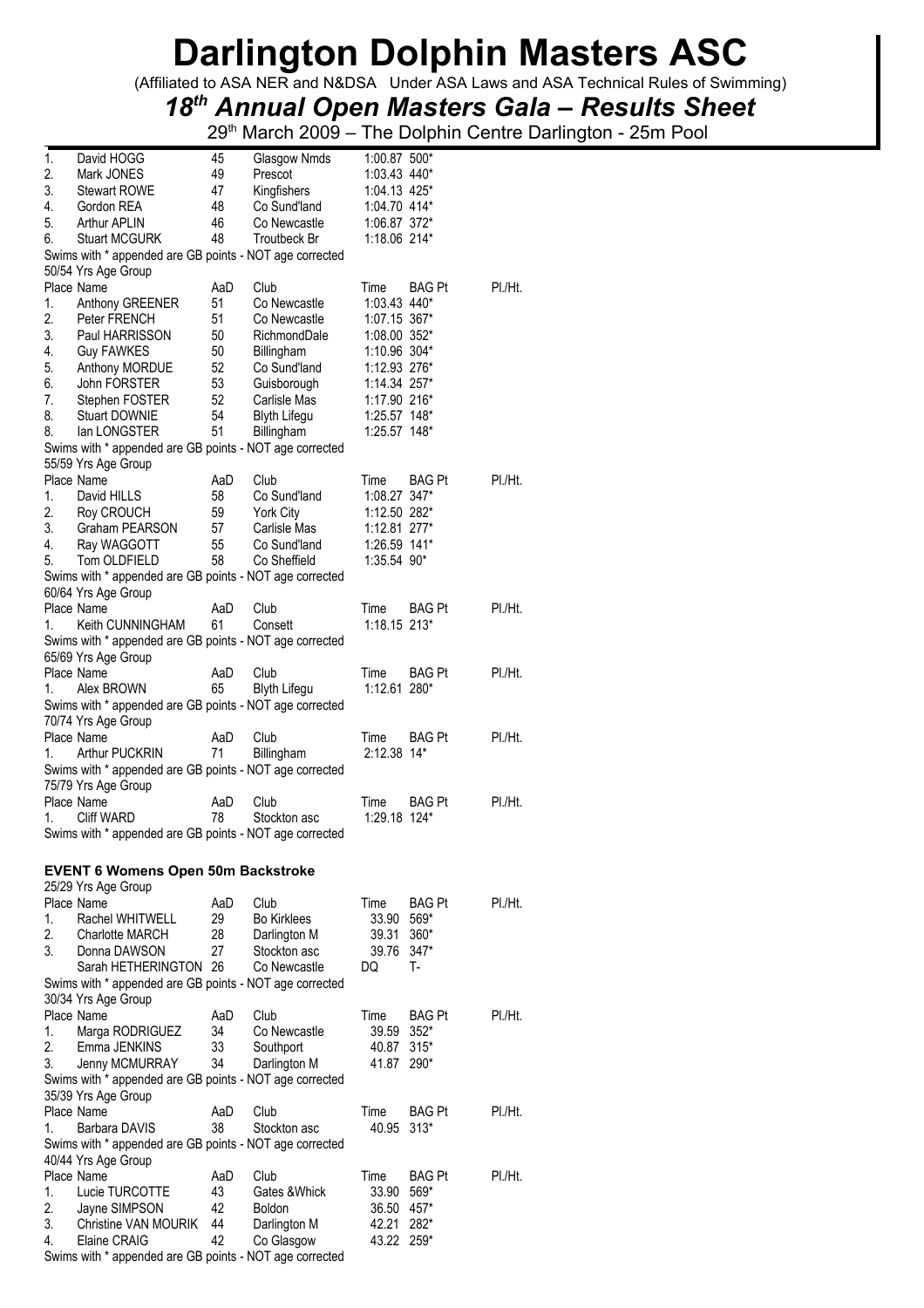(Affiliated to ASA NER and N&DSA Under ASA Laws and ASA Technical Rules of Swimming)

## *18th Annual Open Masters Gala – Results Sheet*

| 50/54 Yrs Age Group                                     |     |                    |            |               |         |
|---------------------------------------------------------|-----|--------------------|------------|---------------|---------|
| Place Name                                              | AaD | Club               | Time       | BAG Pt        | PI./Ht. |
| Joan EDWARDS<br>1.                                      | 51  | Consett            | 42.15 283* |               |         |
| Swims with * appended are GB points - NOT age corrected |     |                    |            |               |         |
| 55/59 Yrs Age Group                                     |     |                    |            |               |         |
| Place Name                                              | AaD | Club               | Time       | BAG Pt        | PI./Ht. |
| 1.<br>Wendy OFFORD                                      | 55  | <b>Bo Kirklees</b> | 42.09      | 285*          |         |
| 2.<br>Lizzie SHAW                                       | 59  | York City          | 47.40      | $181*$        |         |
|                                                         |     |                    |            |               |         |
| Swims with * appended are GB points - NOT age corrected |     |                    |            |               |         |
| 60/64 Yrs Age Group                                     |     |                    |            |               |         |
| Place Name                                              | AaD | Club               | Time       | BAG Pt        | PI./Ht. |
| 1.<br>Helen JENKINS                                     | 63  | Southport          | 47.06      | $187*$        |         |
| Swims with * appended are GB points - NOT age corrected |     |                    |            |               |         |
| 65/69 Yrs Age Group                                     |     |                    |            |               |         |
| Place Name                                              | AaD | Club               | Time       | BAG Pt        | PI./Ht. |
| <b>Christine HORNBY</b><br>1.                           | 65  | Southport          | 53.78      | $106*$        |         |
| 2.<br>Jean ROBERTSON                                    | 65  | RichmondDale       | 56.83      | 81*           |         |
| Swims with * appended are GB points - NOT age corrected |     |                    |            |               |         |
|                                                         |     |                    |            |               |         |
|                                                         |     |                    |            |               |         |
| <b>EVENT 7 Mens Open 50m Backstroke</b>                 |     |                    |            |               |         |
| 18/24 Yrs Age Group                                     |     |                    |            |               |         |
| Place Name                                              | AaD | Club               | Time       | BAG Pt        | PI./Ht. |
| 1.<br>Mike WILLIAMS                                     | 19  | Copeland           | 34.21      | $361*$        |         |
| 2.<br><b>Gary NISBET</b>                                | 23  | Forfar             | 36.97      | 276*          |         |
| 3.<br>Willliam JOHNSON                                  | 21  | Sedgefield         | 48.84      | $87*$         |         |
| Swims with * appended are GB points - NOT age corrected |     |                    |            |               |         |
| 25/29 Yrs Age Group                                     |     |                    |            |               |         |
| Place Name                                              | AaD | Club               | Time       | <b>BAG Pt</b> | PI./Ht. |
|                                                         | 29  |                    |            | $217*$        |         |
| Andrew BROATCH<br>1.                                    |     | Carlisle Mas       | 39.43      |               |         |
| Swims with * appended are GB points - NOT age corrected |     |                    |            |               |         |
| 30/34 Yrs Age Group                                     |     |                    |            |               |         |
| Place Name                                              | AaD | Club               | Time       | BAG Pt        | PI./Ht. |
| Paul KEENS<br>1.                                        | 31  | Co Sheffield       | 32.21      | 439*          |         |
| 2.<br><b>Steve LISTER</b>                               | 34  | York City          | 32.84 413* |               |         |
| 3.<br>Michael VICKERS                                   | 33  | Wear Valley        | 35.90      | $307*$        |         |
| Swims with * appended are GB points - NOT age corrected |     |                    |            |               |         |
| 40/44 Yrs Age Group                                     |     |                    |            |               |         |
| Place Name                                              | AaD | Club               | Time       | BAG Pt        | PI./Ht. |
| 1.<br>James MACDONALD                                   | 41  | Co Leeds           | 47.56      | $99*$         |         |
| Swims with * appended are GB points - NOT age corrected |     |                    |            |               |         |
|                                                         |     |                    |            |               |         |
| 45/49 Yrs Age Group                                     |     |                    |            |               |         |
| Place Name                                              | AaD | Club               | Time       | BAG Pt        | PI./Ht. |
| lan RUDDLE<br>1.                                        | 45  | Darlington M       | 30.93      | 497*          |         |
| 2.<br>Julian HARFORTH                                   | 47  | Clevelandpol       | 31.29 480* |               |         |
| 3.<br><b>Matthew GRANT</b>                              | 45  | Gates & Whick      | 33.90      | $372*$        |         |
| 4.<br>Mark JONES                                        | 49  | Prescot            | 37.87      | $253*$        |         |
| Swims with * appended are GB points - NOT age corrected |     |                    |            |               |         |
| 50/54 Yrs Age Group                                     |     |                    |            |               |         |
| Place Name                                              | AaD | Club               | Time       | BAG Pt        | PI./Ht. |
| 1.<br>Graeme SUTTON                                     | 50  | Carlisle Mas       | 36.78      | 281*          |         |
| 2.<br>Peter FRENCH                                      | 51  | Co Newcastle       | 38.75      | $232*$        |         |
| 3.<br>Stephen FOSTER                                    | 52  | Carlisle Mas       | 42.09      | $168*$        |         |
|                                                         |     |                    |            |               |         |
| Robin SLEIGHT<br>4.                                     | 53  | Co Newcastle       | 49.68      | $80*$         |         |
| Swims with * appended are GB points - NOT age corrected |     |                    |            |               |         |
| 55/59 Yrs Age Group                                     |     |                    |            |               |         |
| Place Name                                              | AaD | Club               | Time       | BAG Pt        | PI./Ht. |
| 1.<br>Colin WEBB                                        | 57  | Cockermouth        | 39.18      | $223*$        |         |
| 2.<br>Roy CROUCH                                        | 59  | York City          | 39.67      | $212*$        |         |
| 3.<br>David HILLS                                       | 58  | Co Sund'land       | 39.70      | $212*$        |         |
| Swims with * appended are GB points - NOT age corrected |     |                    |            |               |         |
| 60/64 Yrs Age Group                                     |     |                    |            |               |         |
| Place Name                                              | AaD | Club               | Time       | <b>BAG Pt</b> | PI./Ht. |
| 1.<br>Graeme SHUTT                                      | 60  | Co Sund'land       | 45.46      | $121*$        |         |
| 2.                                                      |     |                    |            |               |         |
| Barry ROBINSON                                          | 61  | Co Sund'land       | 47.56      | $99*$         |         |
| 3.<br>Phil JOHNSTON                                     | 61  | Gates & Whick      | 49.00      | 86*           |         |
| Swims with * appended are GB points - NOT age corrected |     |                    |            |               |         |
| 65/69 Yrs Age Group                                     |     |                    |            |               |         |
| Place Name                                              | AaD | Club               | Time       | BAG Pt        | PI./Ht. |
| Carl BUTLER<br>1.                                       | 65  | RichmondDale       | 44.36      | $135*$        |         |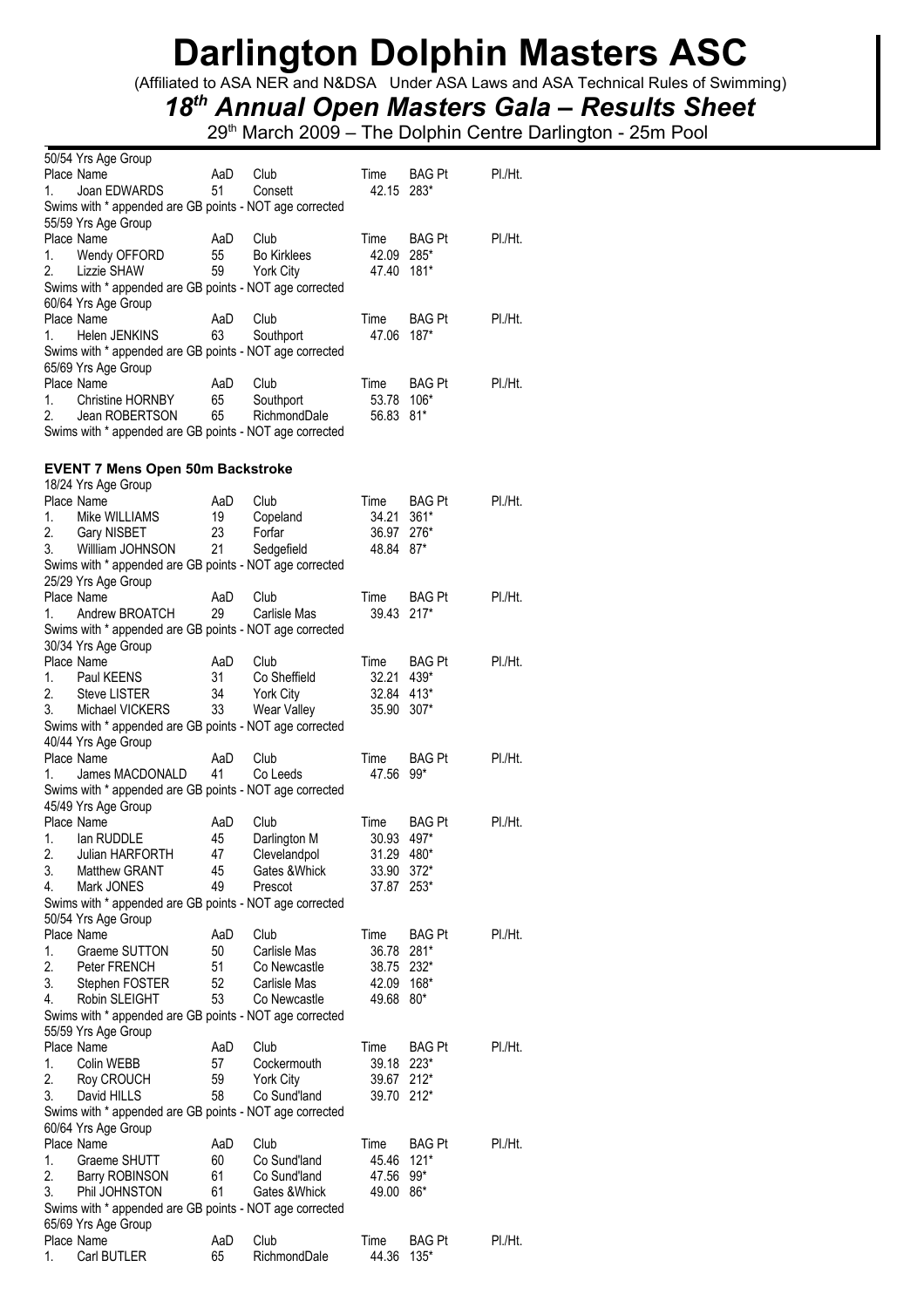(Affiliated to ASA NER and N&DSA Under ASA Laws and ASA Technical Rules of Swimming)

## *18th Annual Open Masters Gala – Results Sheet*

29<sup>th</sup> March 2009 – The Dolphin Centre Darlington - 25m Pool

|          | Swims with * appended are GB points - NOT age corrected                            |           |                     |                |                       |         |
|----------|------------------------------------------------------------------------------------|-----------|---------------------|----------------|-----------------------|---------|
|          | 70/74 Yrs Age Group<br>Place Name                                                  | AaD       | Club                | Time           | BAG Pt                | PI./Ht. |
| 1.       | <b>Bill MOORE</b>                                                                  | 72        | Halifax             | 47.70 97*      |                       |         |
| 2.       | Arthur PUCKRIN                                                                     | 71        | Billingham          | $1:17.12$ 5*   |                       |         |
|          | Swims with * appended are GB points - NOT age corrected                            |           |                     |                |                       |         |
|          | 75/79 Yrs Age Group                                                                |           |                     |                |                       |         |
|          | Place Name                                                                         | AaD       | Club                | Time           | <b>BAG Pt</b>         | PI./Ht. |
| 1.       | Cliff WARD                                                                         | 78        | Stockton asc        | 42.72 158*     |                       |         |
|          | Swims with * appended are GB points - NOT age corrected                            |           |                     |                |                       |         |
|          |                                                                                    |           |                     |                |                       |         |
|          | <b>EVENT 8 Womens Open 100m Butterfly</b><br>40/44 Yrs Age Group                   |           |                     |                |                       |         |
|          | Place Name                                                                         | AaD       | Club                | Time           | <b>BAG Pt</b>         | PI./Ht. |
| 1.<br>2. | Lucie TURCOTTE                                                                     | 43<br>43  | Gates & Whick       | $1:13.65$ 514* |                       |         |
|          | <b>Christine MURPHY</b><br>Swims with * appended are GB points - NOT age corrected |           | Consett             | 1:46.53 136*   |                       |         |
|          | 45/49 Yrs Age Group                                                                |           |                     |                |                       |         |
|          | Place Name                                                                         | AaD       | Club                | Time           | <b>BAG Pt</b>         | PI./Ht. |
| 1.       | <b>Judy HATTLE</b>                                                                 | 49        | Carlisle Mas        | 1:09.84 599*   |                       |         |
|          | Swims with * appended are GB points - NOT age corrected                            |           |                     |                |                       |         |
|          | 50/54 Yrs Age Group                                                                |           |                     |                |                       |         |
|          | Place Name                                                                         | AaD       | Club                | Time           | <b>BAG Pt</b>         | PI./Ht. |
| 1.       | Mary PURVIS                                                                        | 54        | Alnwick Dol         | $1:25.53$ 318* |                       |         |
| 2.       | Denise BAKER                                                                       | 51        | Darlington M        | 2:21.34 33*    |                       |         |
|          | Swims with * appended are GB points - NOT age corrected                            |           |                     |                |                       |         |
|          |                                                                                    |           |                     |                |                       |         |
|          | <b>EVENT 9 Mens Open 100m Butterfly</b><br>18/24 Yrs Age Group                     |           |                     |                |                       |         |
|          | Place Name                                                                         | AaD       | Club                | Time           | <b>BAG Pt</b>         | PI./Ht. |
| 1.       | Alan YOUNG                                                                         | 24        | Carlisle Mas        | 1:07.75 456*   |                       |         |
|          | Swims with * appended are GB points - NOT age corrected                            |           |                     |                |                       |         |
|          | 30/34 Yrs Age Group                                                                |           |                     |                |                       |         |
|          | Place Name                                                                         | AaD       | Club                | Time           | BAG Pt                | PI./Ht. |
| 1.       | <b>Chris BUNKER</b>                                                                | 30        | Carlisle Mas        | 1:48.78 70*    |                       |         |
|          | Swims with * appended are GB points - NOT age corrected                            |           |                     |                |                       |         |
|          | 40/44 Yrs Age Group<br>Place Name                                                  | AaD       | Club                | Time           | <b>BAG Pt</b>         | PI./Ht. |
| 1.       | <b>Gary BUXTON</b>                                                                 | 40        | Carlisle Mas        | 1:12.92 360*   |                       |         |
|          | Swims with * appended are GB points - NOT age corrected                            |           |                     |                |                       |         |
|          | 45/49 Yrs Age Group                                                                |           |                     |                |                       |         |
|          | Place Name                                                                         | AaD       | Club                | Time           | <b>BAG Pt</b>         | PI./Ht. |
| 1.       | Mark JONES                                                                         | 49        | Prescot             | $1:13.09$ 357* |                       |         |
| 2.       | Michael WATSON                                                                     | 49        | Clevelandpol        | 1:14.46 336*   |                       |         |
| 3.       | <b>Stuart MCGURK</b>                                                               | 48        | Troutbeck Br        | 1:41.04 100*   |                       |         |
|          | Swims with * appended are GB points - NOT age corrected<br>50/54 Yrs Age Group     |           |                     |                |                       |         |
|          | Place Name                                                                         | AaD       | Club                | Time           | <b>BAG Pt</b>         | PL/Hit. |
| 1.       | <b>Guy FAWKES</b>                                                                  | 50        | Billingham          | 1:14.28 339*   |                       |         |
| 2.       | <b>Stuart DOWNIE</b>                                                               | 54        | <b>Blyth Lifegu</b> | 1:55.47 51*    |                       |         |
|          | Swims with * appended are GB points - NOT age corrected                            |           |                     |                |                       |         |
|          | 65/69 Yrs Age Group                                                                |           |                     |                |                       |         |
|          | Place Name                                                                         | AaD       | Club                | Time           | <b>BAG Pt</b>         | PI./Ht. |
| 1.       | Alex BROWN                                                                         | 65        | <b>Blyth Lifegu</b> | 1:36.46 123*   |                       |         |
|          | Swims with * appended are GB points - NOT age corrected                            |           |                     |                |                       |         |
|          |                                                                                    |           |                     |                |                       |         |
|          | <b>EVENT 10 Womens Open 50m Breaststroke</b>                                       |           |                     |                |                       |         |
|          | 18/24 Yrs Age Group<br>Place Name                                                  |           |                     |                |                       |         |
| 1.       | Catriona GRIME                                                                     | AaD<br>23 | Club<br>Wear Valley | Time<br>46.78  | <b>BAG Pt</b><br>284* | PI./Ht. |
|          | Swims with * appended are GB points - NOT age corrected                            |           |                     |                |                       |         |
|          | 25/29 Yrs Age Group                                                                |           |                     |                |                       |         |
|          | Place Name                                                                         | AaD       | Club                | Time           | BAG Pt                | PI./Ht. |
| 1.       | Clare TURNER                                                                       | 25        | Billingham          | 38.18          | 547*                  |         |
| 2.       | Sarah HETHERINGTON                                                                 | 26        | Co Newcastle        | 44.87          | $329*$                |         |
| 3.       | Ruth WYATT                                                                         | 27        | Moors               | 45.66 310*     |                       |         |
| 4.       | Clare KNOX                                                                         | 28        | Billingham          | 47.10 277*     |                       |         |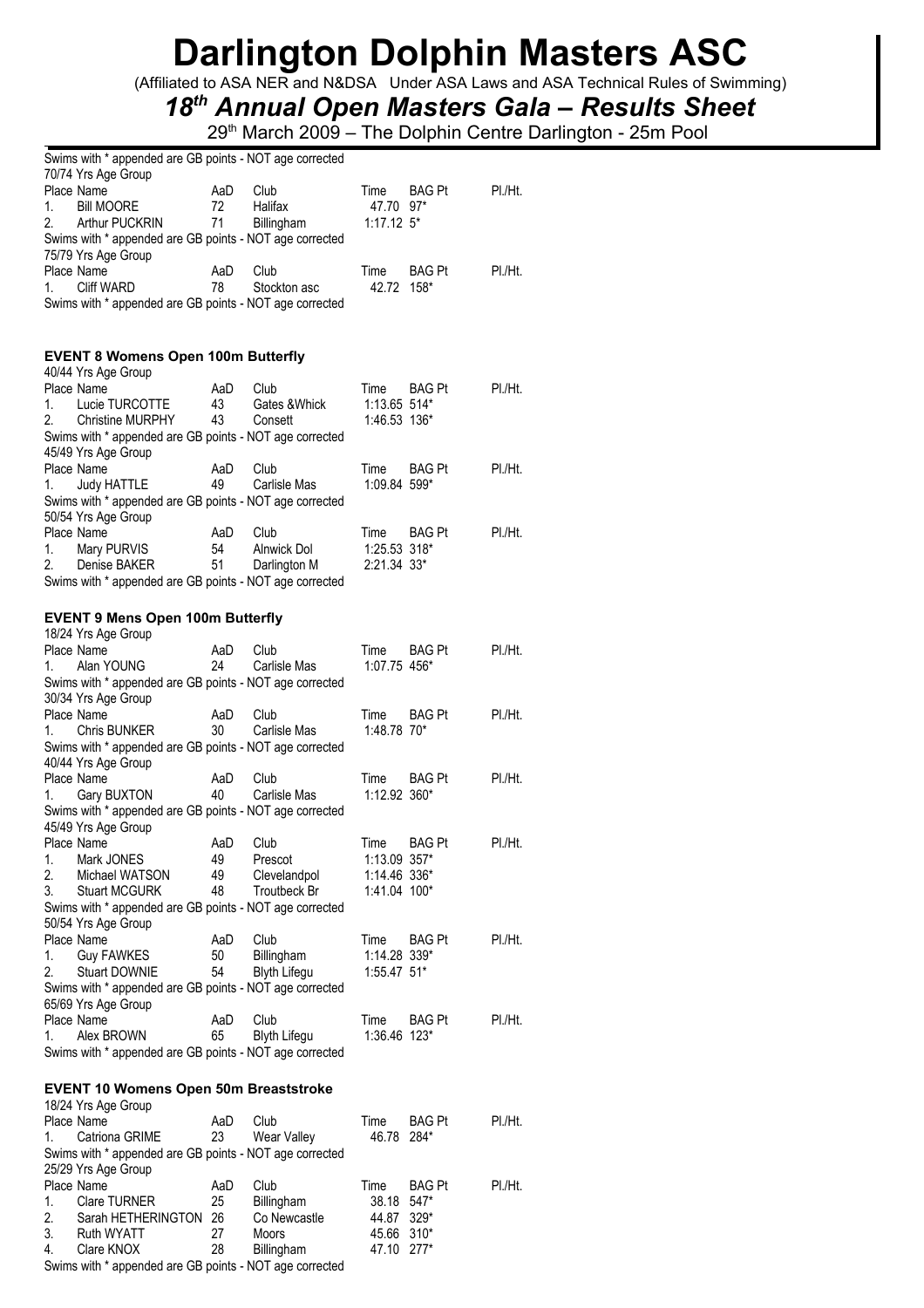(Affiliated to ASA NER and N&DSA Under ASA Laws and ASA Technical Rules of Swimming)

## *18th Annual Open Masters Gala – Results Sheet*

|          | 30/34 Yrs Age Group                                                            |           |                              |                |                |         |
|----------|--------------------------------------------------------------------------------|-----------|------------------------------|----------------|----------------|---------|
|          | Place Name                                                                     | AaD       | Club                         | Time           | <b>BAG Pt</b>  | PI./Ht. |
| 1.       | Claire BATH                                                                    | 33        | Consett                      | 41.09          | 439*           |         |
| 2.       | Laura CRAWFORD                                                                 | 32        | Livingston                   | 42.43          | 396*           |         |
| 3.       | Emma JENKINS                                                                   | 33        | Southport                    | 42.47          | 395*           |         |
| 4.       | <b>Helen RICHARDSON</b>                                                        | 30        | Wear Valley                  | 46.78 284*     |                |         |
|          | Swims with * appended are GB points - NOT age corrected                        |           |                              |                |                |         |
|          | 35/39 Yrs Age Group                                                            |           |                              |                |                |         |
|          | Place Name                                                                     | AaD       | Club                         | Time           | <b>BAG Pt</b>  | PI./Ht. |
| 1.       | Karen DRIVER                                                                   | 38        | Colne                        | 42.30          | 400*           |         |
| 2.       | Barbara DAVIS                                                                  | 38        | Stockton asc                 | 42.85          | 384*           |         |
|          | Swims with * appended are GB points - NOT age corrected                        |           |                              |                |                |         |
|          | 40/44 Yrs Age Group                                                            |           |                              |                |                |         |
|          | Place Name                                                                     | AaD       | Club                         | Time           | <b>BAG Pt</b>  | PI./Ht. |
| 1.       | Lucie TURCOTTE                                                                 | 43        | Gates & Whick                | 38.14          | $549*$         |         |
| 2.       | Jayne SIMPSON                                                                  | 42        | <b>Boldon</b>                | 44.53          | $337*$         |         |
|          | Swims with * appended are GB points - NOT age corrected                        |           |                              |                |                |         |
|          | 45/49 Yrs Age Group                                                            |           |                              |                |                |         |
|          | Place Name                                                                     | AaD       | Club                         | Time           | <b>BAG Pt</b>  | PI./Ht. |
| 1.       | Jacqueline ROBINSON                                                            | 47        | Harrogate                    | 42.85          | 384*           |         |
|          | Swims with * appended are GB points - NOT age corrected                        |           |                              |                |                |         |
|          | 50/54 Yrs Age Group                                                            |           |                              |                |                |         |
|          | Place Name                                                                     | AaD       | Club                         | Time           | <b>BAG Pt</b>  | PI./Ht. |
| 1.       | <b>Verity DOBBIE</b>                                                           | 50        | Gates & Whick                | 39.50          | 495*           |         |
| 2.       | Carol BOAGEY                                                                   | 50        | Hartlepool                   | 43.62          | $362*$         |         |
| 3.       | Vanessa FOSTER                                                                 | 51        | Carlisle Mas                 | 47.06 278*     |                |         |
| 4.       | <b>Nicky BUTLER</b>                                                            | 54        | <b>Boldon</b>                | 1:01.06 96*    |                |         |
|          | Swims with * appended are GB points - NOT age corrected                        |           |                              |                |                |         |
|          | 55/59 Yrs Age Group                                                            |           |                              |                |                |         |
|          | Place Name                                                                     | AaD       | Club                         | Time           | <b>BAG Pt</b>  | PI./Ht. |
| 1.       | Sally SHIELDS                                                                  | 55        | <b>Bo Kirklees</b>           | 40.50          | 459*           |         |
| 2.       | Lizzie SHAW                                                                    | 59        | <b>York City</b>             | 50.12 220*     |                |         |
|          | Swims with * appended are GB points - NOT age corrected                        |           |                              |                |                |         |
|          | 60/64 Yrs Age Group                                                            |           |                              |                |                |         |
|          | Place Name                                                                     | AaD<br>63 | Club                         | Time           | <b>BAG Pt</b>  | PI./Ht. |
| 1.       | Helen JENKINS                                                                  |           | Southport                    | 46.10          | 299*           |         |
|          | Swims with * appended are GB points - NOT age corrected<br>65/69 Yrs Age Group |           |                              |                |                |         |
|          |                                                                                |           |                              |                |                |         |
|          |                                                                                |           |                              |                |                |         |
|          | Place Name                                                                     | AaD       | Club                         | Time           | <b>BAG Pt</b>  | PI./Ht. |
| 1.       | Jean ROBERTSON                                                                 | 65        | RichmondDale                 | 58.59          | 115*           |         |
|          | Swims with * appended are GB points - NOT age corrected                        |           |                              |                |                |         |
|          |                                                                                |           |                              |                |                |         |
|          | <b>EVENT 11 Mens Open 50m Breaststroke</b>                                     |           |                              |                |                |         |
|          | 18/24 Yrs Age Group                                                            |           |                              |                |                |         |
|          | Place Name                                                                     | AaD       | Club                         | Time           | BAG Pt         | PI./Ht. |
| 1.       | Matthew HAYCROFT                                                               | 24        | Stockton                     | 35.28          | 477*           |         |
| 2.       | Paul GRAY                                                                      | 23        | Stockton asc                 | 36.56          | 427*           |         |
| 3.       | Gary NISBET                                                                    | 23        | Forfar                       | 40.43          | $306*$         |         |
|          | Swims with * appended are GB points - NOT age corrected                        |           |                              |                |                |         |
|          | 25/29 Yrs Age Group                                                            |           |                              |                |                |         |
|          | Place Name                                                                     | AaD       | Club                         | Time           | <b>BAG Pt</b>  | PI./Ht. |
| 1.       | David CRAIG                                                                    | 25        | Gates & Whick                | 37.23          | 403*           |         |
| 2.       | Graham KENNEDY                                                                 | 25        | Boldon                       | 37.25          | 403*           |         |
| 3.       | David CHARLTON                                                                 | 28        | <b>Boldon</b>                | 38.59          | 359*           |         |
| 4.       | Andrew BROATCH                                                                 | 29        | Carlisle Mas                 | 45.40          | 199*           |         |
|          | Paul METCALFE                                                                  | 28        | Darlington M                 | DQ             | T-             |         |
|          | Swims with * appended are GB points - NOT age corrected                        |           |                              |                |                |         |
|          | 30/34 Yrs Age Group                                                            |           |                              |                |                |         |
|          | Place Name                                                                     | AaD       | Club                         | Time           | BAG Pt         | PI./Ht. |
| 1.       | Mark BEST                                                                      | 31        | Stockton                     | 32.49          | 607*           |         |
| 2.       | Jonathan LEECH                                                                 | 33        | Co Sheffield                 | 35.13          | 483*           |         |
| 3.       | Paul WAINWRIGHT                                                                | 31        | <b>York City</b>             | 35.25          | 478*           |         |
| 4.       | Neil SHUTT                                                                     | 33        | Co Sund'land                 | 39.83 322*     |                |         |
|          | Swims with * appended are GB points - NOT age corrected                        |           |                              |                |                |         |
|          | 35/39 Yrs Age Group                                                            |           |                              |                |                |         |
|          | Place Name                                                                     | AaD       | Club                         | Time           | BAG Pt         | PI./Ht. |
| 1.       | <b>Glenn WARWICK</b>                                                           | 37        | Middlesboro                  | 31.93          | 637*           |         |
| 2.<br>3. | Martin DOUGLAS<br>Paul BUTLER                                                  | 36<br>37  | Co Newcastle<br>Co Sheffield | 32.49<br>34.13 | 607*<br>$527*$ |         |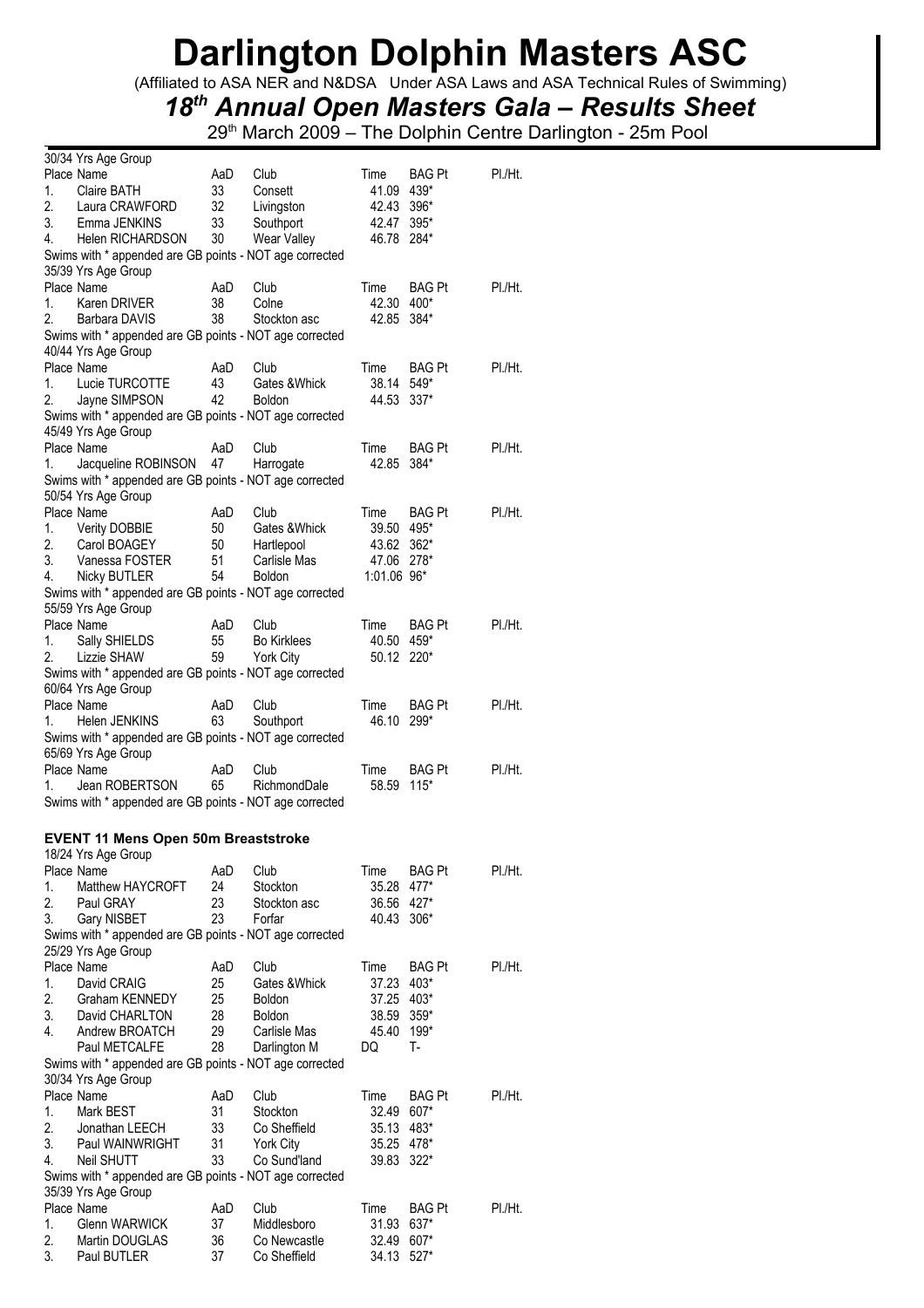(Affiliated to ASA NER and N&DSA Under ASA Laws and ASA Technical Rules of Swimming)

## *18th Annual Open Masters Gala – Results Sheet*

| 4. | Robert DICKINSON                                        | 35        | Consett              | 34.72 501*           |               |         |
|----|---------------------------------------------------------|-----------|----------------------|----------------------|---------------|---------|
| 5. | Graham WALTON                                           | 36        | Consett              | 37.09 408*           |               |         |
| 6. | Sebastien CORBEIL                                       | 38        | Gates & Whick        | 38.82 352*           |               |         |
| 7. | Martin GRAHAM                                           | 35        | Co Sund'land         | 42.25 261*           |               |         |
|    | Swims with * appended are GB points - NOT age corrected |           |                      |                      |               |         |
|    | 40/44 Yrs Age Group                                     |           |                      |                      |               |         |
|    | Place Name                                              | AaD       | Club                 | Time                 | <b>BAG Pt</b> | PI./Ht. |
| 1. | lan HARRIS                                              | 43        | Wetherby             | 35.00 489*           |               |         |
| 2. | Myles CARTER                                            | 40        | Moors                | 35.64 463*           |               |         |
| 3. | Philip CROXALL                                          | 40        | Colne                | 37.03 410*           |               |         |
| 4. | John BOYER                                              | 43        | Darlington M         | 38.09 374*           |               |         |
|    | Swims with * appended are GB points - NOT age corrected |           |                      |                      |               |         |
|    |                                                         |           |                      |                      |               |         |
|    | 45/49 Yrs Age Group<br>Place Name                       |           | Club                 |                      |               | PI./Ht. |
| 1. | Matthew GRANT                                           | AaD<br>45 | Gates & Whick        | Time<br>37.27 402*   | <b>BAG Pt</b> |         |
| 2. |                                                         | 48        |                      | 37.88 381*           |               |         |
|    | John LAMB                                               |           | Moors                |                      |               |         |
| 3. | Mark JONES                                              | 49        | Prescot              | 39.26 338*           |               |         |
|    | Swims with * appended are GB points - NOT age corrected |           |                      |                      |               |         |
|    | 50/54 Yrs Age Group                                     |           |                      |                      |               |         |
|    | Place Name                                              | AaD       | Club                 | Time                 | BAG Pt        | PI./Ht. |
| 1. | Anthony GREENER                                         | 51        | Co Newcastle         | 39.18 341*           |               |         |
| 2. | Paul HARRISSON                                          | 50        | RichmondDale         | 40.00 318*           |               |         |
|    | Swims with * appended are GB points - NOT age corrected |           |                      |                      |               |         |
|    | 55/59 Yrs Age Group                                     |           |                      |                      |               |         |
|    | Place Name                                              | AaD       | Club                 | Time                 | <b>BAG Pt</b> | PI./Ht. |
| 1. | Tom OLDFIELD                                            | 58        | Co Sheffield         | 45.94                | 190*          |         |
|    | Swims with * appended are GB points - NOT age corrected |           |                      |                      |               |         |
|    | 60/64 Yrs Age Group                                     |           |                      |                      |               |         |
|    | Place Name                                              | AaD       | Club                 | Time                 | <b>BAG Pt</b> | PI./Ht. |
| 1. | Terence MCGEE                                           | 62        | Middlesboro          | 39.54 330*           |               |         |
| 2. | Keith CUNNINGHAM                                        | 61        | Consett              | 42.51                | 256*          |         |
|    | Swims with * appended are GB points - NOT age corrected |           |                      |                      |               |         |
|    | 65/69 Yrs Age Group                                     |           |                      |                      |               |         |
|    | Place Name                                              | AaD       | Club                 | Time                 | <b>BAG Pt</b> | PI./Ht. |
| 1. | John SAWYERS                                            | 66        | Co Newcastle         | 39.36                | 336*          |         |
|    | Swims with * appended are GB points - NOT age corrected |           |                      |                      |               |         |
|    | 70/74 Yrs Age Group                                     |           |                      |                      |               |         |
|    | Place Name                                              | AaD       | Club                 | Time                 | <b>BAG Pt</b> | PI./Ht. |
| 1. | <b>Bill MOORE</b>                                       | 72        | Halifax              | 43.81                | 228*          |         |
|    | Swims with * appended are GB points - NOT age corrected |           |                      |                      |               |         |
|    |                                                         |           |                      |                      |               |         |
|    |                                                         |           |                      |                      |               |         |
|    | <b>EVENT 12 Womens Open 100m IM</b>                     |           |                      |                      |               |         |
|    | 18/24 Yrs Age Group                                     |           |                      |                      |               |         |
|    | Place Name                                              | AaD       | Club                 | Time                 | BAG Pt        | PI./Ht. |
| 1. | Rebecca SLEIGHT                                         | 20        | Co Newcastle         | 1:20.52 459*         |               |         |
| 2. | Claire WILSON                                           | 24        | Troutbeck Br         | 1:21.25 447*         |               |         |
| 3. | Jessica ASHTON                                          | 24        | Darlington M         | 1:21.50 442*         |               |         |
| 4. | Catriona GRIME                                          | 23        | Wear Valley          | 1:23.00 418*         |               |         |
|    | Swims with * appended are GB points - NOT age corrected |           |                      |                      |               |         |
|    | 25/29 Yrs Age Group                                     |           |                      |                      |               |         |
|    | Place Name                                              | AaD       | Club                 | Time                 | BAG Pt        | PI./Ht. |
| 1. | <b>Clare TURNER</b>                                     | 25        | Billingham           | 1:13.38 604*         |               |         |
| 2. | Lisa POOLE                                              | 26        | Co Sheffield         | 1:15.93 547*         |               |         |
| 3. | Rachel WHITWELL                                         | 29        | <b>Bo Kirklees</b>   | 1:16.40 538*         |               |         |
| 4. | Lisa CHAPMAN                                            | 29        | Stockton             | 1:19.72 473*         |               |         |
| 5. | <b>Charlotte MARCH</b>                                  | 28        | Darlington M         | 1:30.55 313*         |               |         |
| 6. | Clare KNOX                                              | 28        | Billingham           | 1:31.70 299*         |               |         |
|    | Swims with * appended are GB points - NOT age corrected |           |                      |                      |               |         |
|    | 30/34 Yrs Age Group                                     |           |                      |                      |               |         |
|    | Place Name                                              | AaD       | Club                 | Time                 | BAG Pt        | PI./Ht. |
| 1. | Claire BATH                                             | 33        | Consett              | 1:23.20 414*         |               |         |
| 2. | Emma JENKINS                                            | 33        | Southport            | 1:23.69 407*         |               |         |
| 3. | Laura CRAWFORD                                          | 32        | Livingston           | 1:25.85 374*         |               |         |
| 4. | Jenny MCMURRAY                                          | 34        | Darlington M         | 1:31.53 301*         |               |         |
| 5. |                                                         | 32        | <b>Blyth Lifegu</b>  | 1:39.02 226*         |               |         |
|    | Stephanie ENGLISH                                       |           |                      |                      |               |         |
|    | Swims with * appended are GB points - NOT age corrected |           |                      |                      |               |         |
|    | 35/39 Yrs Age Group                                     |           |                      |                      |               |         |
| 1. | Place Name<br>Barbara DAVIS                             | AaD<br>38 | Club<br>Stockton asc | Time<br>1:23.82 405* | BAG Pt        | PI./Ht. |
|    |                                                         |           |                      |                      |               |         |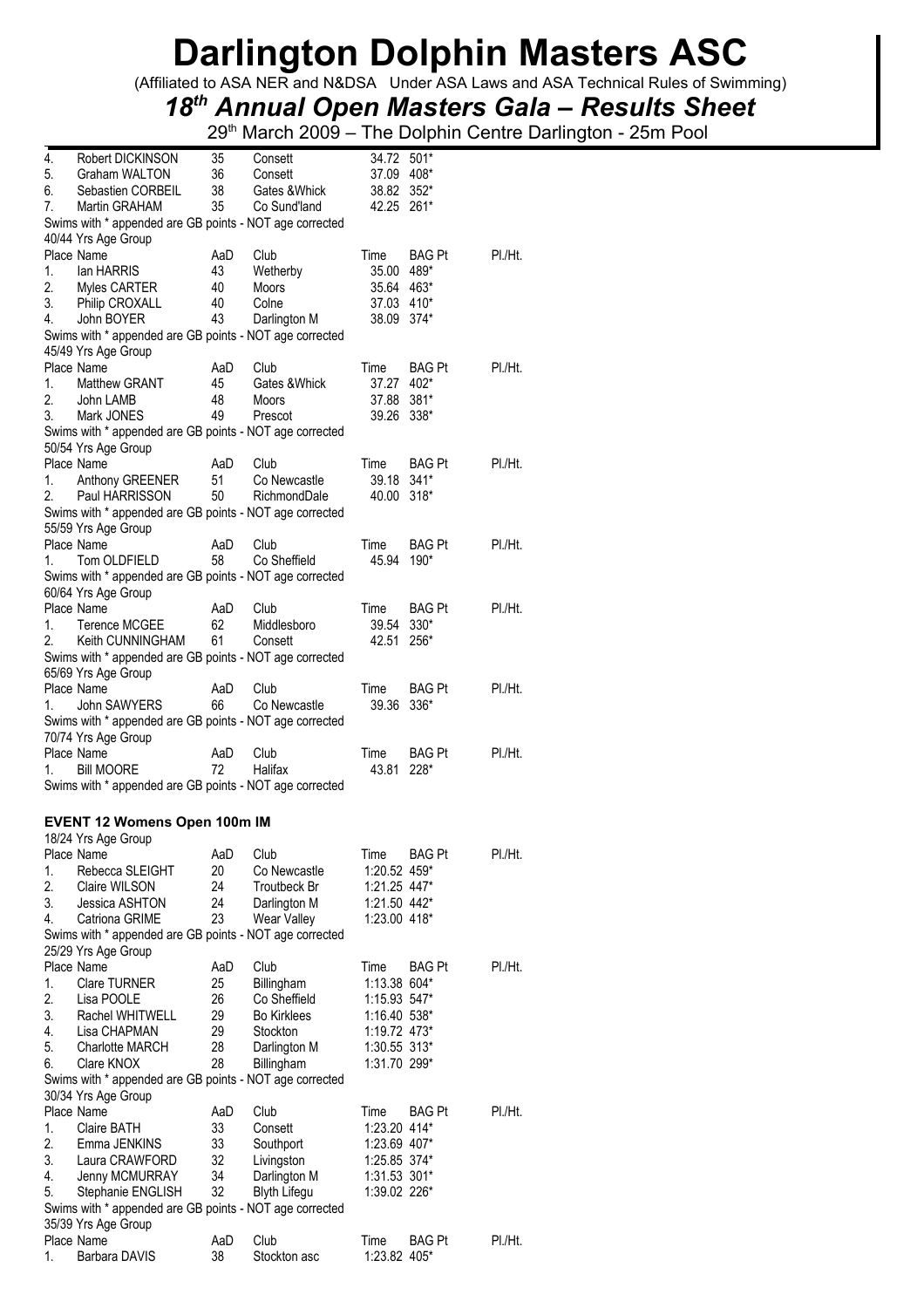(Affiliated to ASA NER and N&DSA Under ASA Laws and ASA Technical Rules of Swimming)

## *18th Annual Open Masters Gala – Results Sheet*

| 2.       | Janice CRAIG                                            | 38       | Co Glasgow         | 1:24.47 395*                 |               |         |
|----------|---------------------------------------------------------|----------|--------------------|------------------------------|---------------|---------|
|          | Swims with * appended are GB points - NOT age corrected |          |                    |                              |               |         |
|          | 40/44 Yrs Age Group                                     |          |                    |                              |               |         |
|          | Place Name                                              | AaD      | Club               | Time                         | <b>BAG Pt</b> | PI./Ht. |
| 1.       | Fiona HARRIS                                            | 40       | Wetherby           | 1:26.00 372*                 |               |         |
| 2.       | Christine VAN MOURIK                                    | 44       | Darlington M       | 1:29.08 331*                 |               |         |
| 3.       | Elaine CRAIG                                            | 42       | Co Glasgow         | 1:34.68 267*                 |               |         |
|          | Swims with * appended are GB points - NOT age corrected |          |                    |                              |               |         |
|          | 45/49 Yrs Age Group                                     |          |                    |                              |               |         |
|          | Place Name                                              | AaD      | Club               | Time                         | BAG Pt        | PI./Ht. |
| 1.       | Judy HATTLE                                             | 49       | Carlisle Mas       | 1:13.54 600*                 |               |         |
| 2.       | Jacqueline ROBINSON                                     | 47       | Harrogate          | 1:24.50 394*                 |               |         |
| 3.       | Shirley FAWKES                                          | 49       | Billingham         | 1:55.16 122*                 |               |         |
|          | Swims with * appended are GB points - NOT age corrected |          |                    |                              |               |         |
|          | 50/54 Yrs Age Group                                     |          |                    |                              |               |         |
|          | Place Name                                              | AaD      | Club               | Time                         | <b>BAG Pt</b> | PI./Ht. |
| 1.       | Verity DOBBIE                                           | 50       | Gates & Whick      | 1:22.40 427*                 |               |         |
| 2.       | Carol BOAGEY                                            | 50       | Hartlepool         | 1:33.03 284*                 |               |         |
|          | Swims with * appended are GB points - NOT age corrected |          |                    |                              |               |         |
|          | 55/59 Yrs Age Group                                     |          |                    |                              |               |         |
|          | Place Name                                              | AaD      | Club               | Time                         | BAG Pt        | PI./Ht. |
| 1.       | Sally SHIELDS                                           | 55       | <b>Bo Kirklees</b> | 1:25.18 384*                 |               |         |
| 2.       | Wendy OFFORD                                            | 55       | <b>Bo Kirklees</b> | 1:33.84 276*                 |               |         |
| 3.       | Lizzie SHAW                                             | 59       | York City          | 1:38.28 233*                 |               |         |
|          | Swims with * appended are GB points - NOT age corrected |          |                    |                              |               |         |
|          | 60/64 Yrs Age Group                                     |          |                    |                              |               |         |
|          | Place Name                                              | AaD      | Club               | Time                         | BAG Pt        | PI./Ht. |
| 1.       | Helen JENKINS                                           | 63       | Southport          | 1:39.75 220*                 |               |         |
|          | Swims with * appended are GB points - NOT age corrected |          |                    |                              |               |         |
|          | 65/69 Yrs Age Group                                     |          |                    |                              |               |         |
|          | Place Name                                              | AaD      | Club               | Time                         | BAG Pt        | PI./Ht. |
| 1.       | Christine HORNBY                                        | 65       | Southport          | 1:58.09 109*                 |               |         |
|          | Jean ROBERTSON                                          | 65       | RichmondDale       | DQ                           | Т-            |         |
|          | Swims with * appended are GB points - NOT age corrected |          |                    |                              |               |         |
|          |                                                         |          |                    |                              |               |         |
|          |                                                         |          |                    |                              |               |         |
|          | EVENT 13 Mens Open 100m IM                              |          |                    |                              |               |         |
|          | 18/24 Yrs Age Group                                     |          |                    |                              |               |         |
|          | Place Name                                              | AaD      | Club               | Time                         | BAG Pt        | PI./Ht. |
| 1.       | Alan YOUNG                                              | 24       | Carlisle Mas       | 1:09.41 498*                 |               |         |
| 2.       | Gary NISBET                                             | 23       | Forfar             | 1:17.09 358*                 |               |         |
|          | Swims with * appended are GB points - NOT age corrected |          |                    |                              |               |         |
|          | 25/29 Yrs Age Group                                     |          |                    |                              |               |         |
|          | Place Name                                              | AaD      | Club               | Time                         | <b>BAG Pt</b> | PI./Ht. |
| 1.       | Peter GERMAIN                                           | 27       | Co Newcastle       | 1:06.72 560*                 |               |         |
|          | Swims with * appended are GB points - NOT age corrected |          |                    |                              |               |         |
|          | 30/34 Yrs Age Group                                     |          |                    |                              |               |         |
|          | Place Name                                              | AaD      | Club               | Time                         | <b>BAG Pt</b> | PI./Ht. |
| 1.       | Paul KEENS                                              | 31       | Co Sheffield       | 1:09.47 497*                 |               |         |
| 2.       | Dominic JOHNSTON                                        | 32       | Co Newcastle       | 1:09.78 490*                 |               |         |
| 3.       | Paul WAINWRIGHT                                         | 31       | York City          | 1:11.16 462*                 |               |         |
| 4.       | Michael VICKERS                                         | 33       | Wear Valley        | 1:12.53 435*                 |               |         |
| 5.       | <b>Steve LISTER</b>                                     | 34       | York City          | 1:12.62 434*                 |               |         |
| 6.       | lan TAYLOR                                              | 33       | Stockton asc       | 1:15.46 384*                 |               |         |
| 7.       | <b>Chris BUNKER</b>                                     | 30       | Carlisle Mas       | 1:32.00 188*                 |               |         |
|          | Swims with * appended are GB points - NOT age corrected |          |                    |                              |               |         |
|          | 35/39 Yrs Age Group                                     |          |                    |                              |               |         |
|          | Place Name                                              | AaD      | Club               | Time                         | <b>BAG Pt</b> | PI./Ht. |
| 1.       | Martin DOUGLAS                                          | 36       | Co Newcastle       | 1:05.46 591*                 |               |         |
| 2.       | Robert DICKINSON                                        | 35       | Consett            | 1:06.66 561*                 |               |         |
| 3.       | Glenn WARWICK                                           | 37       | Middlesboro        | 1:06.96 554*                 |               |         |
| 4.       | James HODSON                                            | 39       | Co Newcastle       | 1:10.34 479*                 |               |         |
|          | Bob WHITTAKER                                           | 39       | Colne              | <b>DNC</b>                   |               |         |
|          | Paul BUTLER                                             | 37       | Co Sheffield       | <b>DNC</b>                   |               |         |
|          | Swims with * appended are GB points - NOT age corrected |          |                    |                              |               |         |
|          | 40/44 Yrs Age Group                                     |          |                    |                              |               |         |
|          | Place Name                                              | AaD      | Club               | Time                         | BAG Pt        | PI./Ht. |
| 1.       | David CHANEY                                            | 41       | Gates & Whick      | 1:05.34 594*                 |               |         |
| 2.<br>3. | Myles LITTLE                                            | 40<br>40 | Carlisle Mas       | 1:08.59 516*<br>1:11.04 464* |               |         |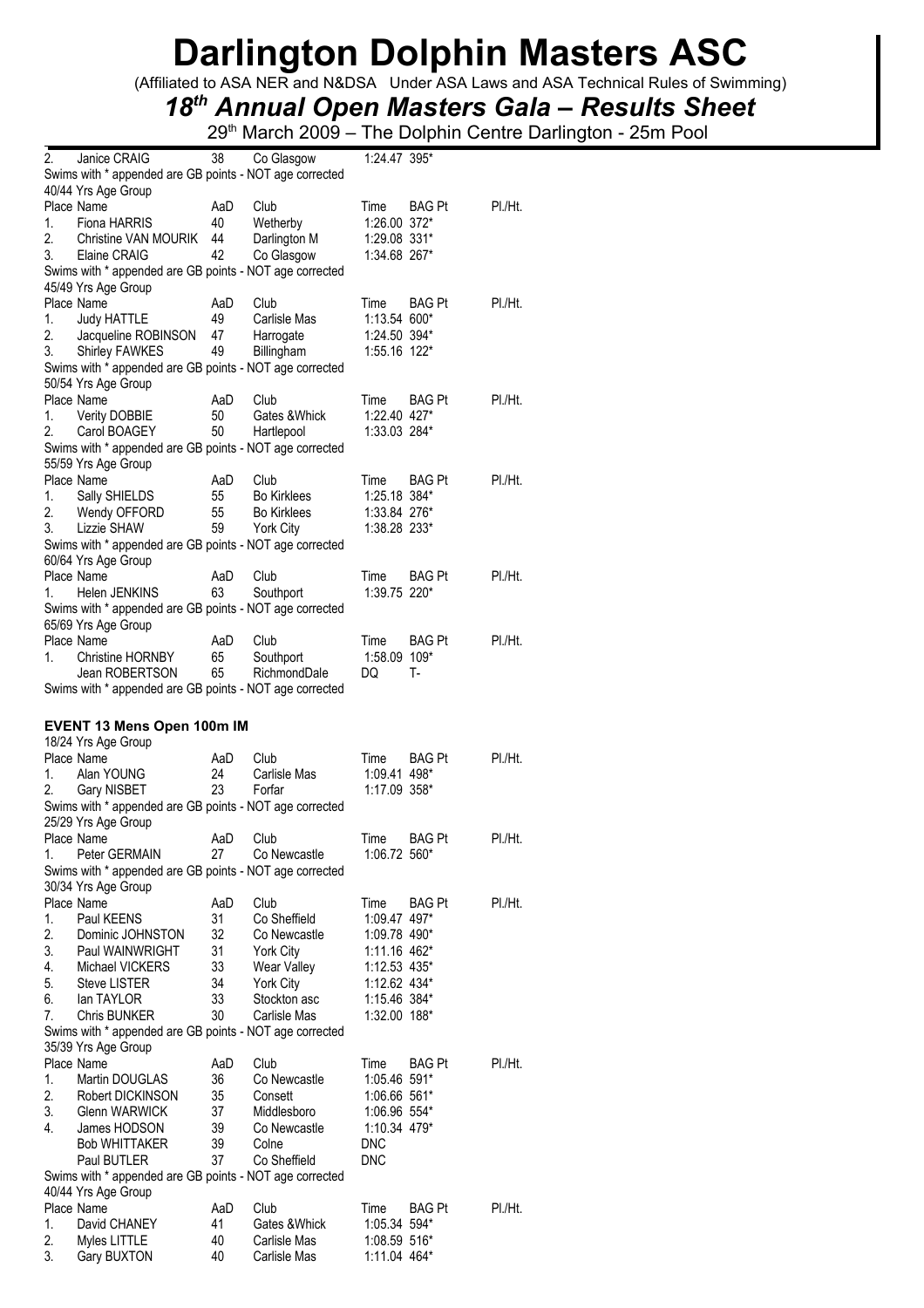(Affiliated to ASA NER and N&DSA Under ASA Laws and ASA Technical Rules of Swimming)

## *18th Annual Open Masters Gala – Results Sheet*

29<sup>th</sup> March 2009 – The Dolphin Centre Darlington - 25m Pool

| 4.       | John BOYER                                              | 43        | Darlington M            | 1:15.09 390*                 |               |         |
|----------|---------------------------------------------------------|-----------|-------------------------|------------------------------|---------------|---------|
| 5.       | Myles CARTER                                            | 40        | Moors                   | 1:15.37 385*                 |               |         |
| 6.       | Philip CROXALL                                          | 40        | Colne                   | 1:17.93 345*                 |               |         |
| 7.       | Paul GIBSON                                             | 44        | Carlisle Mas            | 1:20.75 305*                 |               |         |
| 8.       | Jaime HERNANDEZ                                         | 44        | Co Newcastle            | 1:26.15 242*                 |               |         |
|          | Swims with * appended are GB points - NOT age corrected |           |                         |                              |               |         |
|          | 45/49 Yrs Age Group<br>Place Name                       | AaD       | Club                    | Time                         | <b>BAG Pt</b> | PI./Ht. |
| 1.       | lan RUDDLE                                              | 45        | Darlington M            | 1:10.01 486*                 |               |         |
| 2.       | Julian HARFORTH                                         | 47        | Clevelandpol            | 1:11.19 461*                 |               |         |
| 3.       | David HOGG                                              | 45        | Glasgow Nmds            | 1:14.74 396*                 |               |         |
| 3.       | Mark JONES                                              | 49        | Prescot                 | 1:14.74 396*                 |               |         |
| 5.       | Gordon REA                                              | 48        | Co Sund'land            | 1:15.12 389*                 |               |         |
| 6.       | Arthur APLIN                                            | 46        | Co Newcastle            | 1:20.34 311*                 |               |         |
| 7.       | <b>Stuart MCGURK</b>                                    | 48        | Troutbeck Br            | 1:36.46 155*                 |               |         |
|          | Swims with * appended are GB points - NOT age corrected |           |                         |                              |               |         |
|          | 50/54 Yrs Age Group                                     |           |                         |                              |               |         |
|          | Place Name                                              | AaD       | Club                    | Time                         | <b>BAG Pt</b> | PI./Ht. |
| 1.       | Anthony GREENER                                         | 51        | Co Newcastle            | 1:17.18 356*                 |               |         |
| 2.       | <b>John FORSTER</b>                                     | 53        | Guisborough             | 1:21.36 297*                 |               |         |
| 3.       | Graeme SUTTON                                           | 50        | Carlisle Mas            | 1:21.43 296*                 |               |         |
| 4.       | Anthony MORDUE                                          | 52        | Co Sund'land            | 1:28.03 223*                 |               |         |
| 5.       | Stephen FOSTER                                          | 52        | Carlisle Mas            | 1:35.32 162*                 |               |         |
| 6.       | Robin SLEIGHT                                           | 53        | Co Newcastle            | 1:41.81 123*                 |               |         |
| 7.       | <b>Stuart DOWNIE</b>                                    | 54        | <b>Blyth Lifegu</b>     | 1:46.21 101*                 |               |         |
|          | <b>Guy FAWKES</b>                                       | 50        | Billingham              | DQ                           | SL-           |         |
|          | Swims with * appended are GB points - NOT age corrected |           |                         |                              |               |         |
|          | 55/59 Yrs Age Group                                     |           |                         |                              |               |         |
| 1.       | Place Name<br>Graham PEARSON                            | AaD<br>57 | Club<br>Carlisle Mas    | Time<br>1:18.78 332*         | <b>BAG Pt</b> | PI./Ht. |
| 2.       | David HILLS                                             | 58        | Co Sund'land            | 1:20.41 310*                 |               |         |
|          | Swims with * appended are GB points - NOT age corrected |           |                         |                              |               |         |
|          | 60/64 Yrs Age Group                                     |           |                         |                              |               |         |
|          | Place Name                                              | AaD       | Club                    | Time                         | BAG Pt        | PI./Ht. |
| 1.       | <b>Terence MCGEE</b>                                    | 62        | Middlesboro             | 1:30.55 200*                 |               |         |
| 2.       | Graeme SHUTT                                            | 60        | Co Sund'land            | 1:40.90 128*                 |               |         |
| 3.       | Phil JOHNSTON                                           | 61        | Gates & Whick           | 1:52.68 76*                  |               |         |
|          | Swims with * appended are GB points - NOT age corrected |           |                         |                              |               |         |
|          | 65/69 Yrs Age Group                                     |           |                         |                              |               |         |
|          | Place Name                                              | AaD       | Club                    | Time                         | <b>BAG Pt</b> | PI./Ht. |
| 1.       | Alex BROWN                                              | 65        | <b>Blyth Lifegu</b>     | 1:29.91 205*                 |               |         |
| 2.       | Carl BUTLER                                             | 65        | RichmondDale            | 1:30.90 197*                 |               |         |
|          | Swims with * appended are GB points - NOT age corrected |           |                         |                              |               |         |
|          | 70/74 Yrs Age Group                                     |           |                         |                              |               |         |
|          | Place Name                                              | AaD       | Club                    | Time                         | <b>BAG Pt</b> | PI./Ht. |
| 1.       | <b>Bill MOORE</b>                                       | 72        | Halifax                 | 1:40.00 133*                 |               |         |
|          | Swims with * appended are GB points - NOT age corrected |           |                         |                              |               |         |
|          | 75/79 Yrs Age Group                                     |           |                         |                              |               |         |
|          | Place Name                                              | AaD       | Club                    | Time                         | <b>BAG Pt</b> | PI./Ht. |
|          | Cliff WARD                                              | 78        | Stockton asc            | DQ                           | SL-           |         |
|          |                                                         |           |                         |                              |               |         |
|          | EVENT 15 Mens 200+ Yrs 200m Freestyle Team              |           |                         |                              |               |         |
|          | Place Name                                              | A.G       | Club                    | Time                         | <b>BAG Pt</b> | PI./Ht. |
| 1.       | City of Sunderland ASC                                  |           | Co Sund'land            | 2:26.93 192*                 |               |         |
|          | Swims with * appended are GB points - NOT age corrected |           |                         |                              |               |         |
|          |                                                         |           |                         |                              |               |         |
|          |                                                         |           |                         |                              |               |         |
|          | EVENT 16 Womens 160+ Yrs 200m Medley Team               |           |                         |                              |               |         |
|          | Place Name                                              | A.G       | Club                    | Time                         | <b>BAG Pt</b> | PI./Ht. |
| 1.       |                                                         |           | Darlington M            | $3:32.84$ 113*               |               |         |
|          | Darlington Dolphin Mas                                  |           |                         |                              |               |         |
|          | Swims with * appended are GB points - NOT age corrected |           |                         |                              |               |         |
|          |                                                         |           |                         |                              |               |         |
|          | EVENT 17 Mens 160+ Yrs 200m Medley Team                 |           |                         |                              |               |         |
|          | Place Name                                              | A.G       | Club                    | Time                         | <b>BAG Pt</b> | PI./Ht. |
| 1.       | Carlisle Masters SC                                     |           | Carlisle Mas            | 2:09.95 431*                 |               |         |
| 2.       | Moors Swim Squad                                        |           | Moors                   | 2:11.87 412*                 |               |         |
| 3.<br>4. | Consett SC<br>Darlington Dolphin Mas                    |           | Consett<br>Darlington M | 2:15.09 381*<br>2:20.80 332* |               |         |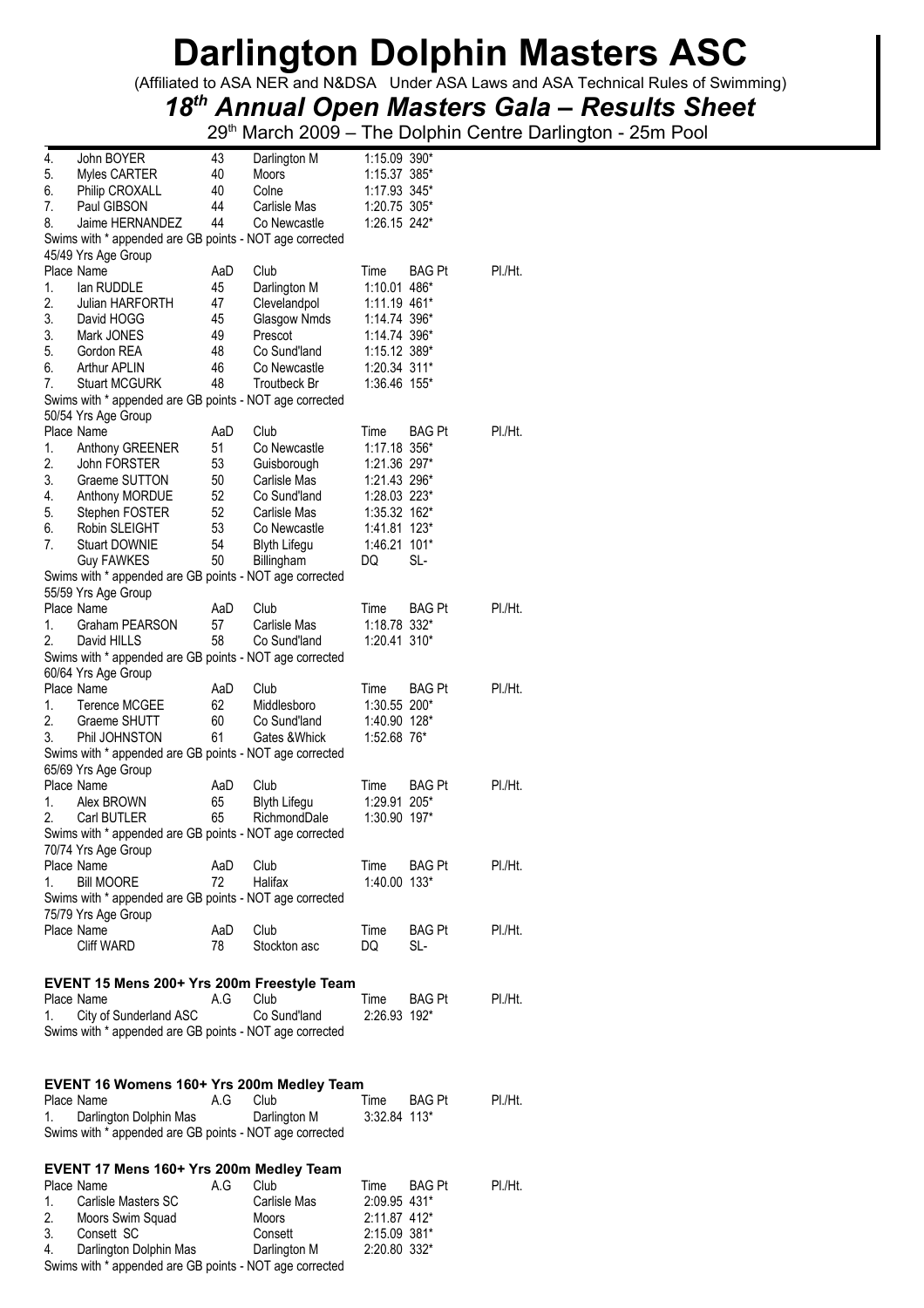(Affiliated to ASA NER and N&DSA Under ASA Laws and ASA Technical Rules of Swimming)

## *18th Annual Open Masters Gala – Results Sheet*

29<sup>th</sup> March 2009 – The Dolphin Centre Darlington - 25m Pool

### **EVENT 18 Womens 72/120+ Yrs 200m Free Team**

|         | EVENT 19 Mens 72/120+ Yrs 200m Free Team                |        |              |              |               |         |
|---------|---------------------------------------------------------|--------|--------------|--------------|---------------|---------|
|         | Swims with * appended are GB points - NOT age corrected |        |              |              |               |         |
|         | Stockton ASC                                            | $120+$ | Stockton asc | DNC          |               |         |
|         | 2. Darlington Dolphin Mas 120+ Darlington M             |        |              | 2:21.78 364* |               |         |
| $1_{-}$ | Consett SC                                              | $120+$ | Consett      | 2:18.08 397* |               |         |
|         | Place Name                                              | A.G    | Club         | Time         | <b>BAG Pt</b> | PI./Ht. |

|    | Place Name<br>1. Stockton ASC            | A.G.<br>72+ | Club<br>Stockton asc | Time<br>$1:50.71$ 510* | BAG Pt | PI./Ht. |
|----|------------------------------------------|-------------|----------------------|------------------------|--------|---------|
| 1. | City of Sheffield                        | $120+$      | Sheffield            | 1:51.78 496*           |        |         |
| 2. | Carlisle Masters SC                      | $120+$      | Carlisle Mas         | 1:58.87 410*           |        |         |
| 3. | Darlington Dolphin Mas 120+ Darlington M |             |                      | 1:58.99 408*           |        |         |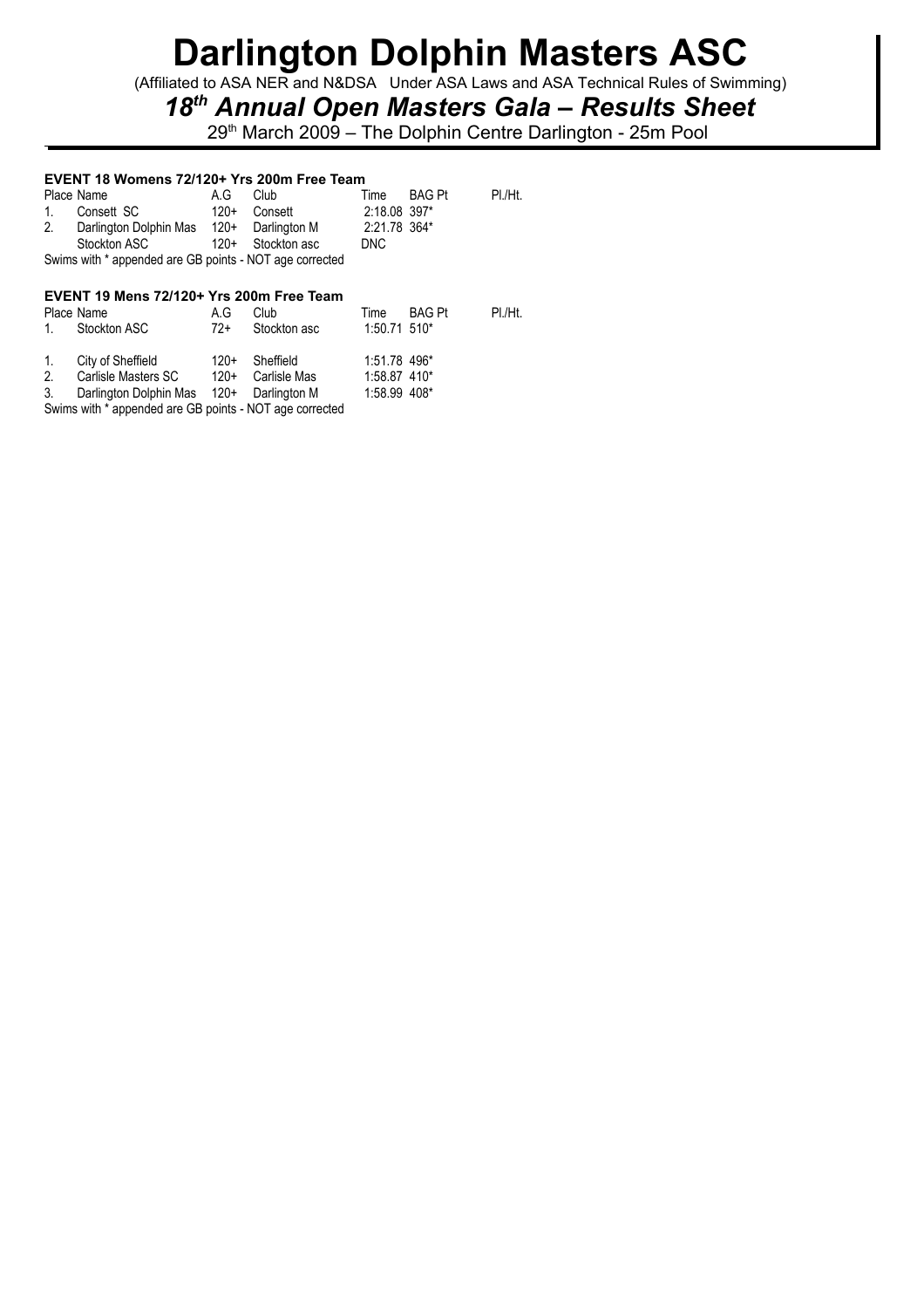(Affiliated to ASA NER and N&DSA Under ASA Laws and ASA Technical Rules of Swimming)

## *18th Annual Open Masters Gala – Results Sheet*

29<sup>th</sup> March 2009 – The Dolphin Centre Darlington - 25m Pool

#### **EVENT 20 Mens Open 200m Freestyle**   $10/21$   $\mu$

|    | 10/24 TIS Age Group                                     |     |                     |              |               |         |
|----|---------------------------------------------------------|-----|---------------------|--------------|---------------|---------|
|    | Place Name                                              | AaD | Club                | Time         | <b>BAG Pt</b> | PI./Ht. |
| 1. | Alan YOUNG                                              | 24  | Carlisle Mas        | 2:21.15 429* |               |         |
|    | Swims with * appended are GB points - NOT age corrected |     |                     |              |               |         |
|    | 25/29 Yrs Age Group                                     |     |                     |              |               |         |
|    | Place Name                                              | AaD | Club                | Time         | <b>BAG Pt</b> | PI./Ht. |
| 1. | Peter GERMAIN                                           | 27  | Co Newcastle        | 2:10.84 540* |               |         |
| 2. | Graham KENNEDY                                          | 25  | <b>Boldon</b>       | 2:25.00 394* |               |         |
|    | Swims with * appended are GB points - NOT age corrected |     |                     |              |               |         |
|    | 30/34 Yrs Age Group                                     |     |                     |              |               |         |
|    | Place Name                                              | AaD | Club                | Time         | <b>BAG Pt</b> | PI./Ht. |
| 1. | <b>Steve LISTER</b>                                     | 34  |                     | 2:18.20 459* |               |         |
|    |                                                         |     | York City           |              |               |         |
| 2. | Daniel HILL                                             | 34  | <b>Moors</b>        | 2:23.00 412* |               |         |
| 3. | <b>Chris BUNKER</b>                                     | 30  | Carlisle Mas        | 2:46.81 242* |               |         |
|    | Swims with * appended are GB points - NOT age corrected |     |                     |              |               |         |
|    | 35/39 Yrs Age Group                                     |     |                     |              |               |         |
|    | Place Name                                              | AaD | Club                | Time         | <b>BAG Pt</b> | PI./Ht. |
| 1. | James HODSON                                            | 39  | Co Newcastle        | 2:17.61 465* |               |         |
|    | Swims with * appended are GB points - NOT age corrected |     |                     |              |               |         |
|    | 40/44 Yrs Age Group                                     |     |                     |              |               |         |
|    | Place Name                                              | AaD | Club                | Time         | <b>BAG Pt</b> | PI./Ht. |
| 1. | Gary BUXTON                                             | 40  | Carlisle Mas        | 2:17.35 467* |               |         |
|    |                                                         |     |                     | 2:24.72 396* |               |         |
| 2. | Philip CROXALL                                          | 40  | Colne               |              |               |         |
| 3. | Simon GREENBERG                                         | 40  | Otter               | 2:27.24 375* |               |         |
| 4. | Paul GIBSON                                             | 44  | Carlisle Mas        | 2:29.53 356* |               |         |
| 5. | Jaime HERNANDEZ                                         | 44  | Co Newcastle        | 2:42.87 264* |               |         |
|    | Swims with * appended are GB points - NOT age corrected |     |                     |              |               |         |
|    | 45/49 Yrs Age Group                                     |     |                     |              |               |         |
|    | Place Name                                              | AaD | Club                | Time         | <b>BAG Pt</b> | PI./Ht. |
| 1. | Mark JONES                                              | 49  | Prescot             | 2:14.15 502* |               |         |
| 2. | Julian HARFORTH                                         | 47  | Clevelandpol        | 2:16.27 479* |               |         |
| 3. | Michael WATSON                                          | 49  | Clevelandpol        | 2:19.81 442* |               |         |
|    |                                                         |     |                     |              |               |         |
| 4. | Stewart ROWE                                            | 47  | Kingfishers         | 2:22.92 413* |               |         |
| 5. | Gordon REA                                              | 48  | Co Sund'land        | 2:23.96 403* |               |         |
| 6. | <b>Stuart MCGURK</b>                                    | 48  | Troutbeck Br        | 3:09.96 144* |               |         |
|    | Swims with * appended are GB points - NOT age corrected |     |                     |              |               |         |
|    | 50/54 Yrs Age Group                                     |     |                     |              |               |         |
|    | Place Name                                              | AaD | Club                | Time         | <b>BAG Pt</b> | PI./Ht. |
| 1. | Anthony GREENER                                         | 51  | Co Newcastle        | 2:16.09 481* |               |         |
| 2. | Paul HARRISSON                                          | 50  | RichmondDale        | 2:29.78 354* |               |         |
| 3. | <b>Guy FAWKES</b>                                       | 50  | Billingham          | 2:34.35 320* |               |         |
| 4. | John FORSTER                                            | 53  | Guisborough         | 2:53.69 208* |               |         |
| 5. | lan LONGSTER                                            | 51  | Billingham          | 3:12.43 137* |               |         |
|    |                                                         |     |                     |              |               |         |
|    | Swims with * appended are GB points - NOT age corrected |     |                     |              |               |         |
|    | 55/59 Yrs Age Group                                     |     |                     |              |               |         |
|    | Place Name                                              | AaD | Club                | Time         | BAG Pt        | PI./Ht. |
| 1. | Ray BUTTERS                                             | 58  | RichmondDale        | 2:27.73 371* |               |         |
| 2. | David HILLS                                             | 58  | Co Sund'land        | 2:33.67 325* |               |         |
| 3. | Graham PEARSON                                          | 57  | Carlisle Mas        | 2:35.50 312* |               |         |
|    | Swims with * appended are GB points - NOT age corrected |     |                     |              |               |         |
|    | 65/69 Yrs Age Group                                     |     |                     |              |               |         |
|    | Place Name                                              | AaD | Club                | Time         | <b>BAG Pt</b> | PI./Ht. |
| 1. | Alex BROWN                                              | 65  |                     | 2:46.31 245* |               |         |
|    |                                                         |     | <b>Blyth Lifegu</b> |              |               |         |
|    | Swims with * appended are GB points - NOT age corrected |     |                     |              |               |         |
|    | 70/74 Yrs Age Group                                     |     |                     |              |               |         |
|    | Place Name                                              | AaD | Club                | Time         | BAG Pt        | PI./Ht. |
| 1. | <b>Bill MOORE</b>                                       | 72  | Halifax             | 3:23.83 106* |               |         |
| 2. | <b>Arthur PUCKRIN</b>                                   | 71  | Billingham          | 4:33.18 22*  |               |         |
|    | Swims with * appended are GB points - NOT age corrected |     |                     |              |               |         |
|    |                                                         |     |                     |              |               |         |

### **EVENT 21 Womens Open 200m Freestyle**  18/24 Yrs Age Group

|             | <b>UVLT IIS AYG UIUU</b> U                              |     |              |              |               |         |
|-------------|---------------------------------------------------------|-----|--------------|--------------|---------------|---------|
|             | Place Name                                              | AaD | Club         | Time         | <b>BAG Pt</b> | PI./Ht. |
| $1_{\cdot}$ | Jessica ASHTON                                          | 24  | Darlington M | 2:33.87 459* |               |         |
|             | Claire WILSON                                           | 24  | Troutbeck Br | DNC.         |               |         |
|             | Swims with * appended are GB points - NOT age corrected |     |              |              |               |         |
|             |                                                         |     |              |              |               |         |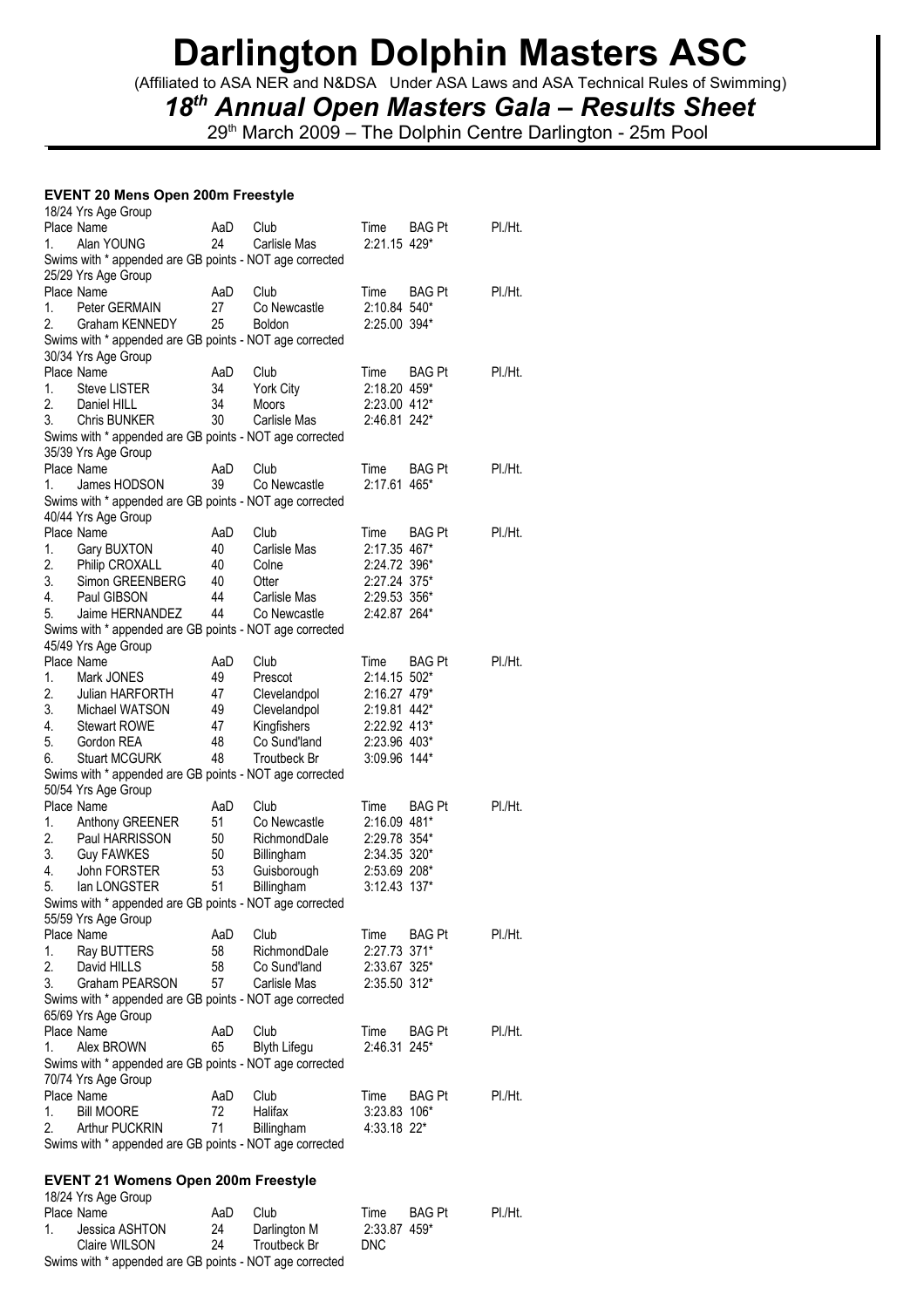(Affiliated to ASA NER and N&DSA Under ASA Laws and ASA Technical Rules of Swimming)

## *18th Annual Open Masters Gala – Results Sheet*

| 25/29 Yrs Age Group                                     |          |                     |                |               |         |
|---------------------------------------------------------|----------|---------------------|----------------|---------------|---------|
| Place Name                                              | AaD      | Club                | Time           | BAG Pt        | PI./Ht. |
| 1.<br><b>Clare TURNER</b>                               | 25       | Billingham          | 2:21.03 594*   |               |         |
| 2.<br>Sarah HETHERINGTON                                | 26       | Co Newcastle        | 2:54.46 304*   |               |         |
| 3.<br>Clare KNOX                                        | 28       | Billingham          | 2:55.82 296*   |               |         |
| 4.<br><b>Ruth WYATT</b>                                 | 27       | Moors               | 3:02.24 260*   |               |         |
| Swims with * appended are GB points - NOT age corrected |          |                     |                |               |         |
| 30/34 Yrs Age Group                                     |          |                     |                |               |         |
| Place Name                                              | AaD      | Club                | Time           | BAG Pt        | PI./Ht. |
| 1.<br>Emma JENKINS                                      | 33       | Southport           | 2:44.34 372*   |               |         |
| 2.<br>Stephanie ENGLISH                                 | 32       | <b>Blyth Lifegu</b> | 3:00.64 268*   |               |         |
| Swims with * appended are GB points - NOT age corrected |          |                     |                |               |         |
| 35/39 Yrs Age Group                                     |          |                     |                |               |         |
| Place Name                                              | AaD      | Club                | Time           | <b>BAG Pt</b> | PI./Ht. |
| 1.<br>Karen DRIVER                                      | 38       | Colne               | 2:27.77 519*   |               |         |
| 2.<br>Amanda ATKINSON                                   | 39       | Dumfries            | 2:50.29 330*   |               |         |
| Swims with * appended are GB points - NOT age corrected |          |                     |                |               |         |
| 40/44 Yrs Age Group                                     |          |                     |                |               |         |
| Place Name                                              | AaD      | Club                | Time           | <b>BAG Pt</b> | PI./Ht. |
| 1.<br>Joanne TODD                                       | 44       | Darlington M        | 3:06.78 237*   |               |         |
| 2.<br><b>Christine MURPHY</b>                           | 43       | Consett             | 3:20.11 182*   |               |         |
|                                                         |          |                     |                |               |         |
| Christine VAN MOURIK                                    | 44       | Darlington M        | <b>DNC</b>     |               |         |
| Swims with * appended are GB points - NOT age corrected |          |                     |                |               |         |
| 45/49 Yrs Age Group                                     |          |                     |                |               |         |
| Place Name                                              | AaD      | Club                | Time           | BAG Pt        | PI./Ht. |
| 1.<br><b>Judy HATTLE</b>                                | 49       | Carlisle Mas        | 2:25.06 548*   |               |         |
| 2.<br><b>Shirley FAWKES</b>                             | 49       | Billingham          | 3:16.16 197*   |               |         |
| 3.<br>Pamela ROBSON                                     | 47       | Blyth Lifegu        | 3:25.65 162*   |               |         |
| 4.<br>Julie LEONARD                                     | 45       | Darlington M        | $3:30.15$ 148* |               |         |
| Swims with * appended are GB points - NOT age corrected |          |                     |                |               |         |
| 50/54 Yrs Age Group                                     |          |                     |                |               |         |
| Place Name                                              | AaD      | Club                | Time           | BAG Pt        | PI./Ht. |
| 1.<br><b>Verity DOBBIE</b>                              | 50       | Gates & Whick       | 2:38.46 419*   |               |         |
| 2.<br>Joan EDWARDS                                      | 51       | Consett             | 2:38.61 417*   |               |         |
| 3.<br>Carol BOAGEY                                      | 50       | Hartlepool          | 2:56.53 291*   |               |         |
| 4.<br>Denise BAKER                                      | 51       | Darlington M        | 3:48.53 103*   |               |         |
| Swims with * appended are GB points - NOT age corrected |          |                     |                |               |         |
| 55/59 Yrs Age Group                                     |          |                     |                |               |         |
| Place Name                                              | AaD      | Club                | Time           | BAG Pt        | PI./Ht. |
| 1.<br>Sally SHIELDS                                     | 55       | <b>Bo Kirklees</b>  | 2:44.78 369*   |               |         |
| 2.<br>Lizzie SHAW                                       | 59       | York City           | 3:08.25 230*   |               |         |
| Swims with * appended are GB points - NOT age corrected |          |                     |                |               |         |
| 60/64 Yrs Age Group                                     |          |                     |                |               |         |
| Place Name                                              | AaD Club |                     |                | Time BAG Pt   | PI./Ht. |
| 1.<br>Helen JENKINS                                     | 63       | Southport           | 3:31.30 145*   |               |         |
| Swims with * appended are GB points - NOT age corrected |          |                     |                |               |         |
|                                                         |          |                     |                |               |         |
| 65/69 Yrs Age Group                                     |          |                     |                |               |         |
| Place Name                                              | AaD      | Club                | Time           | BAG Pt        | PI./Ht. |
| Christine HORNBY<br>1.                                  | 65       | Southport           | 3:31.57 144*   |               |         |
| Swims with * appended are GB points - NOT age corrected |          |                     |                |               |         |
|                                                         |          |                     |                |               |         |
|                                                         |          |                     |                |               |         |
| EVENT 22 Mixed 200+ Yrs 200m Freestyle Team             |          |                     |                |               |         |
| Place Name                                              | A.G      | Club                | Time           | BAG Pt        | PI./Ht. |
| 1.<br>Carlisle Masters SC                               |          | Carlisle Mas        | 2:10.31 477*   |               |         |
| 2.<br>Darlington Dolphin Mas                            |          | Darlington M        | 2:31.56 290*   |               |         |
| Swims with * appended are GB points - NOT age corrected |          |                     |                |               |         |
|                                                         |          |                     |                |               |         |
|                                                         |          |                     |                |               |         |
| EVENT 23 Mixed 160+ Yrs 200m Medley Team                |          |                     |                |               |         |
| Place Name                                              | A.G      | Club                | Time           | BAG Pt        | PI./Ht. |
| Darlington Dolphin Mas<br>1.                            |          | Darlington M        | 2:44.34 314*   |               |         |
| Swims with * appended are GB points - NOT age corrected |          |                     |                |               |         |
|                                                         |          |                     |                |               |         |
|                                                         |          |                     |                |               |         |
| EVENT 24 Mixed 72/120 Yrs 200m Free Team                |          |                     |                |               |         |
| Place Name                                              | A.G      | Club                | Time           | BAG Pt        | PI./Ht. |
| Stockton ASC<br>1.                                      | $120+$   | Stockton asc        | 2:03.94 553*   |               |         |
| 2.<br>Darlington Dolphin Mas                            | 120+     | Darlington M        | 2:07.14 513*   |               |         |
| Swims with * appended are GB points - NOT age corrected |          |                     |                |               |         |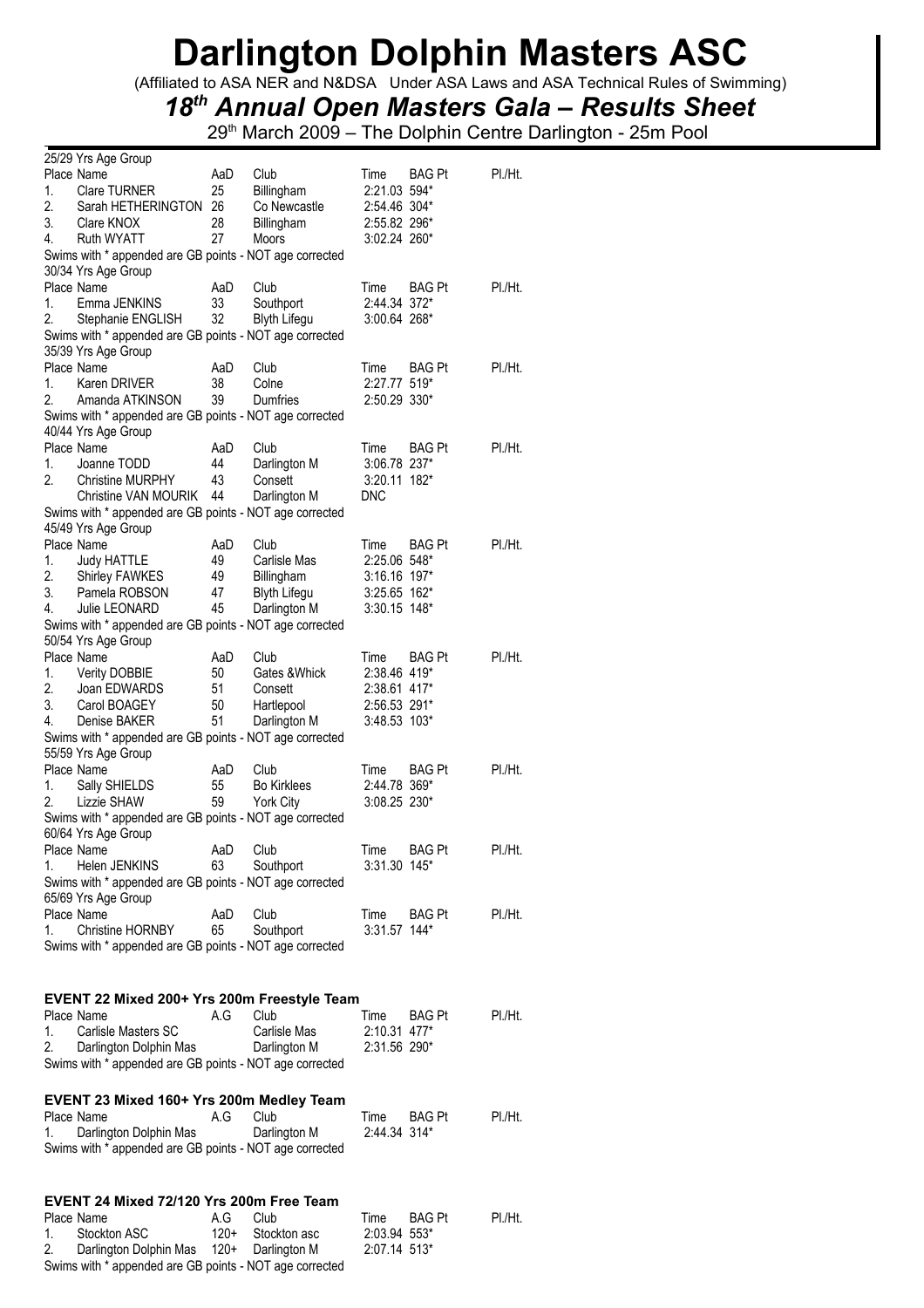(Affiliated to ASA NER and N&DSA Under ASA Laws and ASA Technical Rules of Swimming)

## *18th Annual Open Masters Gala – Results Sheet*

29<sup>th</sup> March 2009 – The Dolphin Centre Darlington - 25m Pool

### **EVENT 25 Mens Open 50m Freestyle**

|    | 18/24 Yrs Age Group                                     |     |                            |            |               |         |
|----|---------------------------------------------------------|-----|----------------------------|------------|---------------|---------|
|    | Place Name                                              | AaD | Club                       | Time       | BAG Pt        | PI./Ht. |
| 1. | Paul GRAY                                               | 23  | Stockton asc               | 27.72      | 498*          |         |
| 2. | Matthew HAYCROFT                                        | 24  | Stockton asc               | 28.40 462* |               |         |
| 3. | Gary NISBET                                             | 23  | Forfar                     | 28.55 455* |               |         |
| 4. | Mike WILLIAMS                                           | 19  | Copeland                   | 29.93      | $392*$        |         |
| 5. | William JOHNSON                                         | 21  | Sedgefield                 | 38.15      | $161*$        |         |
|    | Swims with * appended are GB points - NOT age corrected |     |                            |            |               |         |
|    | 25/29 Yrs Age Group                                     |     |                            |            |               |         |
|    | Place Name                                              | AaD | Club                       | Time       | <b>BAG Pt</b> | PI./Ht. |
| 1. | <b>Graham KENNEDY</b>                                   | 25  | Boldon                     | 28.39      | 463*          |         |
| 2. | David CRAIG                                             | 25  | Gates &Whick               | 28.57      | 454*          |         |
| 3. | <b>Richard WILSON</b>                                   | 28  | Darlington M               | 28.59      | 453*          |         |
| 4. | <b>Martin HUNT</b>                                      | 28  | Co Newcastle               | 28.93 437* |               |         |
| 5. | David CHARLTON                                          | 28  | <b>Boldon</b>              | 30.34      | $375*$        |         |
| 6. | Alasdair EDGE                                           | 26  | York City                  | 31.19 342* |               |         |
| 7. | Andrew BROATCH                                          | 29  | Carlisle Mas               | 31.50 330* |               |         |
| 8. | Paul METCALFE                                           | 28  | Darlington M               | 31.85      | $318*$        |         |
|    | Swims with * appended are GB points - NOT age corrected |     |                            |            |               |         |
|    | 30/34 Yrs Age Group                                     |     |                            |            |               |         |
|    | Place Name                                              | AaD | Club                       | Time       | <b>BAG Pt</b> | PI./Ht. |
| 1. | Paul KEENS                                              | 31  | Co Sheffield               | 26.54      | 566*          |         |
| 2. | Paul WAINWRIGHT                                         | 31  | York City                  | 27.65      | $501*$        |         |
| 3. | <b>Richard HOUSE</b>                                    | 34  | Loftus Dol                 | 28.31      | 467*          |         |
| 4. | <b>Steve LISTER</b>                                     | 34  | <b>York City</b>           | 28.39 463* |               |         |
| 5. | <b>Neil SHUTT</b>                                       | 33  | Co Sund'land               | 29.00 433* |               |         |
| 6. | Daniel HILL                                             | 34  | Moors                      | 29.39 415* |               |         |
| 7. | Jonathan LEECH                                          | 33  | Co Sheffield               | 29.46 412* |               |         |
| 8. | David MATTHEWSON                                        | 32  |                            |            | $367*$        |         |
|    |                                                         |     | Darlington M               | 30.53      |               |         |
| 9. | <b>Chris BUNKER</b>                                     | 30  | Carlisle Mas               | 35.23 221* |               |         |
|    | Swims with * appended are GB points - NOT age corrected |     |                            |            |               |         |
|    | 35/39 Yrs Age Group                                     |     |                            |            |               |         |
|    | Place Name                                              | AaD | Club                       | Time       | BAG Pt        | PI./Ht. |
| 1. | Robert DICKINSON                                        | 35  | Consett                    | 26.61      | 561*          |         |
| 2. | Colin CAMPBELL                                          | 39  | York City                  | 29.51      | 410*          |         |
| 3. | Graham WALTON                                           | 36  | Consett                    | 29.93      | $392*$        |         |
| 4. | Martin GRAHAM                                           | 35  | Co Sund'land               | 32.47      | 297*          |         |
|    | Swims with * appended are GB points - NOT age corrected |     |                            |            |               |         |
|    | 40/44 Yrs Age Group                                     |     |                            |            |               |         |
|    | Place Name                                              | AaD | Club                       | Time       | BAG Pt        | PI./Ht. |
| 1. | Stephen SMITH                                           | 41  | Colne                      | 25.55      | 630*          |         |
| 2. | David CHANEY                                            | 41  | Gates &Whick               | 26.18      | 588*          |         |
| 3. | lan HARRIS                                              | 43  | Wetherby                   | 28.14 476* |               |         |
| 4. | Philip CROXALL                                          | 40  | Colne                      | 28.73 446* |               |         |
| 5. | Simon GREENBERG                                         | 40  | Otter                      | 28.87 439* |               |         |
| 6. | <b>Russell DEANE</b>                                    | 43  | Co Newcastle               | 34.77      | 232*          |         |
| 7. | James MACDONALD                                         | 41  | Co Leeds                   | 39.09      | $145*$        |         |
|    | Swims with * appended are GB points - NOT age corrected |     |                            |            |               |         |
|    | 45/49 Yrs Age Group                                     |     |                            |            |               |         |
|    | Place Name                                              | AaD | Club                       | Time       | <b>BAG Pt</b> | PI./Ht. |
| 1. | Julian HARFORTH                                         | 47  | Clevelandpol               | 27.28      | $522*$        |         |
| 2. | David HOGG                                              | 45  | Glasgow Nmds               | 27.44      | $513*$        |         |
| 3. | John LAMB                                               | 48  | Moors                      | 28.88      | 439*          |         |
| 4. | Gordon REA                                              | 48  | Co Sund'land               | 29.08 429* |               |         |
| 5. | <b>Stewart ROWE</b>                                     | 47  | Kingfishers                | 29.20 424* |               |         |
| 6. | Mark JONES                                              | 49  | Prescot                    | 30.00      | 389*          |         |
| 7. | Arthur APLIN                                            | 46  | Co Newcastle               | 30.14      | 383*          |         |
|    | Swims with * appended are GB points - NOT age corrected |     |                            |            |               |         |
|    | 50/54 Yrs Age Group                                     |     |                            |            |               |         |
|    | Place Name                                              | AaD | Club                       | Time       | <b>BAG Pt</b> | PI./Ht. |
| 1. | Anthony GREENER                                         | 51  | Co Newcastle               | 25.54      | 630*          |         |
| 2. | Peter FRENCH                                            | 51  | Co Newcastle               | 30.13      | $383*$        |         |
| 3. | Paul HARRISSON                                          | 50  | RichmondDale               | 30.69      | $361*$        |         |
| 4. |                                                         | 50  |                            | 32.17      | $307*$        |         |
| 5. | Guy FAWKES                                              | 52  | Billingham<br>Carlisle Mas | 33.11      | 278*          |         |
|    | Stephen FOSTER                                          |     |                            |            |               |         |
| 6. | John FORSTER                                            | 53  | Guisborough                | 33.16      | 276*          |         |
| 7. | Stuart DOWNIE                                           | 54  | <b>Blyth Lifegu</b>        | 37.97      | 164*          |         |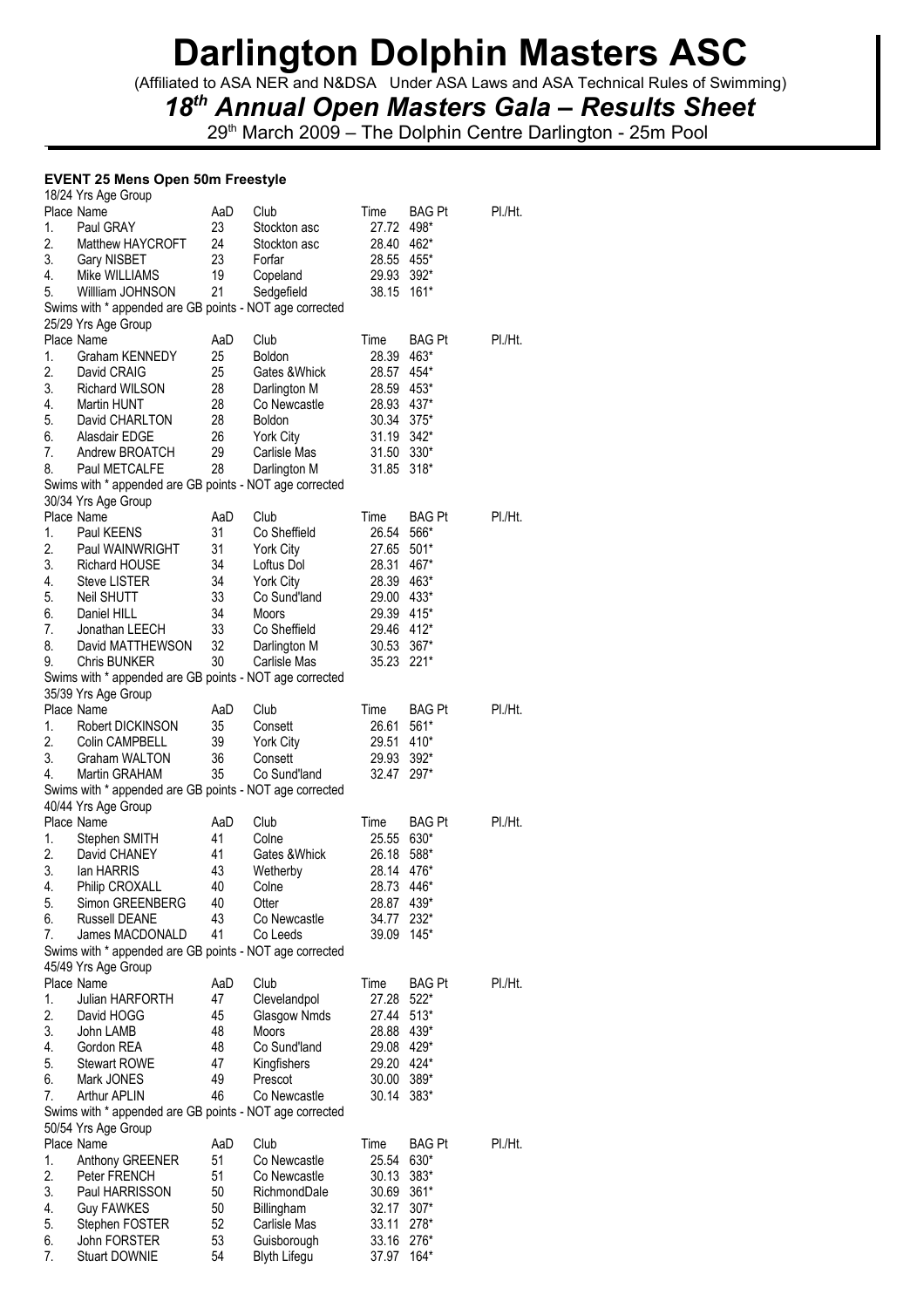(Affiliated to ASA NER and N&DSA Under ASA Laws and ASA Technical Rules of Swimming)

## *18th Annual Open Masters Gala – Results Sheet*

29th March 2009 – The Dolphin Centre Darlington - 25m Pool

| 8. | lan LONGSTER                                            | 51  | <b>Billingham</b>   | 38.78 150*               |               |         |
|----|---------------------------------------------------------|-----|---------------------|--------------------------|---------------|---------|
| 9. | Robin SLEIGHT                                           | 53  | Co Newcastle        | 43.50                    | $90*$         |         |
|    | Swims with * appended are GB points - NOT age corrected |     |                     |                          |               |         |
|    | 55/59 Yrs Age Group                                     |     |                     |                          |               |         |
|    | Place Name                                              | AaD | Club                | Time                     | <b>BAG Pt</b> | PI./Ht. |
| 1. | David HILLS                                             | 58  | Co Sund'land        | 30.12                    | 384*          |         |
| 2. | Ray BUTTERS                                             | 58  | RichmondDale        | 31.78                    | $321*$        |         |
| 3. | Roy CROUCH                                              | 59  | York City           | 32.00                    | $313*$        |         |
| 4. | Ray WAGGOTT                                             | 55  | Co Sund'land        | 37.26 177*               |               |         |
| 5. | Tom OLDFIELD                                            | 58  | Co Sheffield        | 41.46                    | $112*$        |         |
|    | Swims with * appended are GB points - NOT age corrected |     |                     |                          |               |         |
|    | 60/64 Yrs Age Group                                     |     |                     |                          |               |         |
|    | Place Name                                              | AaD | Club                | Time                     | <b>BAG Pt</b> | PI./Ht. |
| 1. | Keith CUNNINGHAM                                        | 61  | Consett             | 32.90                    | 284*          |         |
| 2. | Terence MCGEE                                           | 62  | Middlesboro         | 33.82                    | $257*$        |         |
| 3. | Graeme SHUTT                                            | 60  | Co Sund'land        | 36.69 188*               |               |         |
| 4. | Barry ROBINSON                                          | 61  | Co Sund'land        | 36.92                    | 184*          |         |
|    | Swims with * appended are GB points - NOT age corrected |     |                     |                          |               |         |
|    | 65/69 Yrs Age Group                                     |     |                     |                          |               |         |
|    | Place Name                                              | AaD | Club                | Time                     | <b>BAG Pt</b> | PI./Ht. |
| 1. | Alex BROWN                                              | 65  | <b>Blyth Lifegu</b> | 33.43                    | 268*          |         |
| 2. | <b>John SAWYERS</b>                                     | 66  | Co Newcastle        | 33.89                    | $255*$        |         |
| 3. | Carl BUTLER                                             | 65  | RichmondDale        | 36.37                    | 195*          |         |
|    | Swims with * appended are GB points - NOT age corrected |     |                     |                          |               |         |
|    | 70/74 Yrs Age Group                                     |     |                     |                          |               |         |
|    | Place Name                                              | AaD | Club                | Time                     | <b>BAG Pt</b> | PI./Ht. |
| 1. | <b>Arthur PUCKRIN</b>                                   | 71  | Billingham          | $1:04.78$ 9 <sup>*</sup> |               |         |
|    | Swims with * appended are GB points - NOT age corrected |     |                     |                          |               |         |
|    | 75/79 Yrs Age Group                                     |     |                     |                          |               |         |
|    | Place Name                                              | AaD | Club                | Time                     | BAG Pt        | PI./Ht. |
| 1. | Cliff WARD                                              | 78  | Stockton asc        | 37.94                    | 164*          |         |
|    | Swims with * appended are GB points - NOT age corrected |     |                     |                          |               |         |
|    |                                                         |     |                     |                          |               |         |
|    |                                                         |     |                     |                          |               |         |
|    | <b>EVENT 26 Womens Open 50m Freestyle</b>               |     |                     |                          |               |         |
|    | 18/24 Yrs Age Group                                     |     |                     |                          |               |         |
|    | Place Name                                              | AaD | Club                | Time                     | <b>BAG Pt</b> | PI./Ht. |
| 1. | Catriona GRIME                                          | 23  | Wear Valley         | 32.49                    | 453*          |         |
| 2. | Maureen PRESTON                                         | 24  | Consett             | 32.71                    | 444*          |         |
| 3. | Claire WILSON                                           | 24  | <b>Troutbeck Br</b> | 33.67 405*               |               |         |
|    | Swims with * appended are GB points - NOT age corrected |     |                     |                          |               |         |
|    | 25/29 Yrs Age Group                                     |     |                     |                          |               |         |
|    | Place Name                                              | AaD | Club                | Time                     | <b>BAG Pt</b> | PI./Ht. |
| 1. | <b>Clare TURNER</b>                                     | 25  | Billingham          | 29.74                    | 589*          |         |
| 2. | Rachel WHITWELL                                         | 29  | <b>Bo Kirklees</b>  | 31.12                    | $517*$        |         |
| 3. | Donna DAWSON                                            | 27  | Stockton asc        | 34.85                    | $362*$        |         |
| 4. | Sarah HETHERINGTON                                      | 26  | Co Newcastle        | 35.54                    | $339*$        |         |
| 5. | Clare KNOX                                              | 28  | Billingham          | 36.48                    | $310*$        |         |
|    | Lisa POOLE                                              | 26  | Co Sheffield        | <b>DNC</b>               |               |         |
|    | Swims with * appended are GB points - NOT age corrected |     |                     |                          |               |         |
|    | 30/34 Yrs Age Group                                     |     |                     |                          |               |         |
|    | Place Name                                              | AaD | Club                | Time                     | <b>BAG Pt</b> | PI./Ht. |
| 1. | Claire BATH                                             | 33  | Consett             | 32.14                    | 469*          |         |
| 2. | Laura CRAWFORD                                          | 32  | Livingston          | 32.56                    | 450*          |         |
| 3. | Marga RODRIGUEZ                                         | 34  | Co Newcastle        | 33.30 420*               |               |         |

4. Helen RICHARDSON 30 Wear Valley 33.80 400\*

2. Karen DRIVER 38 Colne 33.50 412\*<br>3. Janice CRAIG 38 Co Glasgow 33.59 408\* 3. Janice CRAIG 38 Co Glasgow 33.59 408\*

1. Jayne SIMPSON 42 Boldon 32.76 442\* 2. Fiona HARRIS 40 Wetherby 34.27 383\*<br>3. Rachel WATKINS 42 York City 35.45 342\* 3. Rachel WATKINS 42 York City 35.45 342\*<br>4. Joanne TODD 44 Darlington M 36.24 317\*

Place Name  $A$ aD Club Time BAG Pt Pl./Ht.<br>
1. Barbara DAVIS 38 Stockton asc 31.89 480\*

Place Name  $A$ aD Club Time BAG Pt Pl./Ht.

Darlington M

Swims with \* appended are GB points - NOT age corrected

Swims with \* appended are GB points - NOT age corrected

35/39 Yrs Age Group

40/44 Yrs Age Group

1. Barbara DAVIS 38<br>2. Karen DRIVER 38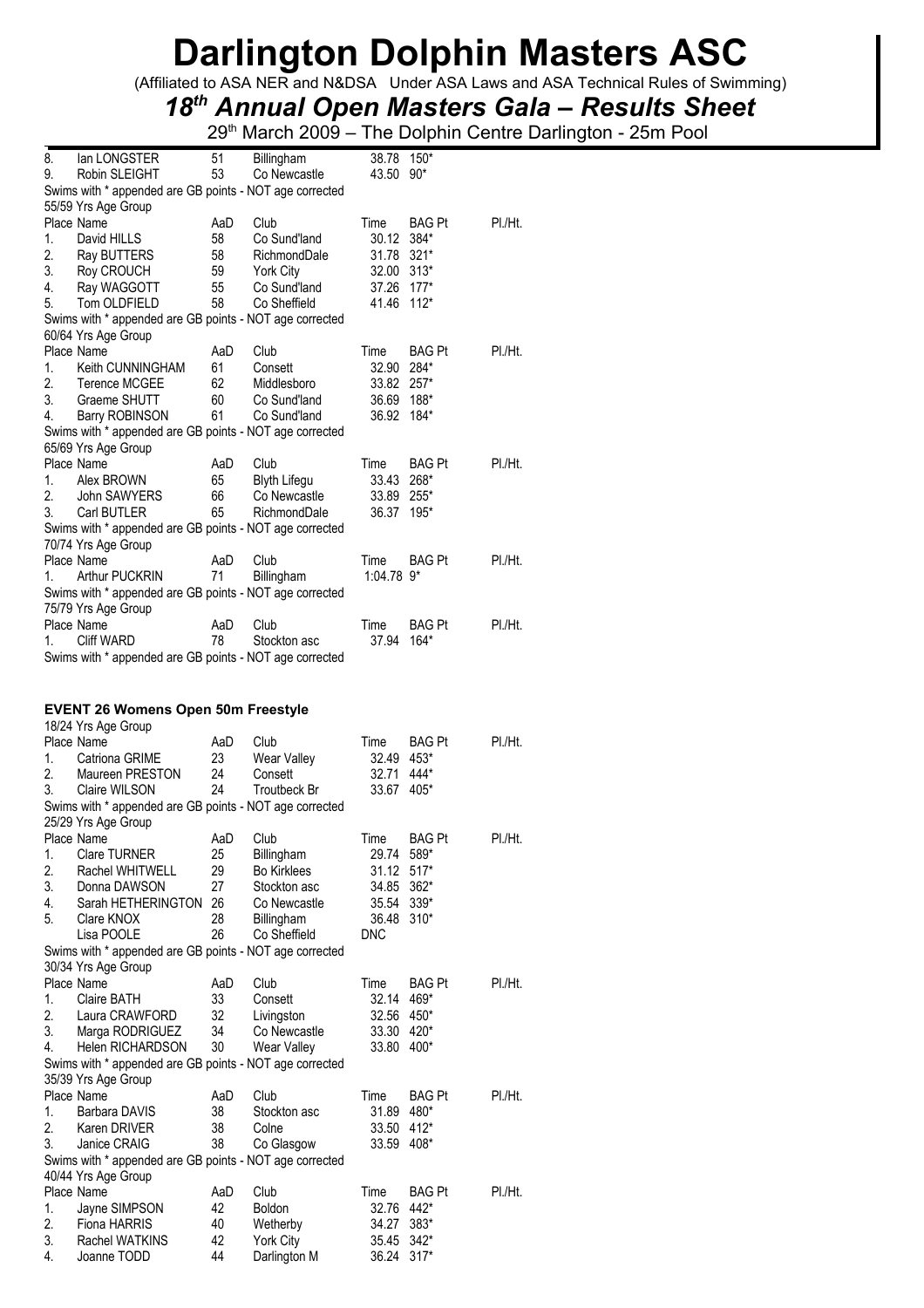(Affiliated to ASA NER and N&DSA Under ASA Laws and ASA Technical Rules of Swimming)

## *18th Annual Open Masters Gala – Results Sheet*

| 5. | Elaine CRAIG                                            | 42        | Co Glasgow           | 37.58 279*   |               |         |
|----|---------------------------------------------------------|-----------|----------------------|--------------|---------------|---------|
|    | Swims with * appended are GB points - NOT age corrected |           |                      |              |               |         |
|    | 45/49 Yrs Age Group                                     |           |                      |              |               |         |
|    | Place Name                                              | AaD       | Club                 | Time         | <b>BAG Pt</b> | PI./Ht. |
| 1. | Judy HATTLE                                             | 49        | Carlisle Mas         | 29.70        | 591*          |         |
| 2. | Ruth MALTBY                                             | 46        | Loftus Dol           | 38.76 249*   |               |         |
| 3. | Shirley FAWKES                                          | 49        | Billingham           | 42.81        | 169*          |         |
|    | Swims with * appended are GB points - NOT age corrected |           |                      |              |               |         |
|    | 50/54 Yrs Age Group                                     |           |                      |              |               |         |
|    | Place Name                                              | AaD       | Club                 | Time         | <b>BAG Pt</b> | PI./Ht. |
| 1. | <b>Verity DOBBIE</b>                                    | 50        | Gates & Whick        | 32.83 439*   |               |         |
| 2. | Joan EDWARDS                                            | 51        | Consett              | 33.74 402*   |               |         |
| 3. | Vanessa FOSTER                                          | 51        | Carlisle Mas         | 35.55 339*   |               |         |
| 4. | Carol BOAGEY                                            | 50        | Hartlepool           | 38.93 245*   |               |         |
| 5. | Nicky BUTLER                                            | 54        | Boldon               | 48.22 101*   |               |         |
|    | Swims with * appended are GB points - NOT age corrected |           |                      |              |               |         |
|    | 55/59 Yrs Age Group                                     |           |                      |              |               |         |
|    | Place Name                                              | AaD       | Club                 | Time         | BAG Pt        | PI./Ht. |
| 1. | Sally SHIELDS                                           | 55        | <b>Bo Kirklees</b>   | 34.35 380*   |               |         |
| 2. | Wendy OFFORD                                            | 55        | <b>Bo Kirklees</b>   | 34.56 372*   |               |         |
| 3. | Lizzie SHAW                                             | 59        | <b>York City</b>     | 38.71 251*   |               |         |
|    | Swims with * appended are GB points - NOT age corrected |           |                      |              |               |         |
|    | 65/69 Yrs Age Group                                     |           |                      |              |               |         |
|    | Place Name                                              | AaD       | Club                 | Time         | <b>BAG Pt</b> | PI./Ht. |
| 1. | Christine HORNBY                                        | 65        | Southport            | 42.05        | $182*$        |         |
|    | Swims with * appended are GB points - NOT age corrected |           |                      |              |               |         |
|    |                                                         |           |                      |              |               |         |
|    | <b>EVENT 27 Mens Open 100m Backstroke</b>               |           |                      |              |               |         |
|    | 18/24 Yrs Age Group                                     |           |                      |              |               |         |
|    | Place Name                                              | AaD       | Club                 | Time         | <b>BAG Pt</b> | PI./Ht. |
| 1. | Gary NISBET                                             | 23        | Forfar               | 1:23.11 237* |               |         |
|    | Swims with * appended are GB points - NOT age corrected |           |                      |              |               |         |
|    | 30/34 Yrs Age Group                                     |           |                      |              |               |         |
|    | Place Name                                              | AaD       | Club                 | Time         | BAG Pt        | PI./Ht. |
| 1. | Dominic JOHNSTON                                        | 32        | Co Newcastle         | 1:08.17 464* |               |         |
| 2. | Michael VICKERS                                         | 33        | Wear Valley          | 1:16.49 319* |               |         |
| 3. | lan TAYLOR                                              | 33        | Stockton asc         | 1:19.83 274* |               |         |
|    | Paul KEENS                                              | 31        | Co Sheffield         | <b>DNC</b>   |               |         |
|    | Swims with * appended are GB points - NOT age corrected |           |                      |              |               |         |
|    | 40/44 Yrs Age Group                                     |           |                      |              |               |         |
|    | Place Name                                              | AaD       | Club                 | Time         | <b>BAG Pt</b> | PI./Ht. |
| 1. | Gary BUXTON                                             | 40        | Carlisle Mas         | 1:13.54 364* |               |         |
| 2. | Paul GIBSON                                             | 44        | Carlisle Mas         | 1:21.52 254* |               |         |
|    | James MACDONALD                                         | 41        | Co Leeds             | DQ           | т-            |         |
|    | Swims with * appended are GB points - NOT age corrected |           |                      |              |               |         |
|    | 45/49 Yrs Age Group                                     |           |                      |              |               |         |
|    | Place Name                                              | AaD       | Club                 | Time         | BAG Pt        | PI./Ht. |
| 1. | lan RUDDLE                                              | 45        | Darlington M         | 1:09.38 439* |               |         |
| 2. | Mark JONES                                              | 49        | Prescot              | 1:25.65 211* |               |         |
| 3. | <b>Stuart MCGURK</b>                                    | 48        | <b>Troutbeck Br</b>  | 1:46.94 81*  |               |         |
|    | Swims with * appended are GB points - NOT age corrected |           |                      |              |               |         |
|    | 50/54 Yrs Age Group                                     |           |                      |              |               |         |
|    | Place Name                                              | AaD       | Club                 | Time         | BAG Pt        | PI./Ht. |
| 1. | Graeme SUTTON                                           | 50        | Carlisle Mas         | 1:23.25 235* |               |         |
| 2. | Stephen FOSTER                                          | 52        | Carlisle Mas         | 1:37.06 126* |               |         |
|    | Swims with * appended are GB points - NOT age corrected |           |                      |              |               |         |
|    | 55/59 Yrs Age Group                                     |           |                      |              |               |         |
|    | Place Name                                              | AaD       | Club                 | Time         | BAG Pt        | PI./Ht. |
| 1. | Colin WEBB                                              | 57        | Cockermouth          | 1:25.92 208* |               |         |
| 2. | Roy CROUCH                                              | 59        | <b>York City</b>     | 1:27.74 192* |               |         |
|    | Swims with * appended are GB points - NOT age corrected |           |                      |              |               |         |
|    | 60/64 Yrs Age Group                                     |           |                      |              |               |         |
|    |                                                         |           |                      |              |               |         |
| 1. | Place Name                                              | AaD<br>61 | Club<br>Co Sund'land | Time         | BAG Pt        | PI./Ht. |
| 2. | <b>Barry ROBINSON</b><br>Phil JOHNSTON                  | 61        | Gates & Whick        | 1:45.26 87*  |               |         |
|    | Swims with * appended are GB points - NOT age corrected |           |                      | 1:50.76 68*  |               |         |
|    |                                                         |           |                      |              |               |         |
|    | 70/74 Yrs Age Group<br>Place Name                       | AaD       | Club                 | Time         | BAG Pt        | PI./Ht. |
| 1. | <b>Bill MOORE</b>                                       | 72        | Halifax              | 1:46.54 82*  |               |         |
|    |                                                         |           |                      |              |               |         |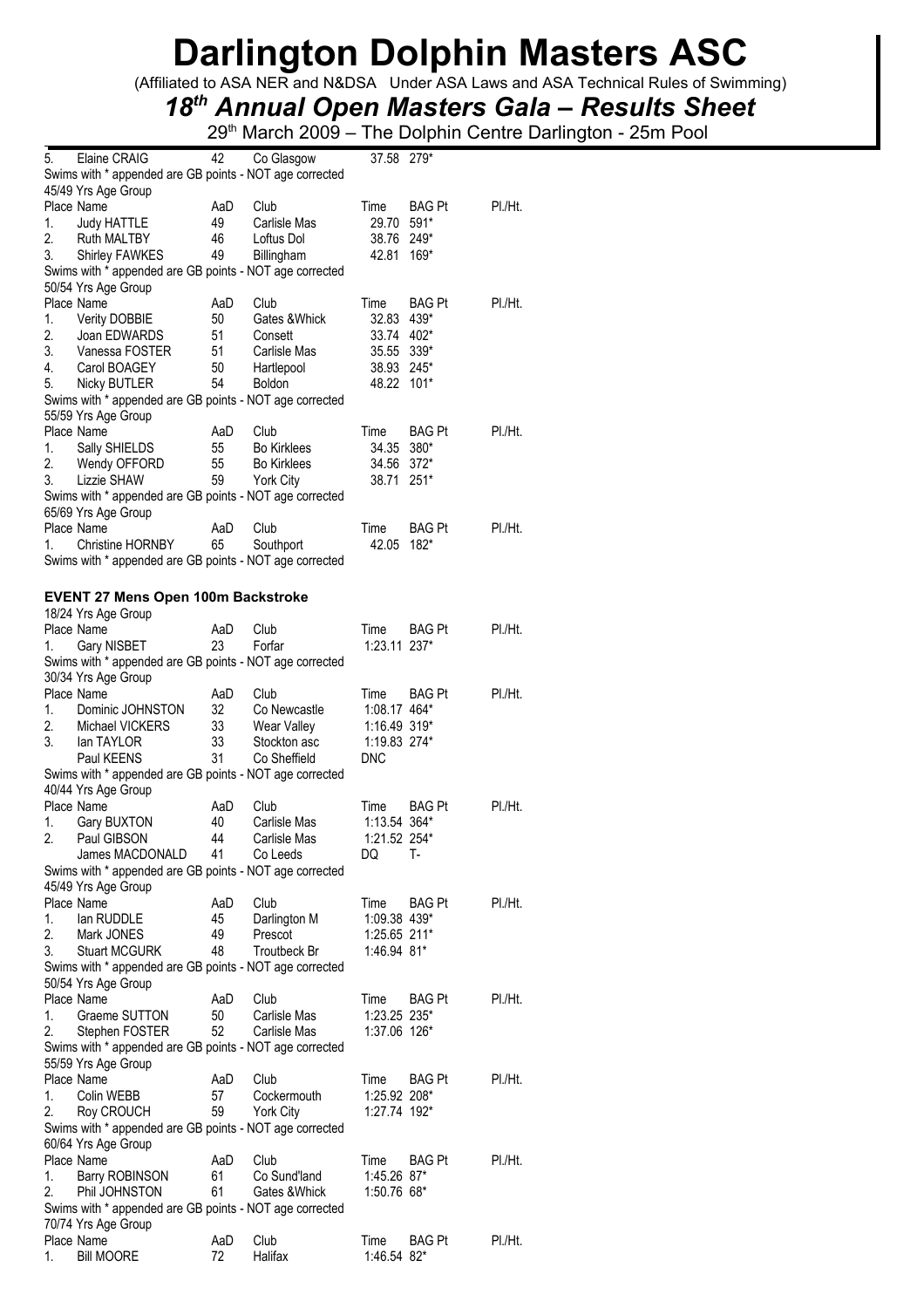(Affiliated to ASA NER and N&DSA Under ASA Laws and ASA Technical Rules of Swimming)

## *18th Annual Open Masters Gala – Results Sheet*

|    | Arthur PUCKRIN                                          | 71        | Billingham         | 2:41.25 7*   |               |         |
|----|---------------------------------------------------------|-----------|--------------------|--------------|---------------|---------|
|    | Swims with * appended are GB points - NOT age corrected |           |                    |              |               |         |
|    | 75/79 Yrs Age Group                                     |           |                    |              |               |         |
|    | Place Name                                              | AaD       | Club               | Time         | <b>BAG Pt</b> | PI./Ht. |
| 1. | <b>Cliff WARD</b>                                       | 78        | Stockton asc       | 1:37.26 125* |               |         |
|    | Swims with * appended are GB points - NOT age corrected |           |                    |              |               |         |
|    |                                                         |           |                    |              |               |         |
|    | <b>EVENT 28 Womens Open 100m Backstroke</b>             |           |                    |              |               |         |
|    | 18/24 Yrs Age Group                                     |           |                    |              |               |         |
|    | Place Name                                              | AaD       | Club               | Time         | <b>BAG Pt</b> | PI./Ht. |
| 1. | Catriona GRIME                                          | 23        | Wear Valley        | 1:20.42 416* |               |         |
| 2. | Rebecca SLEIGHT                                         | 20        | Co Newcastle       | 1:22.94 377* |               |         |
|    | Swims with * appended are GB points - NOT age corrected |           |                    |              |               |         |
|    | 25/29 Yrs Age Group                                     |           |                    |              |               |         |
|    | Place Name                                              | AaD       | Club               | Time         | <b>BAG Pt</b> | PI./Ht. |
| 1. | Lisa CHAPMAN                                            | 29        | Stockton asc       | 1:18.14 456* |               |         |
|    | Swims with * appended are GB points - NOT age corrected |           |                    |              |               |         |
|    | 30/34 Yrs Age Group                                     |           |                    |              |               |         |
|    | Place Name                                              | AaD       | Club               | Time         | <b>BAG Pt</b> | PI./Ht. |
| 1. | Emma JENKINS                                            | 33        | Southport          | 1:26.38 329* |               |         |
|    | Swims with * appended are GB points - NOT age corrected |           |                    |              |               |         |
|    | 35/39 Yrs Age Group                                     |           |                    |              |               |         |
|    | Place Name                                              | AaD       | Club               | Time         | <b>BAG Pt</b> | PI./Ht. |
| 1. |                                                         | 39        | Dumfries           | 1:29.95 286* |               |         |
|    | Amanda ATKINSON                                         |           |                    |              |               |         |
|    | Swims with * appended are GB points - NOT age corrected |           |                    |              |               |         |
|    | 55/59 Yrs Age Group<br>Place Name                       | AaD       | Club               | Time         |               | PI.Ht.  |
|    |                                                         | 55        | <b>Bo Kirklees</b> | 1:37.48 212* | <b>BAG Pt</b> |         |
| 1. | Wendy OFFORD                                            |           |                    |              |               |         |
|    | Swims with * appended are GB points - NOT age corrected |           |                    |              |               |         |
|    | 60/64 Yrs Age Group                                     |           |                    |              |               |         |
|    | Place Name<br>Helen JENKINS                             | AaD<br>63 | Club               | Time         | <b>BAG Pt</b> | PI./Ht. |
| 1. |                                                         |           | Southport          | 1:43.38 168* |               |         |
|    | Swims with * appended are GB points - NOT age corrected |           |                    |              |               |         |
|    |                                                         |           |                    |              |               |         |
|    |                                                         |           |                    |              |               |         |
|    | <b>EVENT 29 Mens Open 50m Butterfly</b>                 |           |                    |              |               |         |
|    | 18/24 Yrs Age Group                                     |           |                    |              |               |         |
|    | Place Name                                              | AaD       | Club               | Time         | BAG Pt        | PI./Ht. |
| 1. | Alan YOUNG                                              | 24        | Carlisle Mas       | 30.32 477*   |               |         |
| 2. | Matthew HAYCROFT                                        | 24        | Stockton asc       | 31.91        | 406*          |         |
| 3. | Gary NISBET                                             | 23        | Forfar             | 33.49 347*   |               |         |
|    | Swims with * appended are GB points - NOT age corrected |           |                    |              |               |         |
|    | 25/29 Yrs Age Group                                     |           |                    |              |               |         |
|    | Place Name                                              | AaD       | Club               | Time         | BAG Pt        | PI./Ht. |
| 1. | Andrew BROATCH                                          | 29        | Carlisle Mas       | 35.16 293*   |               |         |
|    | Swims with * appended are GB points - NOT age corrected |           |                    |              |               |         |
|    | 30/34 Yrs Age Group                                     |           |                    |              |               |         |
|    | Place Name                                              | AaD       | Club               | Time         | <b>BAG Pt</b> | PI./Ht. |
| 1. | Paul KEENS                                              | 31        | Co Sheffield       | 28.97        | 546*          |         |
| 2. | Paul WAINWRIGHT                                         | 31        | <b>York City</b>   | 30.24 481*   |               |         |
| 3. | Jonathan LEECH                                          | 33        | Co Sheffield       | 30.93 449*   |               |         |
| 4. | <b>Richard HOUSE</b>                                    | 34        | Loftus Dol         | 31.52 423*   |               |         |
| 5. | <b>Steve LISTER</b>                                     | 34        | York City          | 31.96 404*   |               |         |
|    | Swims with * appended are GB points - NOT age corrected |           |                    |              |               |         |
|    | 35/39 Yrs Age Group                                     |           |                    |              |               |         |
|    | Place Name                                              | AaD       | Club               | Time         | BAG Pt        | PI./Ht. |
| 1. | Robert DICKINSON                                        | 35        | Consett            | 30.12 487*   |               |         |
| 2. | Paul BUTLER                                             | 37        | Co Sheffield       | 31.32 431*   |               |         |
| 3. | Colin CAMPBELL                                          | 39        | York City          | 33.92 332*   |               |         |
|    | Swims with * appended are GB points - NOT age corrected |           |                    |              |               |         |
|    | 40/44 Yrs Age Group                                     |           |                    |              |               |         |
|    | Place Name                                              | AaD       | Club               | Time         | <b>BAG Pt</b> | PI./Ht. |
| 1. | David CHANEY                                            | 41        | Gates & Whick      | 27.94        | 606*          |         |
| 2. | Myles LITTLE                                            | 40        | Carlisle Mas       | 30.23 481*   |               |         |
| 3. | John BOYER                                              | 43        | Darlington M       | 32.04 401*   |               |         |
| 4. | Myles CARTER                                            | 40        | Moors              | 33.16 359*   |               |         |
|    | Swims with * appended are GB points - NOT age corrected |           |                    |              |               |         |
|    | 45/49 Yrs Age Group                                     |           |                    |              |               |         |
|    | Place Name                                              | AaD       | Club               | Time         | BAG Pt        | PI./Ht. |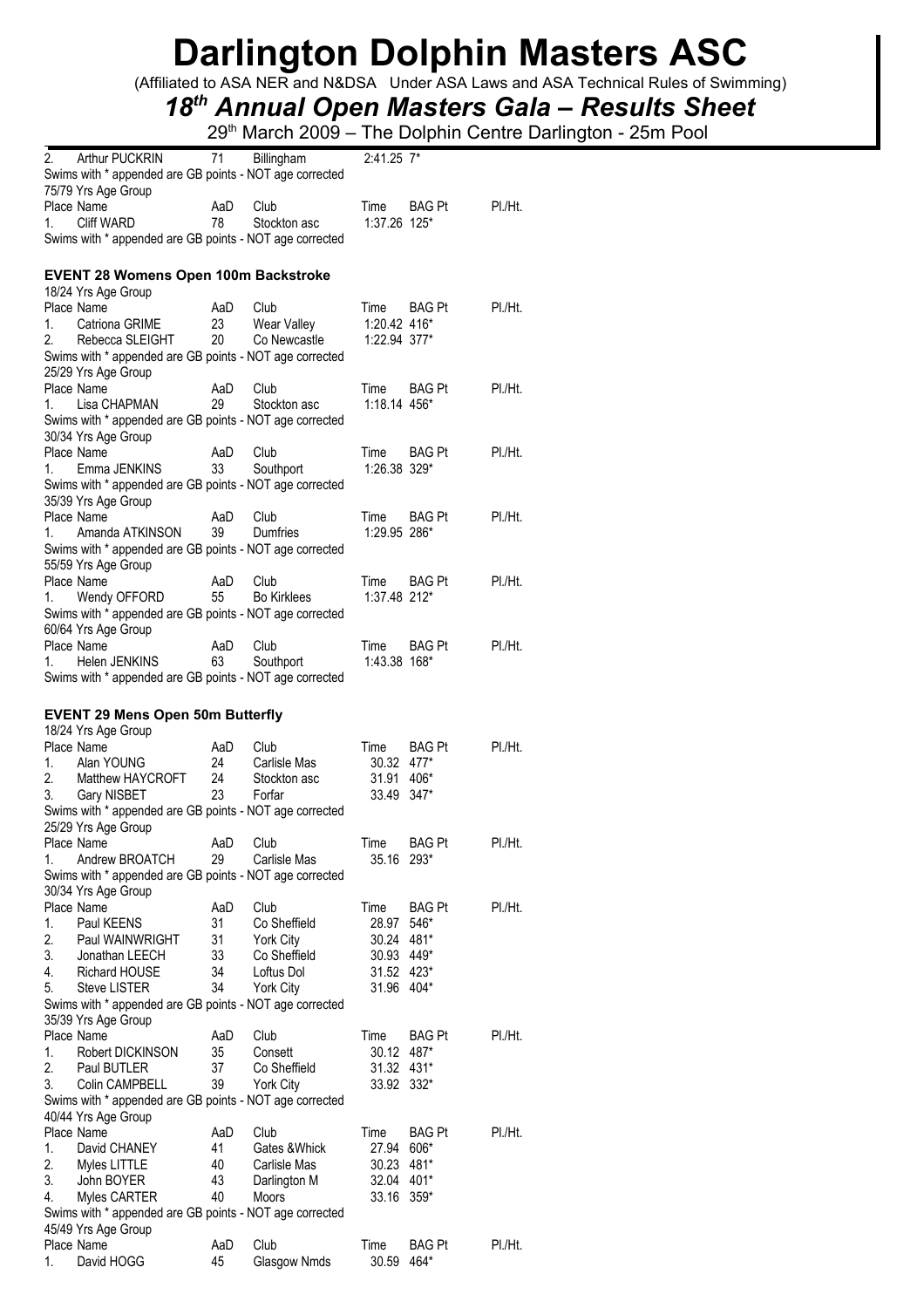(Affiliated to ASA NER and N&DSA Under ASA Laws and ASA Technical Rules of Swimming)

## *18th Annual Open Masters Gala – Results Sheet*

29<sup>th</sup> March 2009 – The Dolphin Centre Darlington - 25m Pool

| 2. | John LAMB                                               | 48        | Moors               | 31.43 427*    |                  |         |
|----|---------------------------------------------------------|-----------|---------------------|---------------|------------------|---------|
| 3. | Mark JONES                                              | 49        | Prescot             | 33.93         | $332*$           |         |
| 4. | Gordon REA                                              | 48        | Co Sund'land        | 34.12 326*    |                  |         |
| 5. | Arthur APLIN                                            | 46        | Co Newcastle        | 35.63 280*    |                  |         |
| 6. | <b>Stuart MCGURK</b>                                    | 48        | Troutbeck Br        | 41.67 152*    |                  |         |
|    | Swims with * appended are GB points - NOT age corrected |           |                     |               |                  |         |
|    | 50/54 Yrs Age Group                                     |           |                     |               |                  |         |
|    | Place Name                                              | AaD       | Club                | Time          | <b>BAG Pt</b>    | PI./Ht. |
| 1. | Peter FRENCH                                            | 51        | Co Newcastle        | 34.08         | $327*$           |         |
| 2. | <b>Guy FAWKES</b>                                       | 50        | Billingham          | 34.81         | $304*$           |         |
| 3. | <b>Stuart DOWNIE</b>                                    | 54        | <b>Blyth Lifegu</b> | 45.24         | $106*$           |         |
| 4. | Robin SLEIGHT                                           | 53        | Co Newcastle        | 45.94         | 99*              |         |
|    | Swims with * appended are GB points - NOT age corrected |           |                     |               |                  |         |
|    | 55/59 Yrs Age Group                                     |           |                     |               |                  |         |
|    | Place Name                                              | AaD       | Club                | Time          | BAG Pt           | PI./Ht. |
| 1. | Ray BUTTERS                                             | 58        | RichmondDale        | 36.43         | 258*             |         |
| 2. | Roy CROUCH                                              | 59        | <b>York City</b>    | 36.64         | $253*$           |         |
| 3. | Ray WAGGOTT                                             | 55        | Co Sund'land        | 43.50         | $127*$           |         |
|    | Swims with * appended are GB points - NOT age corrected |           |                     |               |                  |         |
|    | 60/64 Yrs Age Group                                     |           |                     |               |                  |         |
|    | Place Name                                              | AaD       | Club                | Time          | <b>BAG Pt</b>    | PI./Ht. |
| 1. | Graeme SHUTT                                            | 60        | Co Sund'land        | 41.60         | $153*$           |         |
|    | Swims with * appended are GB points - NOT age corrected |           |                     |               |                  |         |
|    | 65/69 Yrs Age Group                                     |           |                     |               |                  |         |
|    | Place Name                                              | AaD       | Club                | Time          | BAG Pt           | PI./Ht. |
| 1. | Alex BROWN                                              | 65        | <b>Blyth Lifegu</b> | 37.83         | 224*             |         |
| 2. | Carl BUTLER                                             | 65        | RichmondDale        | 43.21         | $130*$           |         |
|    | Swims with * appended are GB points - NOT age corrected |           |                     |               |                  |         |
|    |                                                         |           |                     |               |                  |         |
|    | <b>EVENT 30 Womens Open 50m Butterfly</b>               |           |                     |               |                  |         |
|    | 25/29 Yrs Age Group                                     |           |                     |               |                  |         |
|    | Place Name                                              | AaD       | Club                | Time          | <b>BAG Pt</b>    | PI./Ht. |
| 1. | <b>Clare TURNER</b>                                     | 25        | Billingham          | 33.06         | 535*             |         |
| 2. | Clare KNOX                                              | 28        | Billingham          | 46.87         | $157*$           |         |
|    | Lisa POOLE                                              | 26        | Co Sheffield        | <b>DNC</b>    |                  |         |
|    | Swims with * appended are GB points - NOT age corrected |           |                     |               |                  |         |
|    | 30/34 Yrs Age Group                                     |           |                     |               |                  |         |
|    | Place Name                                              | AaD       | Club                | Time          | BAG Pt           | PI./Ht. |
| 1. | Laura CRAWFORD                                          | 32        | Livingston          | 35.68         | 424*             |         |
| 2. | <b>Claire BATH</b>                                      | 33        | Consett             | 38.08         | $343*$           |         |
| 3. | Jenny MCMURRAY                                          | 34        | Darlington M        | 42.72         | $227*$           |         |
| 4. | Stephanie ENGLISH                                       | 32        | <b>Blyth Lifegu</b> | 46.00         | $170*$           |         |
|    | Emma JENKINS                                            | 33        | Southport           | <b>DNC</b>    |                  |         |
|    | Swims with * appended are GB points - NOT age corrected |           |                     |               |                  |         |
|    | 35/39 Yrs Age Group                                     |           |                     |               |                  |         |
|    | Place Name                                              | AaD       | Club                | Time          | <b>BAG Pt</b>    | PI./Ht. |
| 1. | Amanda ATKINSON                                         | 39        | <b>Dumfries</b>     | 40.35 280*    |                  |         |
|    | Swims with * appended are GB points - NOT age corrected |           |                     |               |                  |         |
|    | 40/44 Yrs Age Group                                     |           |                     |               |                  |         |
|    | Place Name                                              | AaD       | Club                | Time          | BAG Pt           | PI./Ht. |
| 1. | Joanne TODD                                             | 44        | Darlington M        | 40.84         | 268*             |         |
| 2. | Elaine CRAIG                                            | 42        | Co Glasgow          | 43.33 215*    |                  |         |
| 3. | <b>Christine MURPHY</b>                                 | 43        | Consett             | 46.71         | 159*             |         |
|    | Swims with * appended are GB points - NOT age corrected |           |                     |               |                  |         |
|    | 45/49 Yrs Age Group                                     |           |                     |               |                  |         |
|    | Place Name                                              | AaD       | Club                | Time          | BAG Pt           | PI./Ht. |
| 1. | Judy HATTLE                                             | 49        | Carlisle Mas        | 31.43         | 618*             |         |
| 2. | Pamela ROBSON                                           | 47        | <b>Blyth Lifegu</b> | 56.54         | 66*              |         |
|    | Swims with * appended are GB points - NOT age corrected |           |                     |               |                  |         |
|    | 50/54 Yrs Age Group                                     |           |                     |               |                  |         |
|    | Place Name                                              | AaD       | Club                | Time          | BAG Pt           | PI./Ht. |
| 1. | Joan EDWARDS                                            | 51        | Consett             | 38.14 341*    |                  |         |
| 2. | Vanessa FOSTER                                          | 51        | Carlisle Mas        | 41.68 249*    |                  |         |
| 3. | Carol BOAGEY                                            | 50        | Hartlepool          | 43.09 220*    |                  |         |
|    |                                                         |           |                     |               |                  |         |
|    |                                                         |           |                     |               |                  |         |
|    | Swims with * appended are GB points - NOT age corrected |           |                     |               |                  |         |
|    | 55/59 Yrs Age Group                                     |           |                     |               |                  |         |
| 1. | Place Name<br>Lizzie SHAW                               | AaD<br>59 | Club<br>York City   | Time<br>45.65 | BAG Pt<br>$175*$ | PI./Ht. |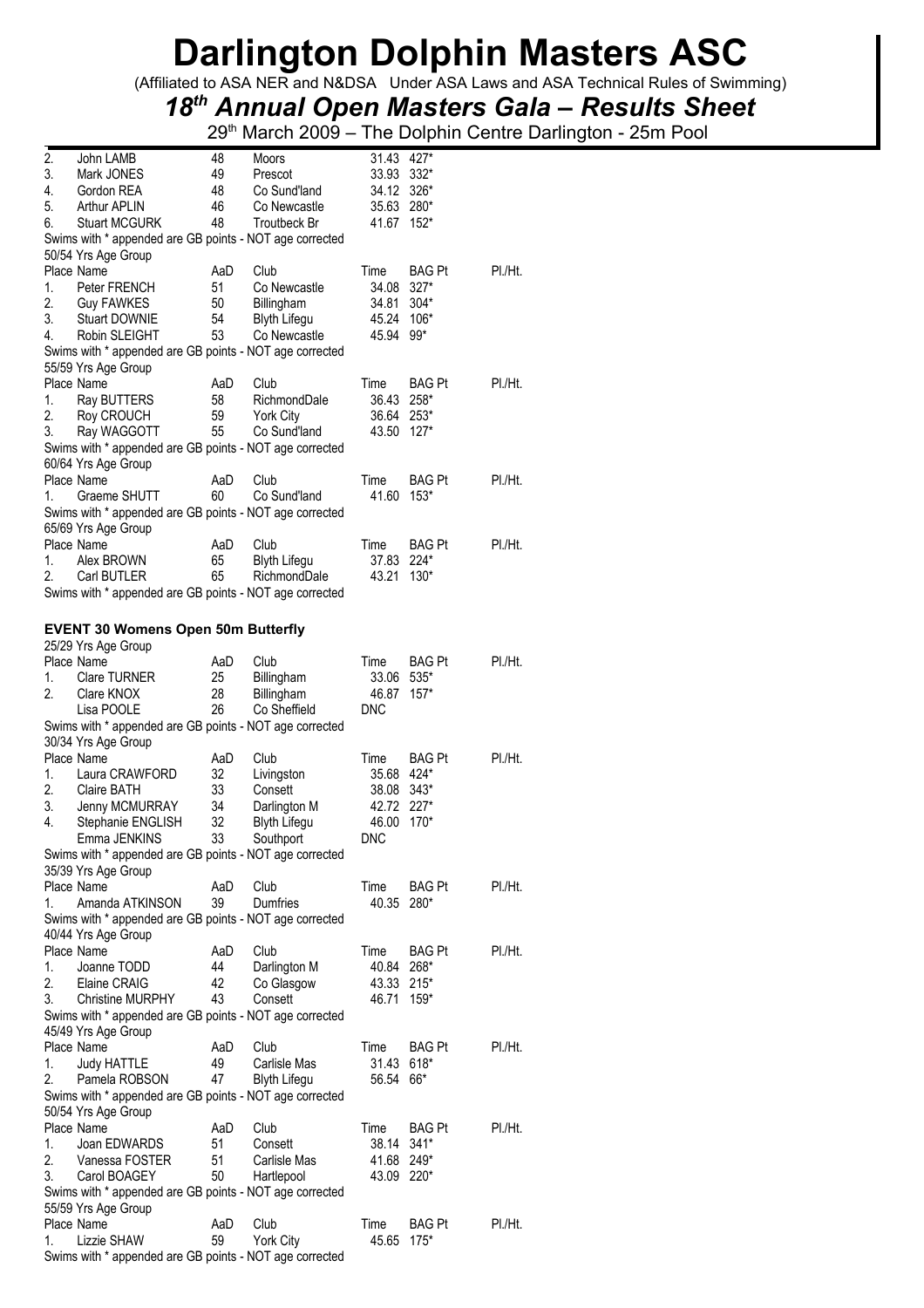(Affiliated to ASA NER and N&DSA Under ASA Laws and ASA Technical Rules of Swimming)

## *18th Annual Open Masters Gala – Results Sheet*

29<sup>th</sup> March 2009 – The Dolphin Centre Darlington - 25m Pool

### **EVENT 31 Mens Open 100m Breaststroke**  25/29 Yrs Age Group

|    | LUILU TIS AYE UIUUP<br>Place Name                       | AaD | Club          | Time           | BAG Pt        | PI./Ht. |
|----|---------------------------------------------------------|-----|---------------|----------------|---------------|---------|
| 1. | Peter GERMAIN                                           | 27  | Co Newcastle  | 1:14.05 534*   |               |         |
| 2. | Martin HUNT                                             | 28  | Co Newcastle  | 1:25.67 337*   |               |         |
| 3. | David CHARLTON                                          | 28  | <b>Boldon</b> | 1:26.56 325*   |               |         |
|    | David CRAIG                                             | 25  | Gates & Whick | <b>DNC</b>     |               |         |
|    | Swims with * appended are GB points - NOT age corrected |     |               |                |               |         |
|    | 30/34 Yrs Age Group                                     |     |               |                |               |         |
|    | Place Name                                              | AaD | Club          | Time           | <b>BAG Pt</b> | PI./Ht. |
| 1. | Mark BEST                                               | 31  | Stockton asc  | 1:12.05 578*   |               |         |
| 2. | Paul WAINWRIGHT                                         | 31  | York City     | 1:19.56 429*   |               |         |
| 3. | Jonathan LEECH                                          | 33  | Co Sheffield  | 1:20.44 414*   |               |         |
| 4. | Michael VICKERS                                         | 33  | Wear Valley   | 1:24.89 347*   |               |         |
| 5. | <b>Chris BUNKER</b>                                     | 30  | Carlisle Mas  | 1:47.15 144*   |               |         |
|    | Swims with * appended are GB points - NOT age corrected |     |               |                |               |         |
|    | 35/39 Yrs Age Group                                     |     |               |                |               |         |
|    | Place Name                                              | AaD | Club          | Time           | <b>BAG Pt</b> | PI./Ht. |
| 1. | Martin DOUGLAS                                          | 36  | Co Newcastle  | 1:12.22 574*   |               |         |
| 2. | James HODSON                                            | 39  | Co Newcastle  | 1:17.92 458*   |               |         |
| 3. | Graham WALTON                                           | 36  | Consett       | 1:25.52 339*   |               |         |
|    | Paul BUTLER                                             | 37  | Co Sheffield  | <b>DNC</b>     |               |         |
|    | Swims with * appended are GB points - NOT age corrected |     |               |                |               |         |
|    | 40/44 Yrs Age Group                                     |     |               |                |               |         |
|    | Place Name                                              | AaD | Club          | Time           | <b>BAG Pt</b> | PI./Ht. |
| 1. | lan HARRIS                                              | 43  | Wetherby      | 1:16.14 491*   |               |         |
| 2. | Gary BUXTON                                             | 40  | Carlisle Mas  | 1:20.15 419*   |               |         |
| 3. | Philip CROXALL                                          | 40  | Colne         | 1:20.59 412*   |               |         |
| 4. | Myles LITTLE                                            | 40  | Carlisle Mas  | 1:20.70 410*   |               |         |
| 5. | John BOYER                                              | 43  | Darlington M  | 1:23.21 371*   |               |         |
| 6. | Jaime HERNANDEZ                                         | 44  | Co Newcastle  | 1:33.71 245*   |               |         |
| 7. | <b>Russell DEANE</b>                                    | 43  | Co Newcastle  | 1:34.41 238*   |               |         |
|    | Swims with * appended are GB points - NOT age corrected |     |               |                |               |         |
|    | 45/49 Yrs Age Group                                     |     |               |                |               |         |
|    | Place Name                                              | AaD | Club          | Time           | <b>BAG Pt</b> | PI./Ht. |
| 1. | Mark JONES                                              | 49  | Prescot       | 1:24.82 348*   |               |         |
|    | Michael WATSON                                          | 49  | Clevelandpol  | DQ             | ST-           |         |
|    | Swims with * appended are GB points - NOT age corrected |     |               |                |               |         |
|    | 50/54 Yrs Age Group                                     |     |               |                |               |         |
|    | Place Name                                              | AaD | Club          | Time           | <b>BAG Pt</b> | PI./Ht. |
| 1. | Paul HARRISSON                                          | 50  | RichmondDale  | 1:28.61        | $300*$        |         |
|    | Graeme SUTTON                                           | 50  | Carlisle Mas  | DQ             | т.            |         |
|    | Swims with * appended are GB points - NOT age corrected |     |               |                |               |         |
|    | 55/59 Yrs Age Group                                     |     |               |                |               |         |
|    | Place Name                                              | AaD | Club          | Time           | BAG Pt        | PI./Ht. |
| 1. | Graham PEARSON                                          | 57  | Carlisle Mas  | $1:19.35$ 433* |               |         |
|    | Swims with * appended are GB points - NOT age corrected |     |               |                |               |         |
|    | 60/64 Yrs Age Group                                     |     |               |                |               |         |
|    | Place Name                                              | AaD | Club          | Time           | BAG Pt        | PI./Ht. |
| 1. | <b>Terence MCGEE</b>                                    | 62  | Middlesboro   | 1:31.13 271*   |               |         |
|    | Keith CUNNINGHAM                                        | 61  | Consett       | <b>DNC</b>     |               |         |
|    | Swims with * appended are GB points - NOT age corrected |     |               |                |               |         |
|    | 65/69 Yrs Age Group                                     |     |               |                |               |         |
|    | Place Name                                              | AaD | Club          | Time           | BAG Pt        | PI./Ht. |
| 1. | John SAWYERS                                            | 66  | Co Newcastle  | 1:27.90 308*   |               |         |
|    | Swims with * appended are GB points - NOT age corrected |     |               |                |               |         |
|    | 70/74 Yrs Age Group                                     |     |               |                |               |         |
|    | Place Name                                              | AaD | Club          | Time           | BAG Pt        | PI./Ht. |
| 1. | <b>Bill MOORE</b>                                       | 72  | Halifax       | 1:42.83 171*   |               |         |
|    | Swims with * appended are GB points - NOT age corrected |     |               |                |               |         |
|    |                                                         |     |               |                |               |         |
|    | <b>EVENT 32 Womens Open 100m Breaststroke</b>           |     |               |                |               |         |
|    | 25/29 Yrs Age Group                                     |     |               |                |               |         |

| LUILU THE MUT UNU                                       |     |              |                |        |         |
|---------------------------------------------------------|-----|--------------|----------------|--------|---------|
| Place Name                                              | AaD | Club         | Time           | BAG Pt | PI./Ht. |
| 1. Ruth WYATT                                           | -27 | <b>Moors</b> | $1:42.30$ 273* |        |         |
| Swims with * appended are GB points - NOT age corrected |     |              |                |        |         |
| 30/34 Yrs Age Group                                     |     |              |                |        |         |